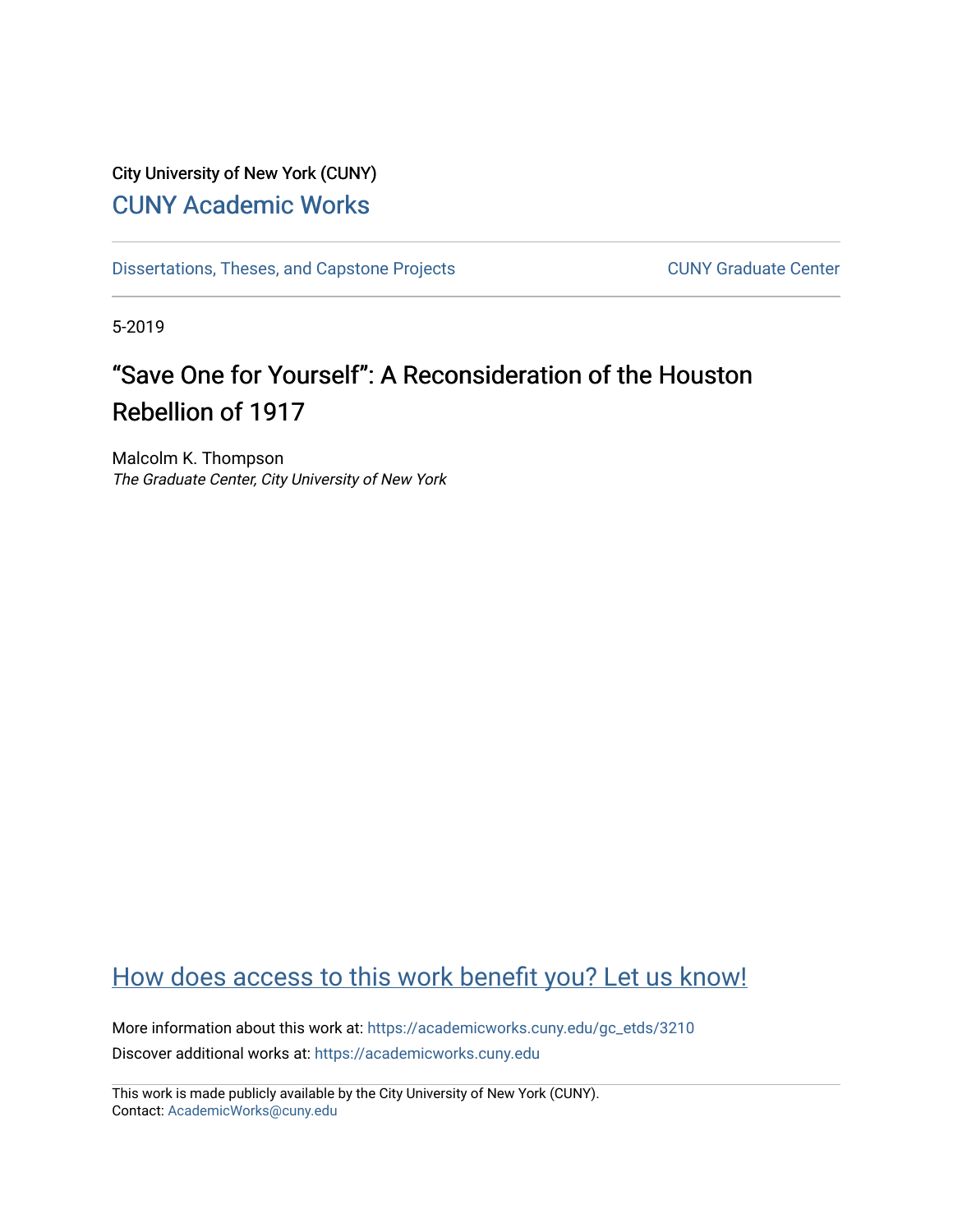# "SAVE ONE FOR YOURSELF": A RECONSIDERATION OF THE HOUSTON REBELLION OF 1917

by

### MALCOLM KHALIL THOMPSON

A master's thesis submitted to the Graduate Faculty in Liberal Studies in partial fulfillment of the requirements for the degree of Master of Arts, The City University of

New York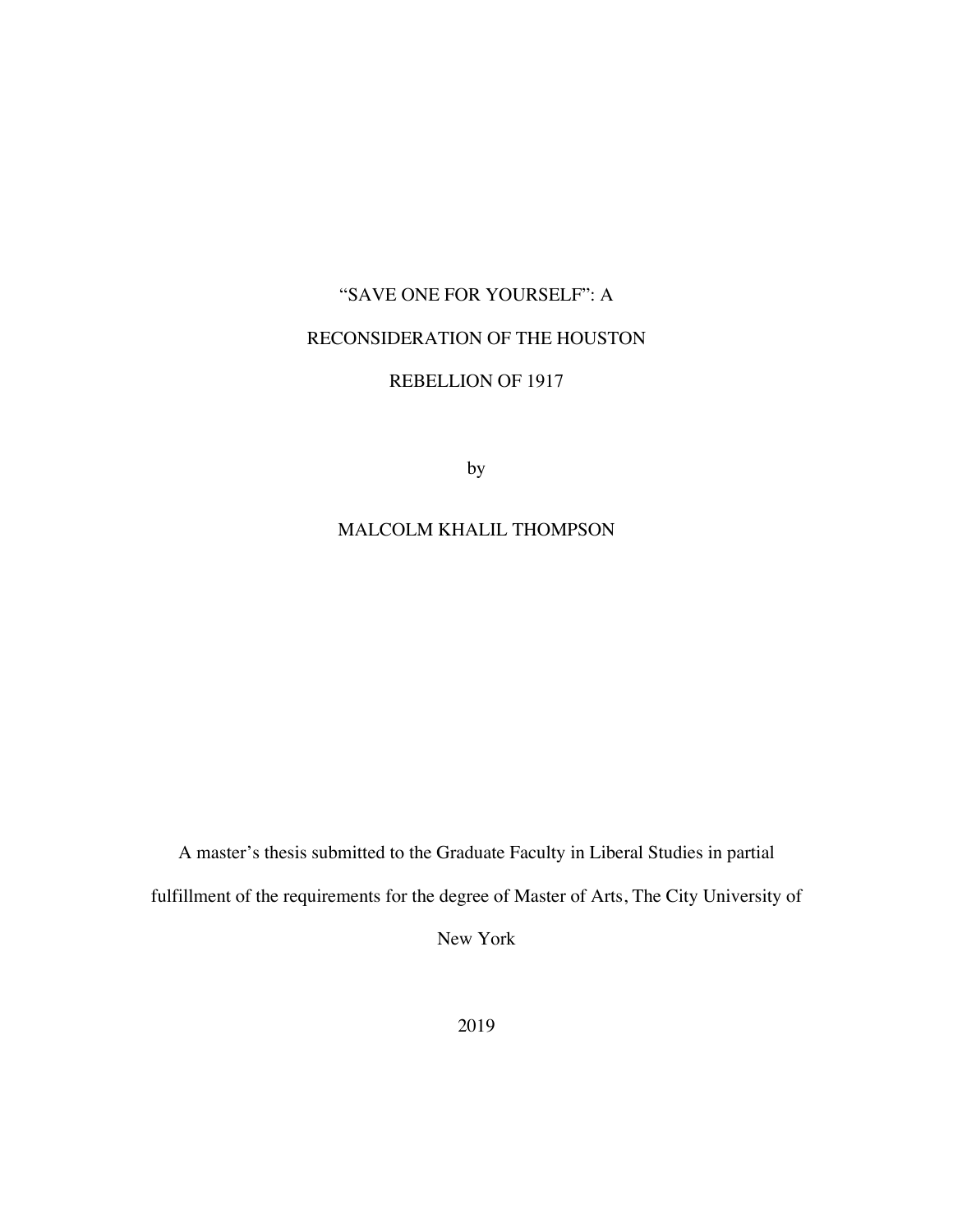### © 2019

### MALCOLM K. THOMPSON

All Rights Reserved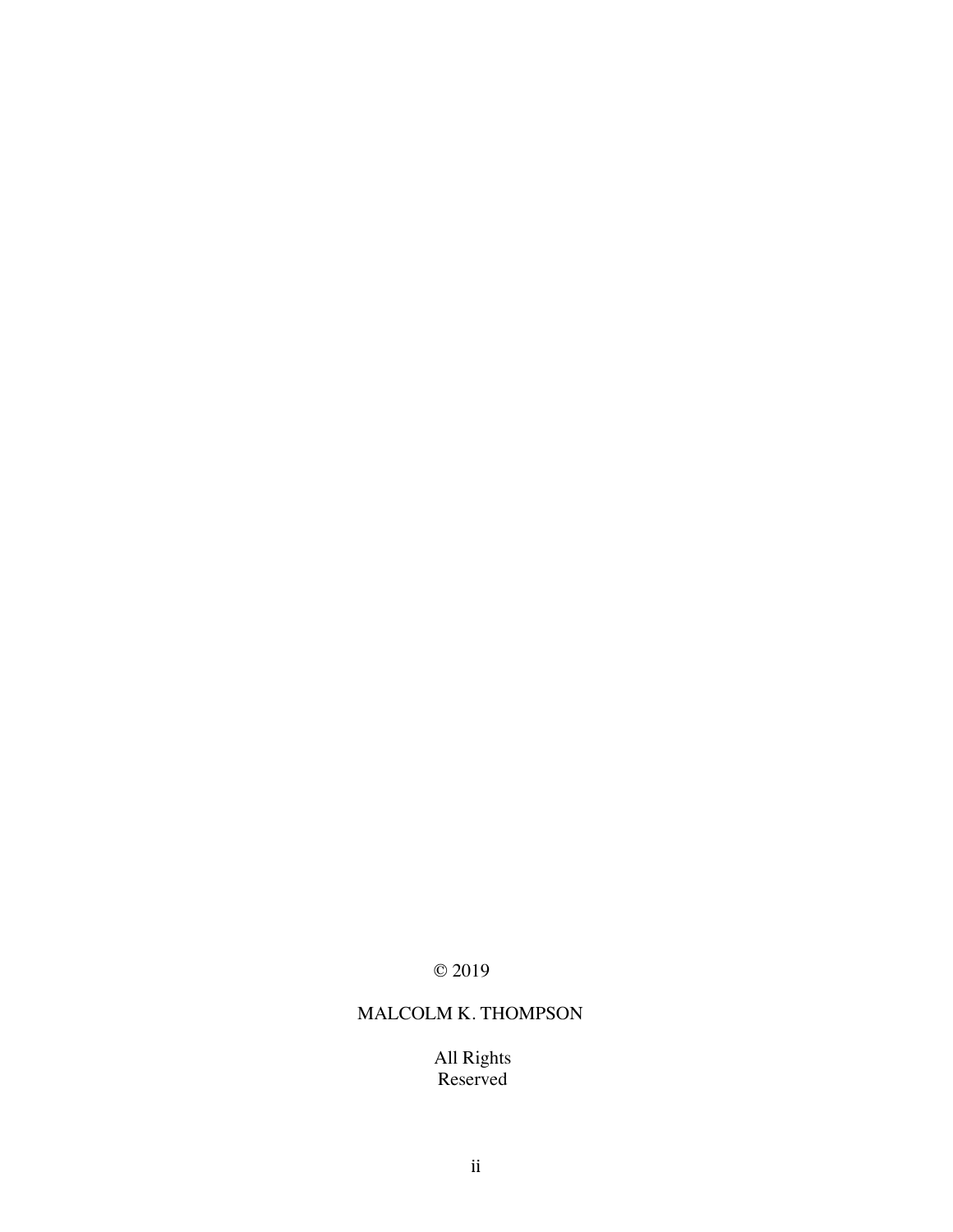### "SAVE ONE FOR YOURSELF": A RECONSIDERATION OF THE HOUSTON REBELLION OF 1917

by

### MALCOLM KHALIL THOMPSON

This manuscript has been read and accepted for the Graduate Faculty in Liberal Studies in satisfaction of the thesis requirement for the degree of Master of Arts.

Date Karen Miller Thesis Advisor

Date Elizabeth Macaulay-Lewis Executive Officer

THE CITY UNIVERSITY OF NEW YORK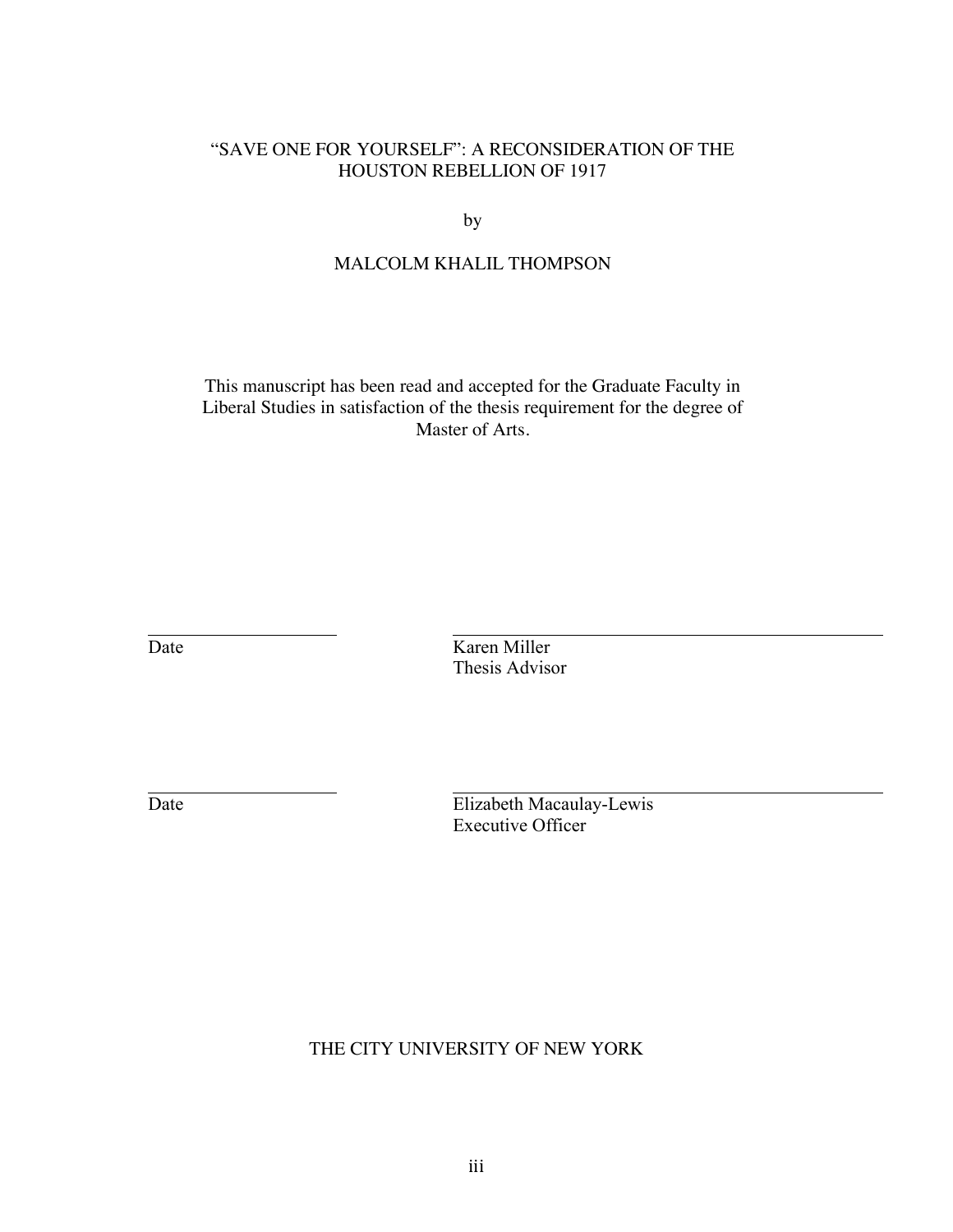### **ABSTRACT**

### "SAVE ONE FOR YOURSELF": A RECONSIDERATION OF THE HOUSTON REBELLION OF 1917

#### by

### MALCOLM KHALIL THOMPSON

The rebellion in Houston was an important incident of Black radical activity in the early twentieth century. Research has examined the events in Houston in detail and built a narrative of an exceptional event. This study aims to reconsider the narrative of the Houston Rebellion on more localized levels, as well as in its broader historical context. Building on existing research on the rebellion this study introduces new elements such as the position of the Black community in Houston, and the consciousness and experience of the Black soldiers involved in the rebellion. Additionally this study contextualizes the rebellion more broadly as an act of Black radicalism, considering with greater depth the significance of the rebellion. This analysis of the rebellion reveals the Houston Rebellion was a moment produced from the complex past of Black people in Houston as well as a distinct experienced positionality of Black soldiers. Furthermore this study shows the rebellion was not an isolated event of Black radicalism. Rather it was a particularly explosive moment resulting from circumstances that accentuated the conflict between the reality of Black life and the insufficiency of Black political ideologies of its time.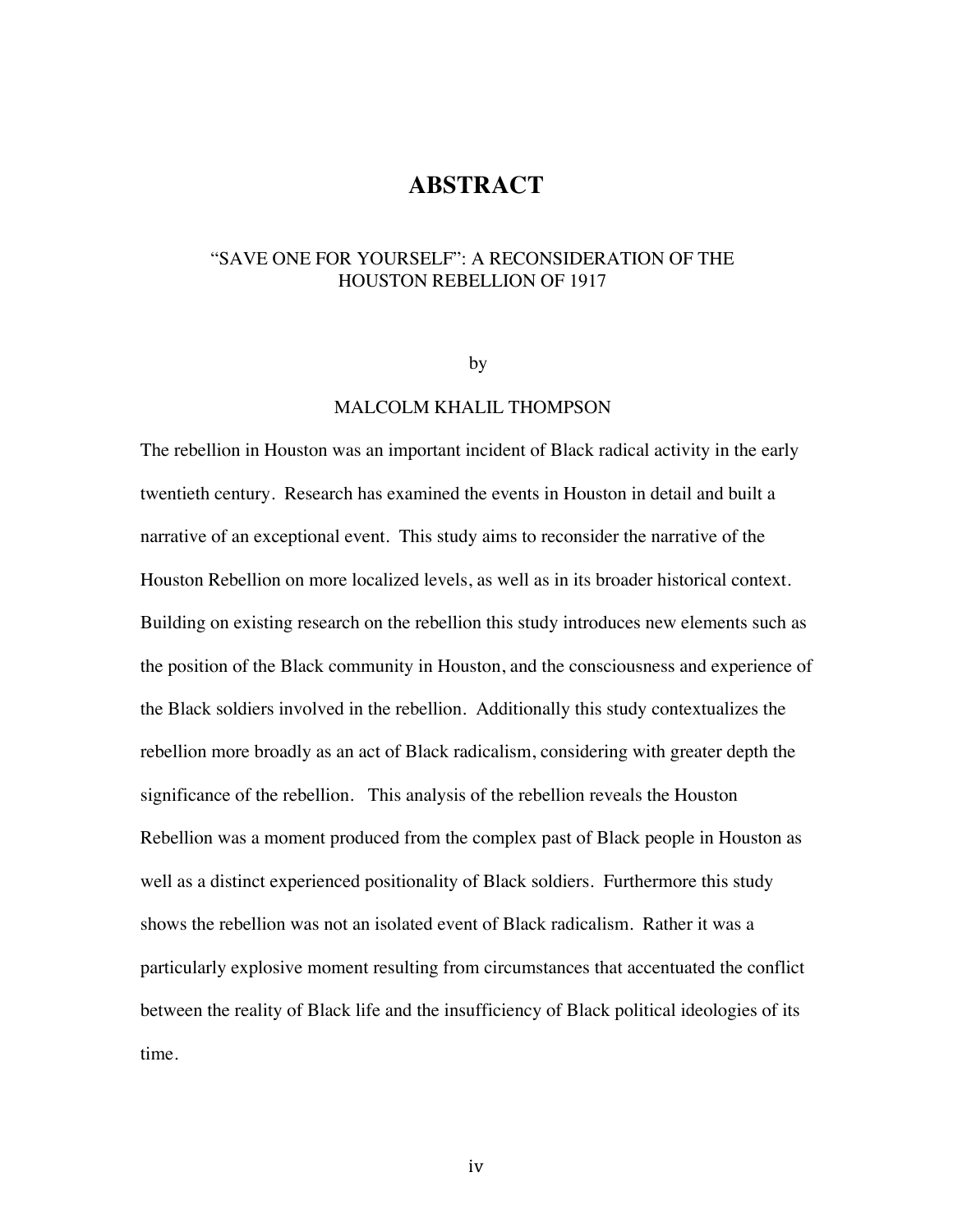## **ACKNOWLEDGMENTS**

I would like to thank my advisor, Karen Miller, for supporting my ideas from day one. Additionally I would like to thank all of my professors who provided guidance and insight in helping me shape and refine my ideas. I am grateful to my parents and brother for their constant love and support. I am especially grateful for my grandmother Evangeline, who is beyond an inspiration to me and to whom I owe everything. I am grateful to all my family and friends who have sustained, supported and challenged my growth both intellectually and personally.

Special shout out to the music of: Otis Redding, Lupe Fiasco, Talib Kweli, John Coltrane, Wes Montgomery, Queen Latifah, Wu-Tang Clan, Thelonius Monk, Alice Coltrane, Jill Scott, Yasiin Bey, Kanye West, Future, Aretha Franklin, Minnie Riperton, Lauryn Hill, Kid Cudi, Aaliyah, EarthGang, Miles Davis, Sara Vaughn, J. Dilla, Del the Funky Homposapien, Erykah Badu, A Tribe Called Quest, Sade, Charles Mingus, Stevie Wonder, Tupac, Hazel Scott, Frank Ocean, Bad Brains, Earl Sweatshirt, Brandy, Bilal, Pusha T, D'Angelo, Gil-Scott Heron, Sampha, Outkast, Kaytranada, Bessie Smith, and others.

Soundtracks are important.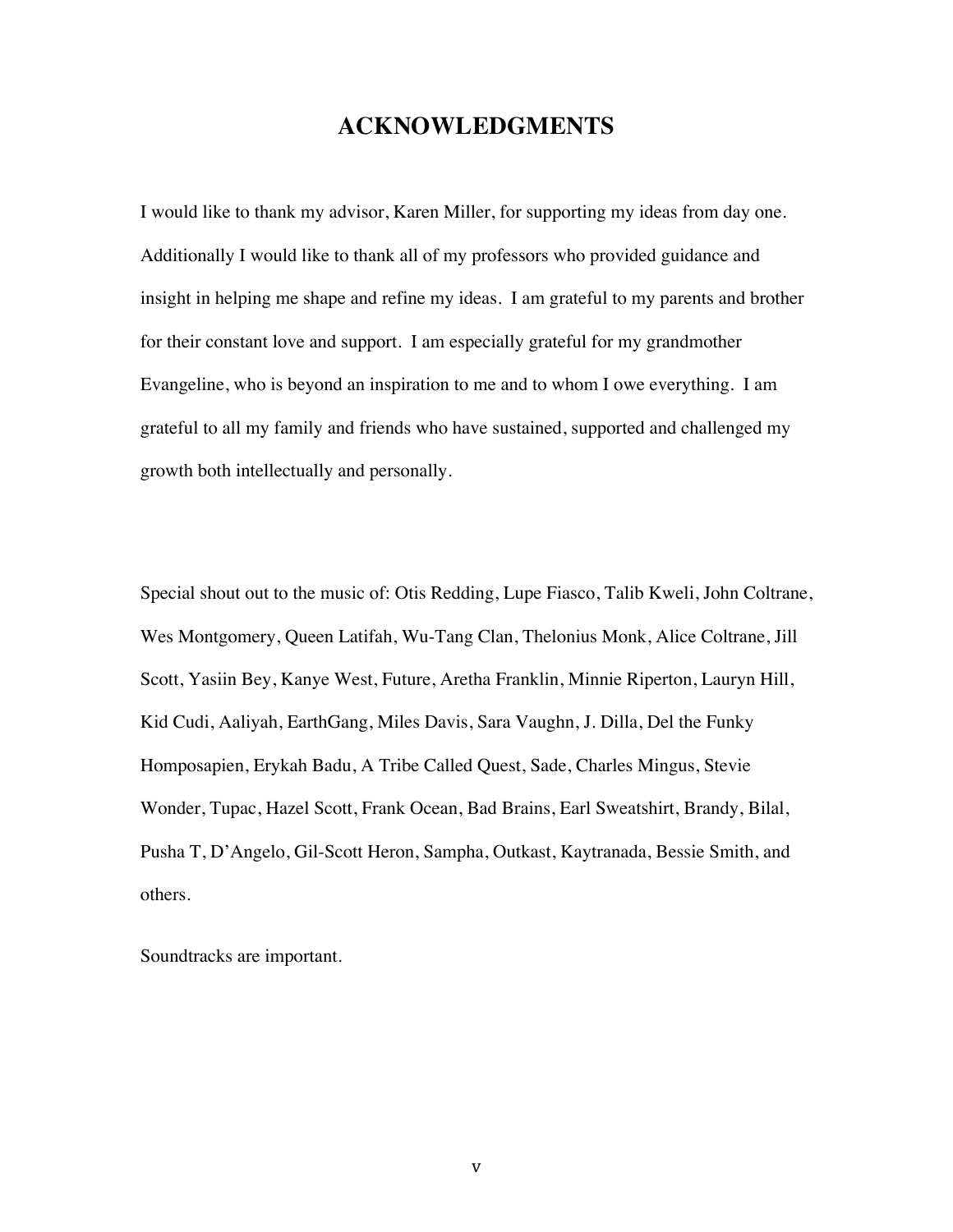## **TABLE OF CONTENTS**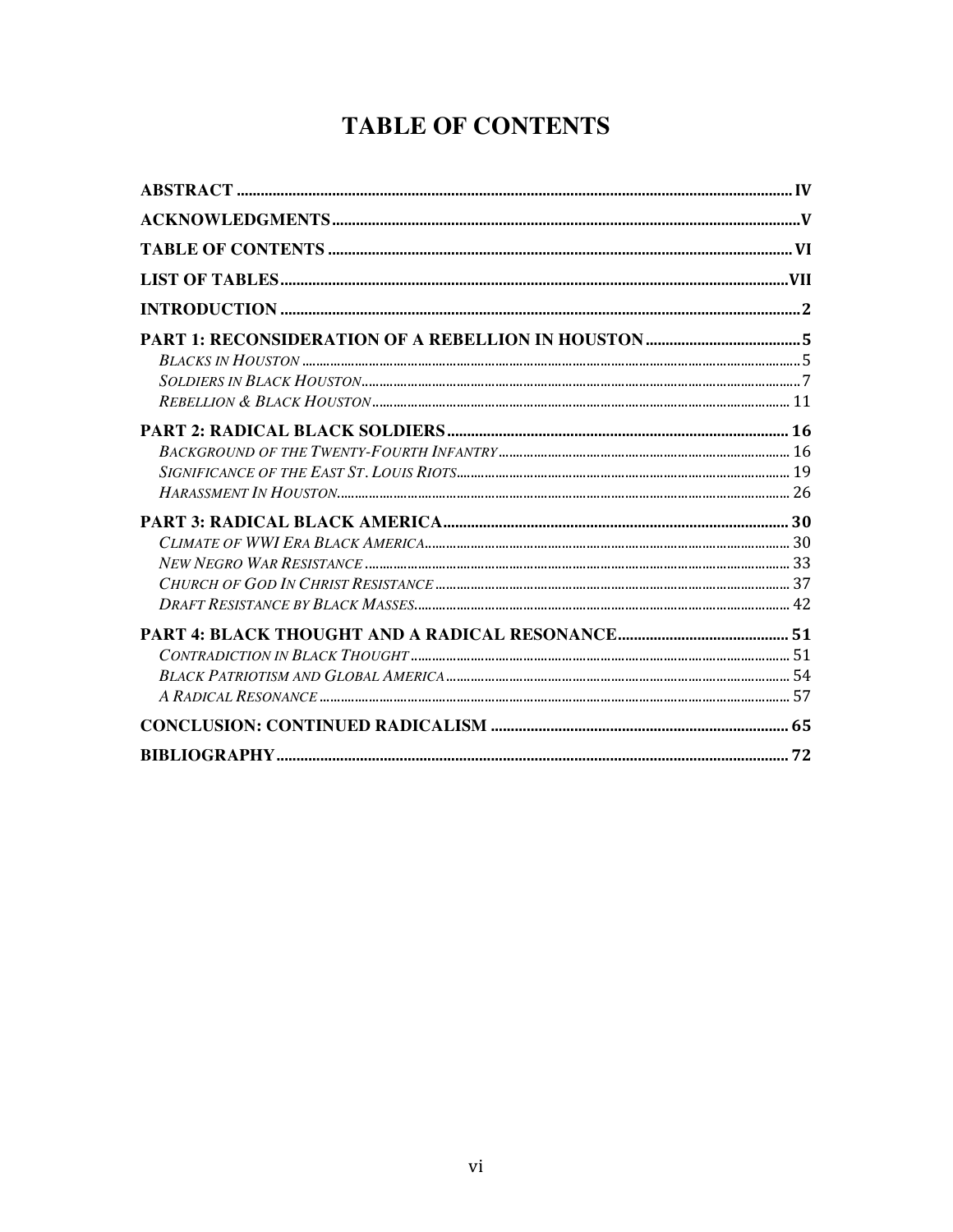## **LIST OF TABLES**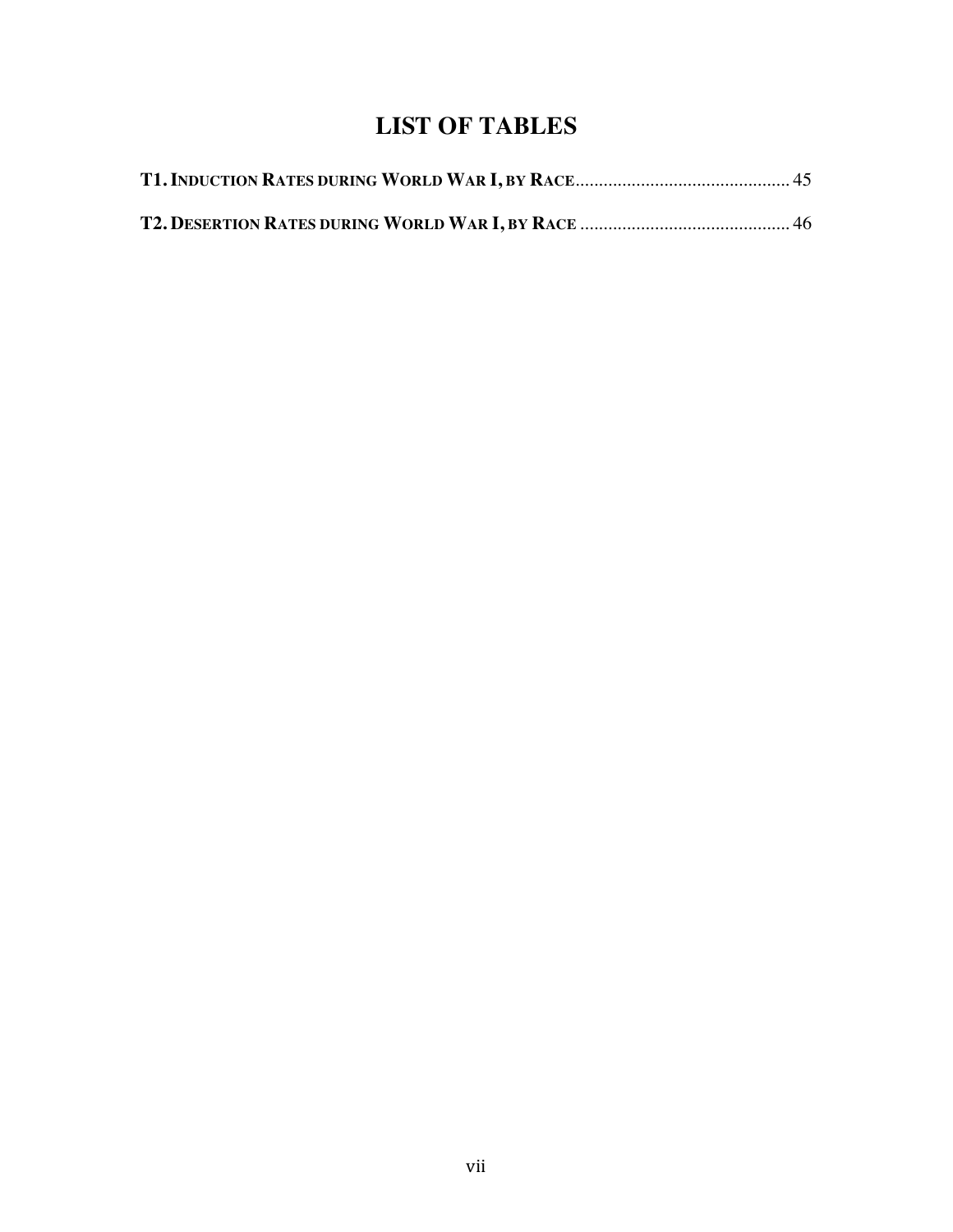### *If We Must Die*

If we must die, let it not be like hogs Hunted and penned in an inglorious spot, While round us bark the mad and hungry dogs, Making their mock at our accursed lot. If we must die, O let us nobly die, So that our precious blood may not be shed In vain; then even the monsters we defy Shall be constrained to honor us though dead! O kinsmen! we must meet the common foe! Though far outnumbered let us show us brave, And for their thousand blows deal one death-blow! What though before us lies the open grave? Like men we'll face the murderous, cowardly pack, Pressed to the wall, dying, but fighting back!

**-** Claude McKay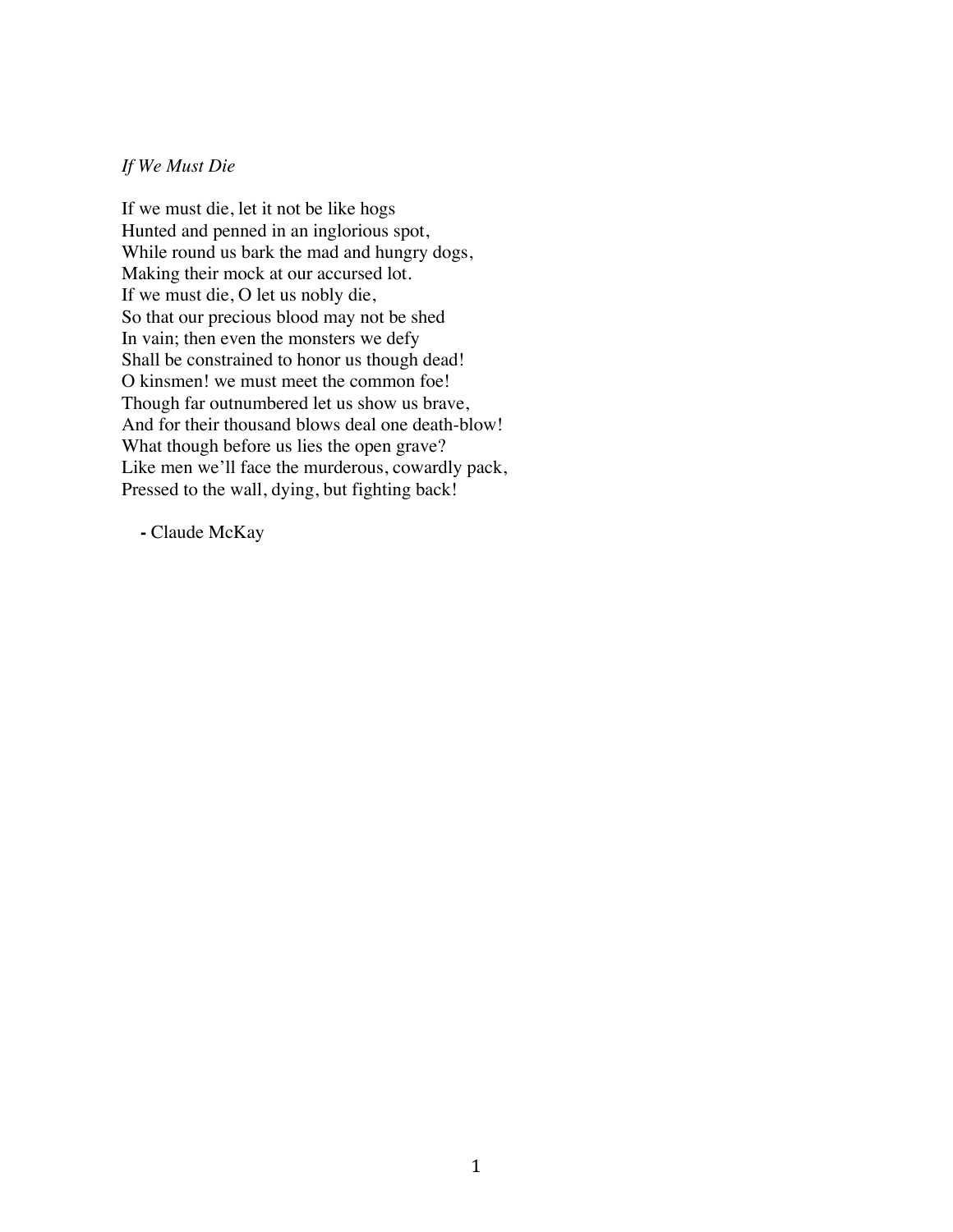### **Introduction**

Multiple scholars, most notably Robert Haynes in his 1976 work *A Night of Violence*, have detailed the Houston affair at length. These scholars, and Haynes in particular lay out a detailed analysis of the events in Houston. Their contributions and the information about Houston they provide are useful and important, however the narrative they present paints a picture of a tragic riot by angry Black soldiers in response to racist abuse. This narrative of the events in Houston it is one which ignores the depth of its setting, the fullness and complexity of its subjects, the echoing reverberations of the cries and gunshots, and the fundamental relationship to political questions surrounding Black humanity which are at the core of the Houston Rebellion.

The the events in Houston have been know widely as the Houston Riot, however in this work they are referred to throughout as the Houston Rebellion. Riots are commonly understood as isolated episodes by groups acting outside of the western understanding of rationality. Here, to more accurately capture the inherent political significance of the uprising and its participants, the events in Houston are identified as a rebellion. Historically, going back to slave rebellions, the coverage and promulgation of information surrounding Black rebellions has been intentionally suppressed, therefore it is important not continue such erasure by reducing Black rebellions into riots in our collective memories. The rebellion in Houston must be properly seen as the largest act of transgressive violence by Black people against whites—in terms of whites killed—since the Civil War, additionally the Houston Rebellion represents the first documented Black Rebellion since Nat Turner's 1831 rebellion where more whites were killed than Blacks.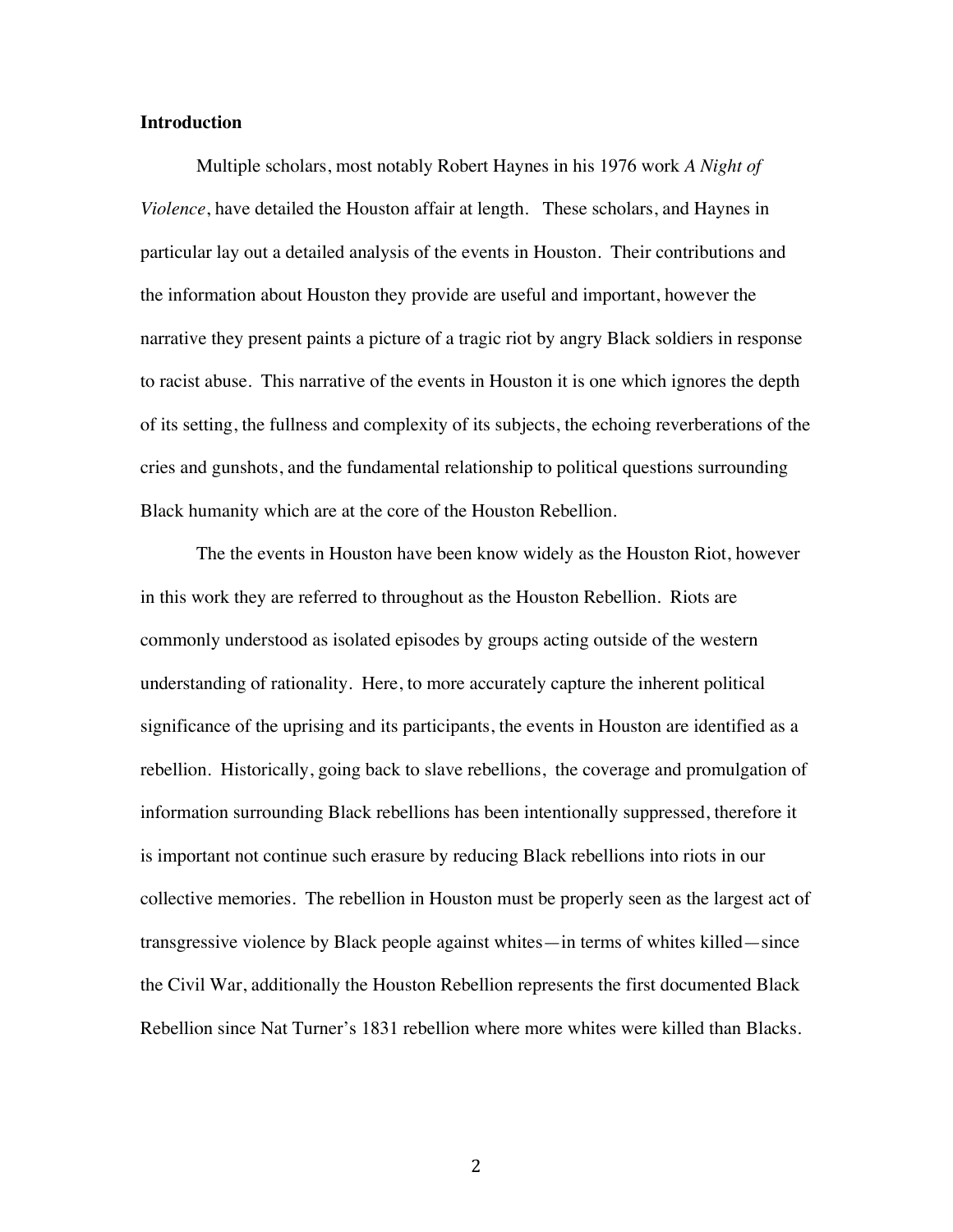Whereas a riot maybe conceived of as a senseless violent act a rebellion is an *inherently*  political act and when considering Houston it is important to remember that distinction.

My work begins by addressing the smaller scale aspects of the Houston Rebellion, emphasizing the consideration of the politics of Black existence in Houston at the time. This section details the history of the Black community in Houston, in order to reexamine the rebellion's political nature on a localized level. Through examining the complexity of the Black community in Houston as both a site of Black autonomy as well as the recipient of white repression, this section explores how the presence of the soldiers played into this existing dynamic. Additionally this section explores the ways which the Black community in Houston impacted the soldiers

The next section considers more deeply the subjectivity of the soldiers of the rebelling Twenty-Fourth Infantry, illustrating that well before the spark that ignited the rebellion there were signs of a strong group consciousness amongst the soldiers of the all-Black Twenty-Fourth Infantry. This chapter attempts to analyze that group consciousness through examining, both the Twenty-Fourth's history as a regiment as well as the soldiers lived experiences and actions leading up to the rebellion. This chapter displays how the soldiers' reality in Houston conflicted with their ideals as Black soldiers producing radical understandings of their group consciousness.

The latter chapters of this work shift to broader considerations of the Houston Rebellion and its implications as an act of Black radicalism. The third section examines the wartime climate and discusses other incidents of WWI Black radicalism and their relationship to the events in Houston. First, this section considers the radical anti-war writings of the "New Negro" socialist based in New York. Second, it considers Calvin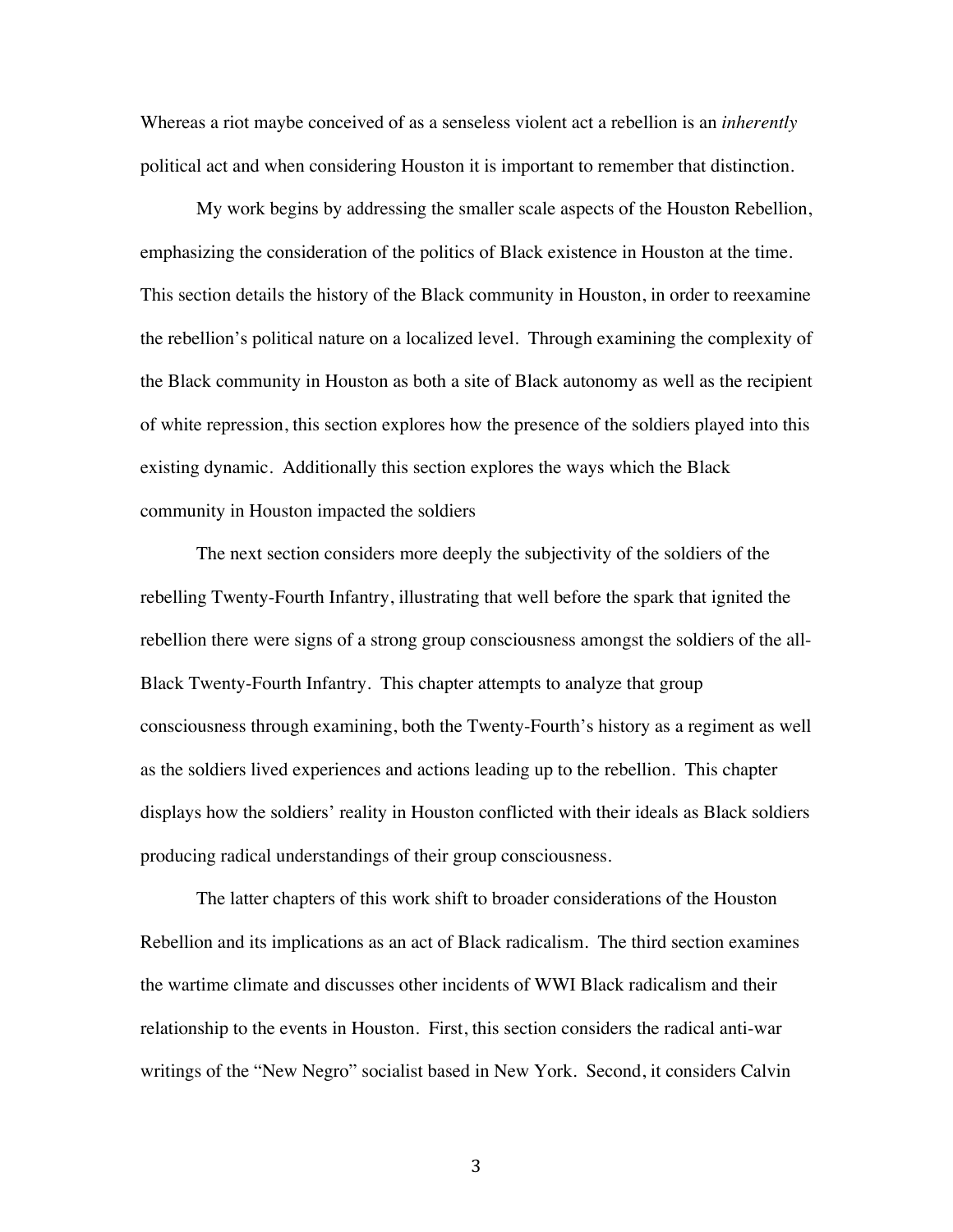White's study of the anti-war resistance by the Church of God in Christ based in Mississippi. Finally this section examines the occurrence of mass Black draft dodging and resisting, through the examination of both secondary studies of the occurrence as well as military data on induction and desertion. Here the work connects the concern with Black material reality to the emergence of various forms of Black radical resistance, as is the case in Houston.

The final section connects the radical nature of the Houston Rebellion and its relationship with the form conventional Black thought that was prominent during the wartime period. This section specifically argues that the Houston Rebellion, emerged from the contradiction between conventional ideas of Black politics with Black oppressive realities. This section provides evidence for this claim by analyzing how the rebellion resonated with Black people through examining newspaper articles in the Black press. Additional evidence is provided through examining how the rebellion resonated and produced anxiety amongst Black elites. This work concludes by looking at how the sentiment that led to the rebellion resonated with Black people in the years following the rebellion through continued forms of Black radicalism rooted in Black material reality.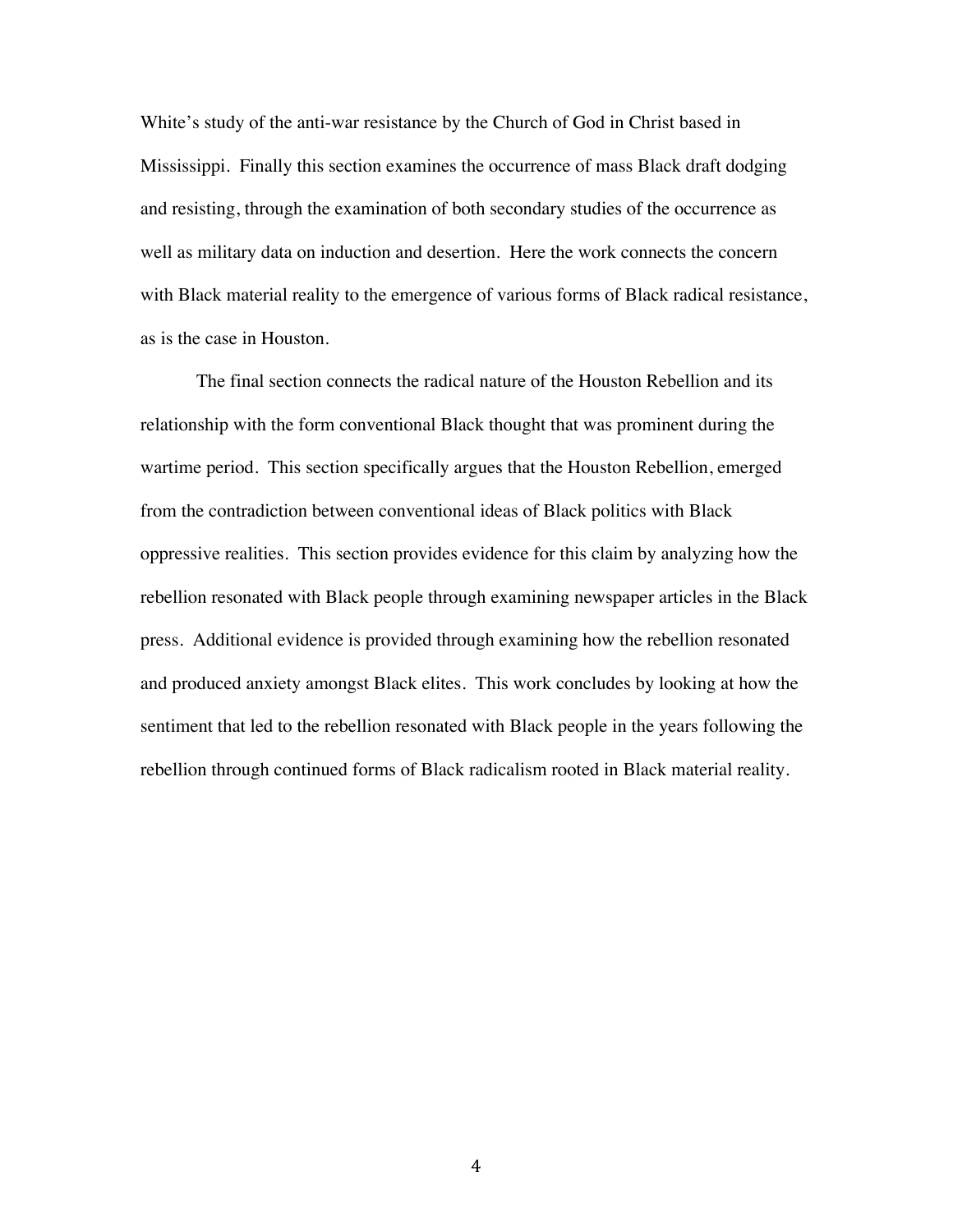### **Part 1: Reconsideration of a Rebellion in Houston**

### *Blacks in Houston*

Houston was far more than just a generic southern site where this rebellion occurred. Rather, Houston's history as it relates to Black people, is vastly important in understanding the rebellion. Historian Tyina Steptoe writes "The black migrants who poured into Houston over the years worked to build an alternate geography over this landscape of violent white supremacy. Black Houstonians strove to create autonomous neighborhoods in order to forge a spatial—and psychological—distance between themselves and the white power structure."<sup>1</sup> This dispels the notion that Houston existed only as a stagnant setting for events; rather the Black community in Houston was a creation by Black people, with deep implications for any complete understanding of the rebellion. Therefore this section explores how the soldiers' presence and the Black community in Houston both impacted and derived meaning from each other, in ways important to the rebellion.

Interestingly enough the Black origins of creating community in Houston run deep in the most literal sense. Houston founders Augustus and John Allen used enslaved Blacks in addition to imprisoned Mexicans to clear the bayou land on which they founded Houston. Houston was an important location, which connected the highly profitable plantations with the port of Galveston Island. In this sense Houston can be understood as a city founded on slave labor in multiple ways, not only by the labor of enslaved Blacks who physically cleared the land, but also by achieving its economic stability from the commerce made possible by labor of enslaved Blacks working the surrounding plantations. Furthermore Houston became the sight of a thriving slave market, where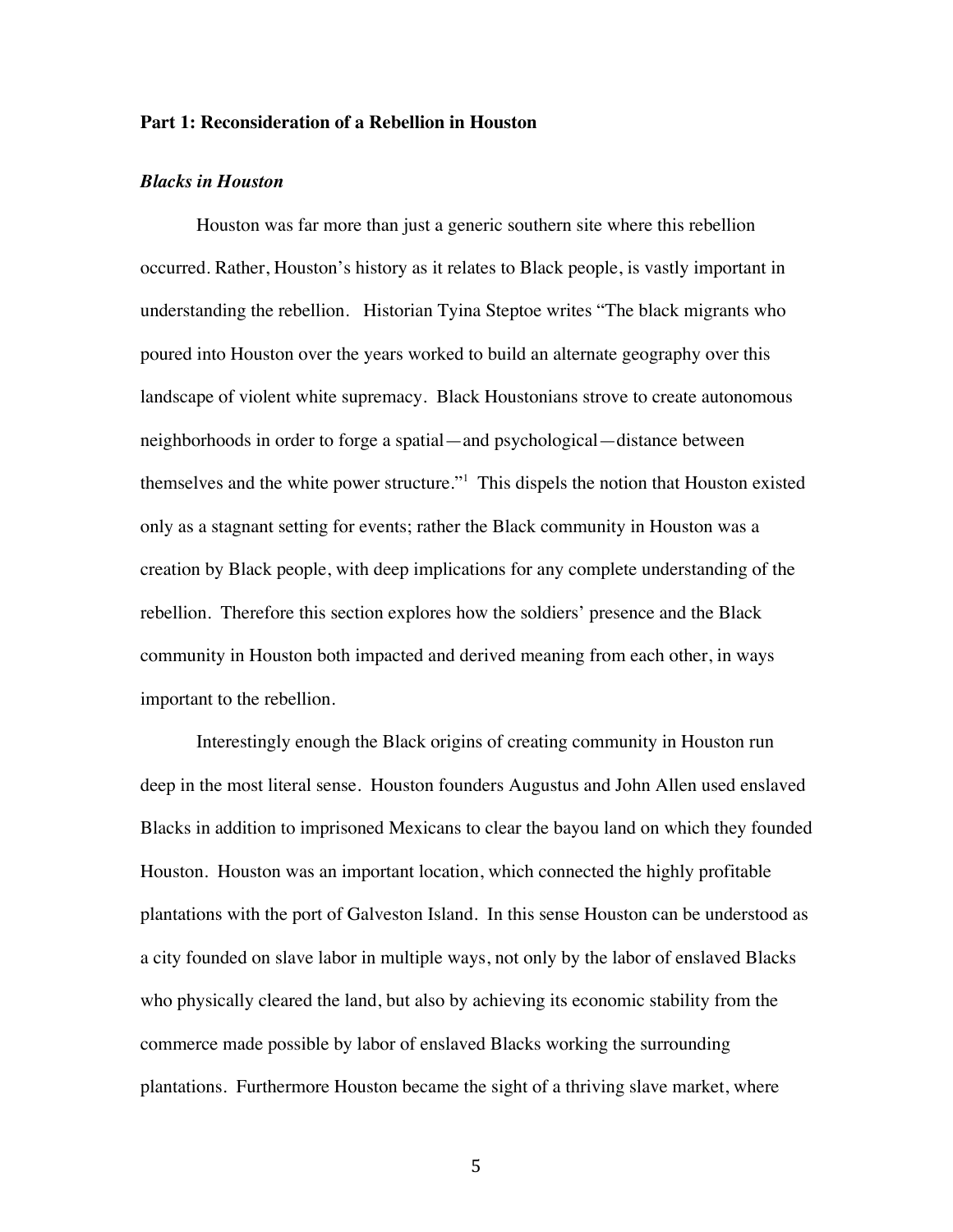many enslaved Blacks were sold to plantations in the surrounding area known as the "Sugar Bowl".2

The creation of Houston was a product of the westward expansion of the plantation slavery that had thrived in the southeast region of the United States. The implementation of slave society in eastern-Texas resulted in a reproduction of southeastern plantation-style racial hierarchies. Enslaved Blacks from the southeast were forced to migrate westward into eastern-Texas with their owners. Consequently this resulted in enslaved Black people from the southeast, reproducing forms of community in their new surroundings. Steptoe notes, "African Americans forced west strove to recreate the cultural practices that had sustained slave communities for centuries. Ripped from family and the land they had once called home, slaves brought cultural practices cultivated in the Southeast to the counties of eastern Texas."<sup>3</sup> These practices by slaves in the Sugar Bowl and east-Texas areas surrounding Houston are particularly relevant as enslaved Blacks from these areas would be the first to migrate to Houston following the end of the Civil War, before additional enslaved Blacks migrated from other former slave holding states. These former enslaved peoples came to Houston and once again began to create community, this time in a quasi-urban center. By 1870 Houston was just under 40 percent Black. Formerly enslaved men and women created a Black neighborhood dubbed Freedman's Town. Significantly, it was this place (although renamed San Felipe in the early  $20<sup>th</sup>$  century) that would be the primary site for the rebellion in 1917. The naming of Freedman's Town explicitly displays how the Black understanding of Houston, situated the freedom of former enslave Blacks as crucial to their presence in Houston. Even as Black Houston became decentralized from just Freedman's Town this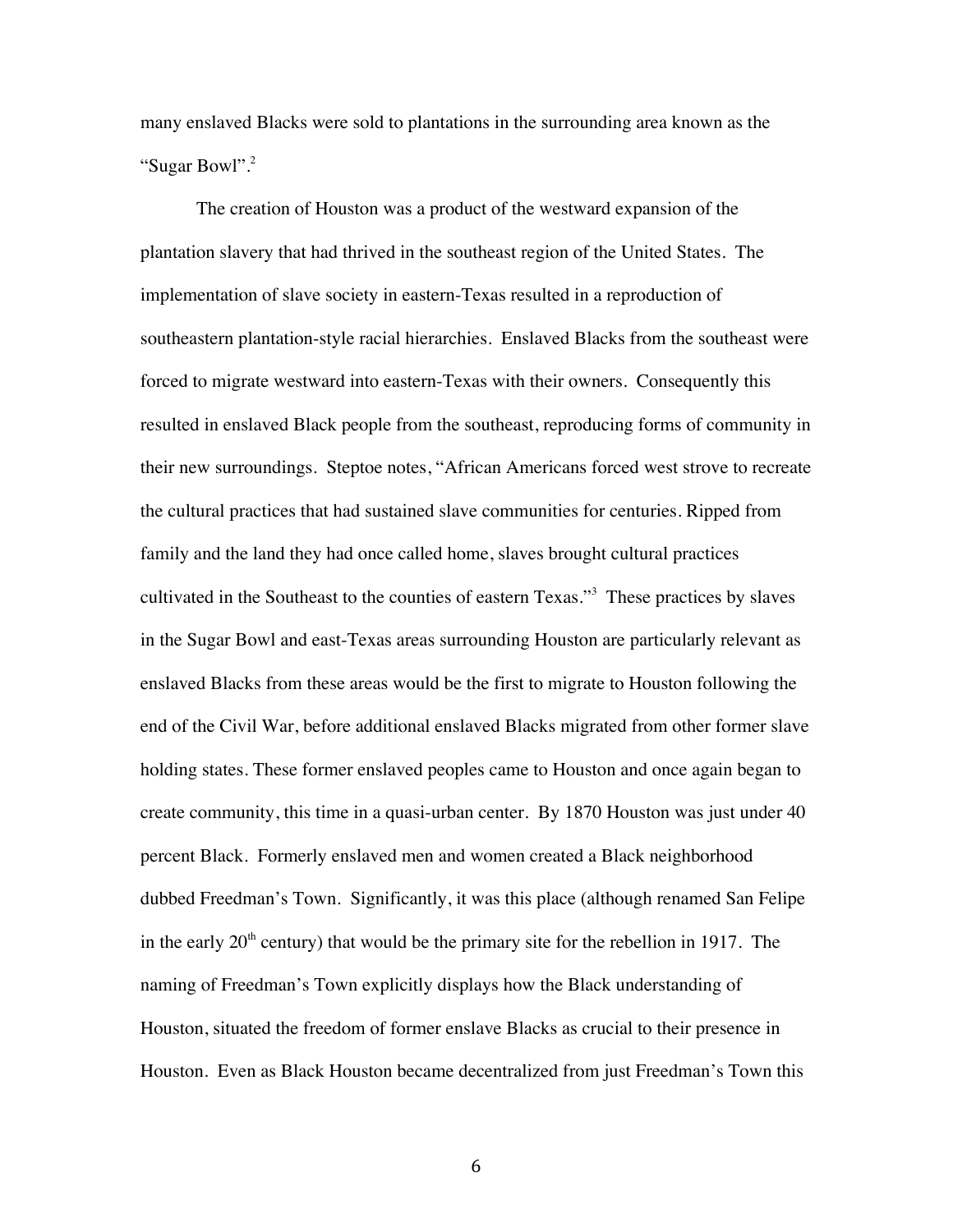understanding continues through the practice of naming parks and spaces with references to emancipation.

Of course the Black community in Houston did not exist in isolation, and the freedom and mobility, which were innate to the creation of this community, made it a ready target of white supremacy. In the wake of emancipation, the state of Texas, as well as many other former Confederate states, took measures to disfranchise free Black peoples. Steptoe writes, "White lawmakers completed the Jim Crow–ing of Houston in the first two decades of the twentieth century through a series of city ordinances. The Democrat-ruled local government prohibited integration in every space where black and white people made contact."<sup>4</sup> Despite the suppression of freedoms Black Houston continued to construct and reinforce its presence, when Black Houstonians were banned from celebrations such as the  $4<sup>th</sup>$  of July festivities they instead held annual Juneteenth celebrations at Emancipation Park. Additionally they established Black schools, libraries and even a Black baseball team as alternatives to white institutions, which excluded Blacks. These spaces operated not only as alternatives but they also represented an expression of Black mobility and agency, which had become a feature of the Black community in Houston.

### *Soldiers in Black Houston*

The soldiers' arrival in Houston marked their entrance into an intricately constructed place with a delicate tension, between its existence as a site for Black mobility and creation of community, and the white repression of that mobility and community. That idea Houston existed, as a space of Black autonomy and also white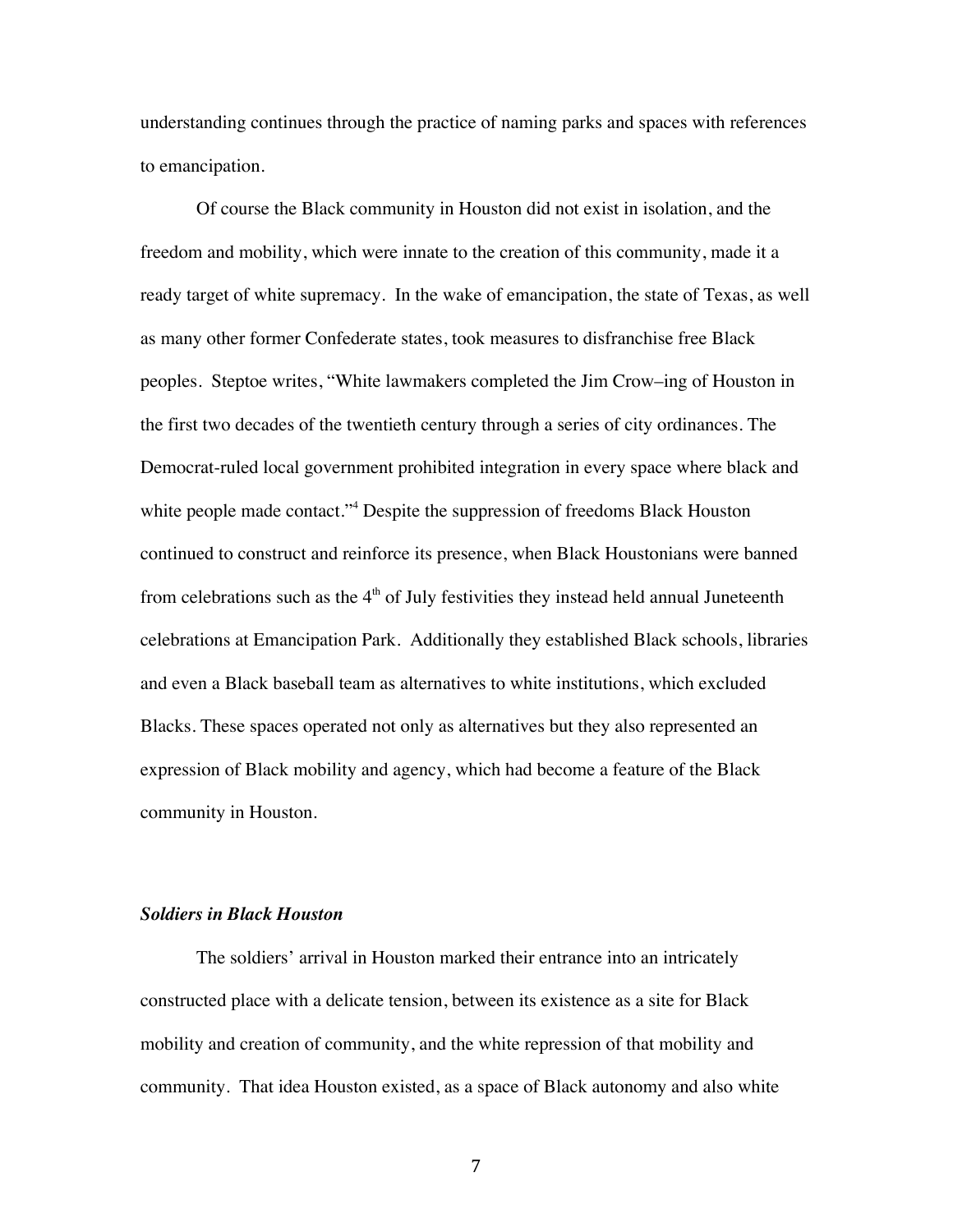repression was crucial to the experience of the soldiers. The members of the Twenty-Fourth, as soldiers, maintained a certain level of freedom and respect, which they were able to wield due their status as soldiers. This kind of prestige that their position held was particularly important to them. They saw it as a product of Black freedom. Haynes describes some of the encounters between soldiers and local Black Houstonians

"Black Houstonians of all ages flocked to the camp to witness first hand the life of a soldier…. Civic organizations arranged special entertainment for the men; ladies auxiliaries and sororities kept them well supplied with reading material and food; ministers held worship services in the evenings and on the weekends; young ladies came to visit acquaintances and to make new ones; and peddlers of every variety went there in search of new clients."<sup>5</sup>

The interaction between Black Houston—both its people and its institutions—with the Black soldiers who in many respects represented an outside form of Black freedom and autonomy is clear here. Hazel Hainsworth-Young, who was a 12 year-old child when soldiers arrived, provided some insight into the perception of soldiers in Black Houston. When interviewed for a 2006 documentary, said, "And when the soldiers came, they came to Antioch. All the young ladies and little ones to were admiring those soldiers from Chicago, who came to our church. I was twelve years old looking up at soldiers who looked better than anybody I had ever seen. I was trying to be seen too... Those were our heroes."<sup>6</sup> Her youthful remembrance shows the admiration that the soldiers received in Black Houston, as Antioch refers to a Black Baptist church. The fact that even as a child Hainsworth-Young was able to have such clear positive image of the Black soldiers gives an idea of how the soldiers were perceived by Black Houston. Thelma Scott-Bryant age 100 who was also a child when the soldier arrives, adds in her interview that, "We did not know any soldiers personally except the ladies were all trying to marry a solider or have a soldier boyfriend."<sup>7</sup> Dominant gender norms of the day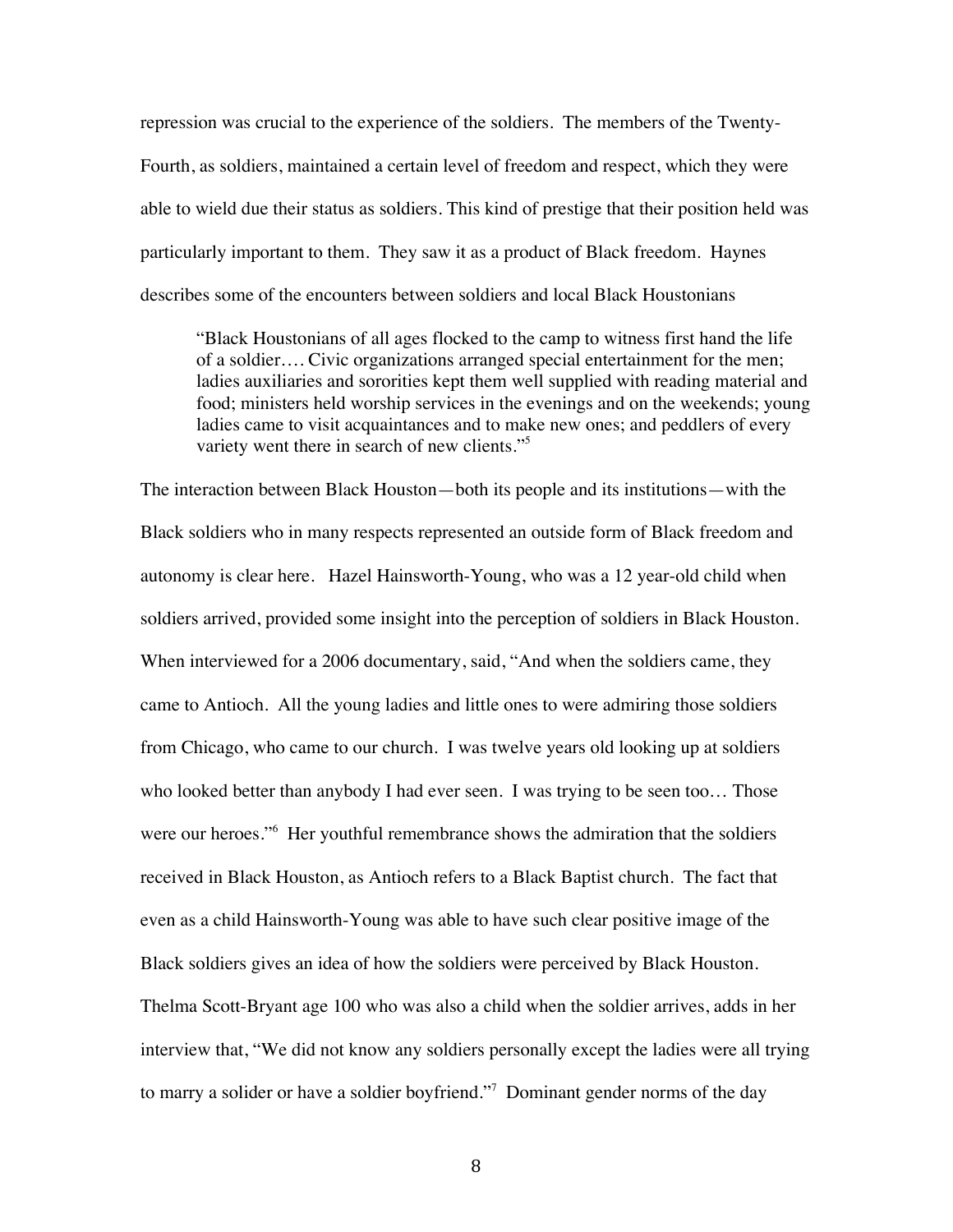encouraged the perception of soldiers as desirably masculine, but on a much deeper level the soldiers represented a level of respectability and citizenship, which was widely desirable to Blacks regardless of gender.

Additionally this battalion of the Twenty-Fourth had in their two years of service prior, been stationed in places such as San Francisco, Wyoming, and New Mexico, where discrimination was in all at a much lesser degree than what was customary in Houston. They were, by all accounts, accustomed to interacting with whites frequently on terms that would be impermissible anywhere in the South at the time much less Houston. $8$  As the Black community in Houston had an strong sense of autonomy and freedom, its very existence contested white supremacy and racist oppression. The Black soldiers sought to exercise a level of autonomy themselves and contested white domination almost immediately upon their arrival. On the very first evening the soldiers arrived July  $28<sup>th</sup>$ 1917, Black soldiers "ripped the 'colored' signs from the streetcars and either tossed them out the window or kept them as souvenirs."<sup>9</sup> In other conflicts with the white supremacy Black soldiers in streetcars sat in seats reserved for whites and refused to give up Hazel Hainsworth-Young recalled the atmosphere at the time, "Well to send soldiers from the North to a deeply southern ingrained town was just like waving a red flag, they resented those soldiers who looked better and had more, evidently more, than the white people did; it was a situation that was tense."10 Hainsworth-Young's account highlights how the soldiers' status played into the racial tension of Houston. This tension that stemmed from Houston's history, of Black freedom and autonomy that developed following emancipation and was subsequently belied by the racist, white power apparatus which emerged during the fall of Reconstruction and rise of formal Jim Crow. The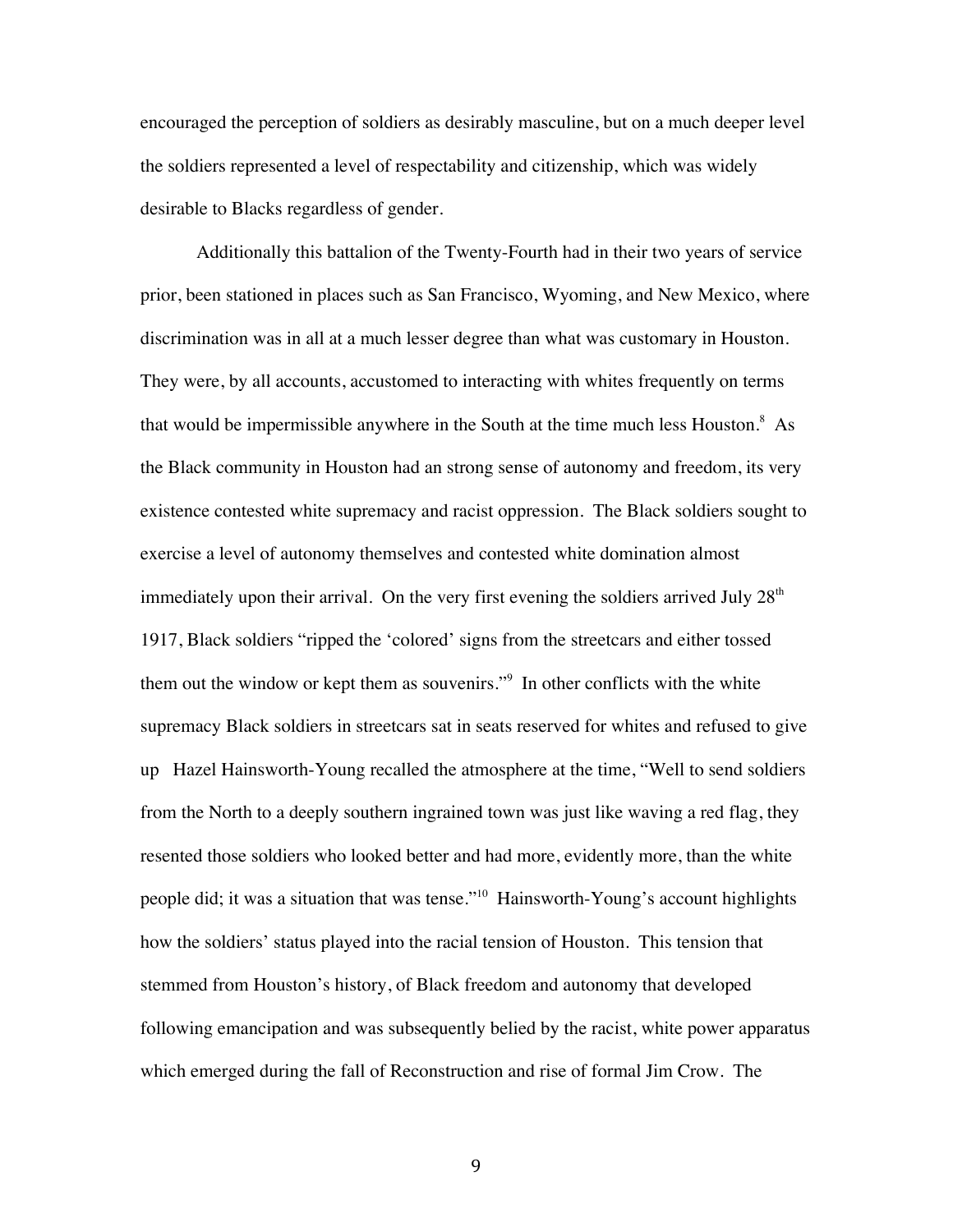soldiers' status in fact meshed very well with the history of Black communities in Houston, in a way the soldiers' presence in Houston was a symbolic personification of the positive aspects of Black life in Houston. However if the soldiers embodied the positives of Black community in Houston then it was up to the white racist order of Houston to try to negate the soldiers' status.

The soldiers' presence as Blacks in Houston necessitated a form of repression from the white Houston establishment similar to that which the Black community in Houston endured. There was an attempt to control soldiers in the codified sense similar to the way Jim Crow laws controlled Black Houston. Colonel Newman, the white officer in command of the Third Battalion, coordinated with the leading figures of the white Houston, Chief of Police Clarence L. Brock, Mayor Dan Moody and city secretary Guy McLaughlin, in order to come up with terms through which to control the Black soldiers. Newman's policies which included the disarming of his military police, curfew, and limits to the number soldiers who could congregate, not only displayed his lack of faith in his men but it also left his soldiers humiliated and exposed to police harassment.<sup>11</sup> Police harassment and intimidation represented the physical form of the white supremacist order controlling Black Houston. It is evident in the events leading up to the rebellion that this also became the method of attempting to control the Black soldiers in Houston. Black soldiers outside status and representation as free and mobile clashed both with the limits and constrictions white society imposed on Black Houston.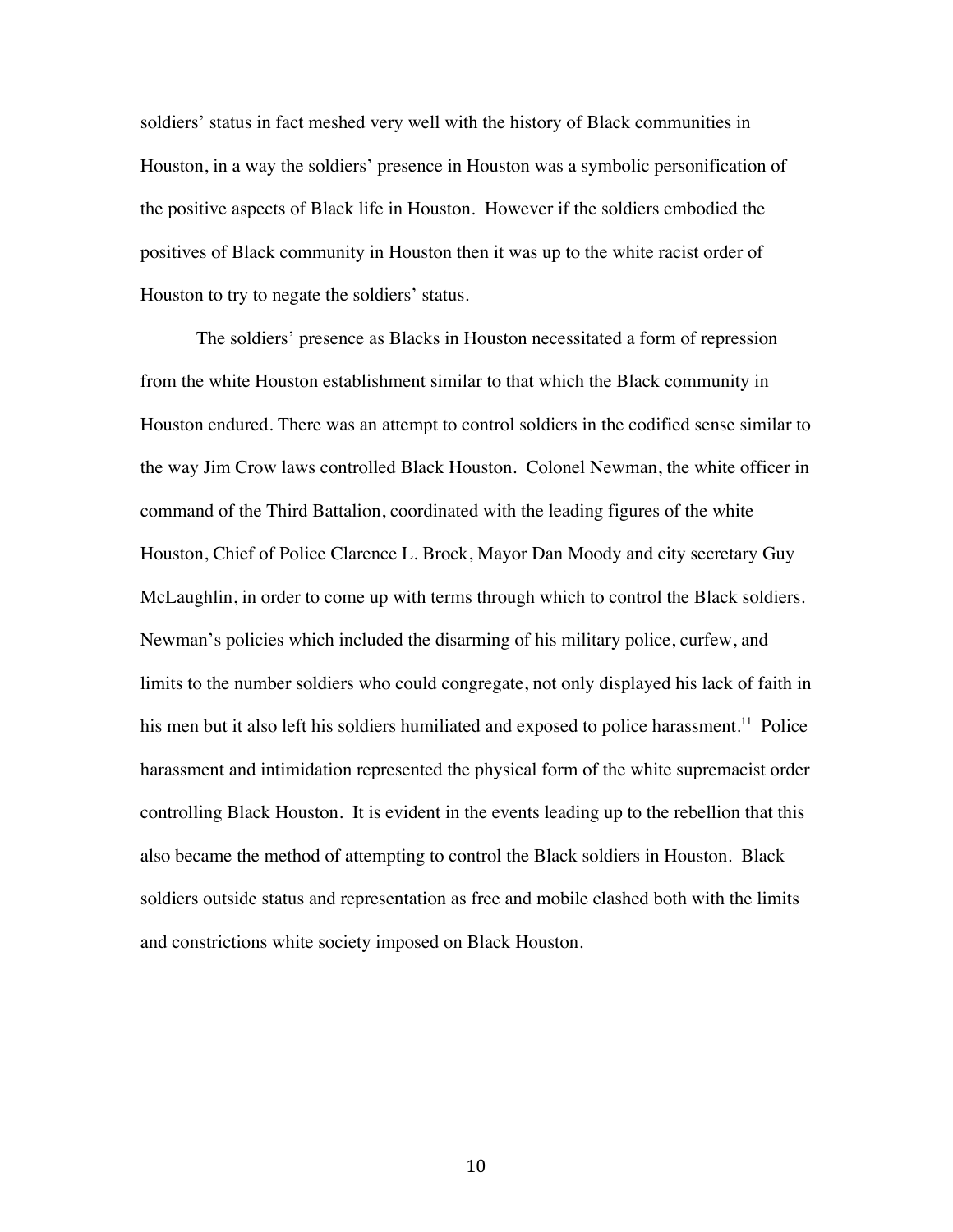### *Rebellion & Black Houston*

It should not be forgotten that the rebellion, for all the other factors that led to it, was actually sparked by an incident between the white police and a Black woman. The incident began when officer Lee Sparks, who was notorious among residents in the Black community of Houston for his brutality, questioned, a local Black woman and mother of five, Sara Travers, about a fleeing suspect. Sparks became infuriated by her responses and reportedly said "You all God damn nigger bitches, since these damn soldiers came here you are trying to take the town." As she protested the officers' unwarranted presence in her home Sparks responded "Don't you ask an officer what he want in your house… I'm from Fort Bend and we don't allow niggers to talk back to us. We generally whip them down there." Sparks partner Lee Daniels who can come to back up his partner suggested giving her "her ninety days on the Pea Farm cause she's one of the biggity nigger women." Both officers proceeded to slap and brutalize Travers. Then Travers who, by her own account was indecently dressed—was forcibly, dragged her out of her house by the officers.<sup>12</sup> This relates back to the origins of Black Houston, as the officer's verbal and physical abuse of Travers operates as a method of white control that works in a specific anti-Black misogynistic way. In this context the violation of a Black woman was not just a consequence of racism but also a misogynistic form of instituting white supremacy, that supported the racist power structure in Houston. Moreover it is important to highlight that Travers was not solely a passive victim but was actively resistant to the brutalization by Sparks, both resisting physically and audibly. This very process, of manifestations of Black autonomy being constrained by forces of white Houston but also resisting such constraint, is very much at the core of the rebellion. This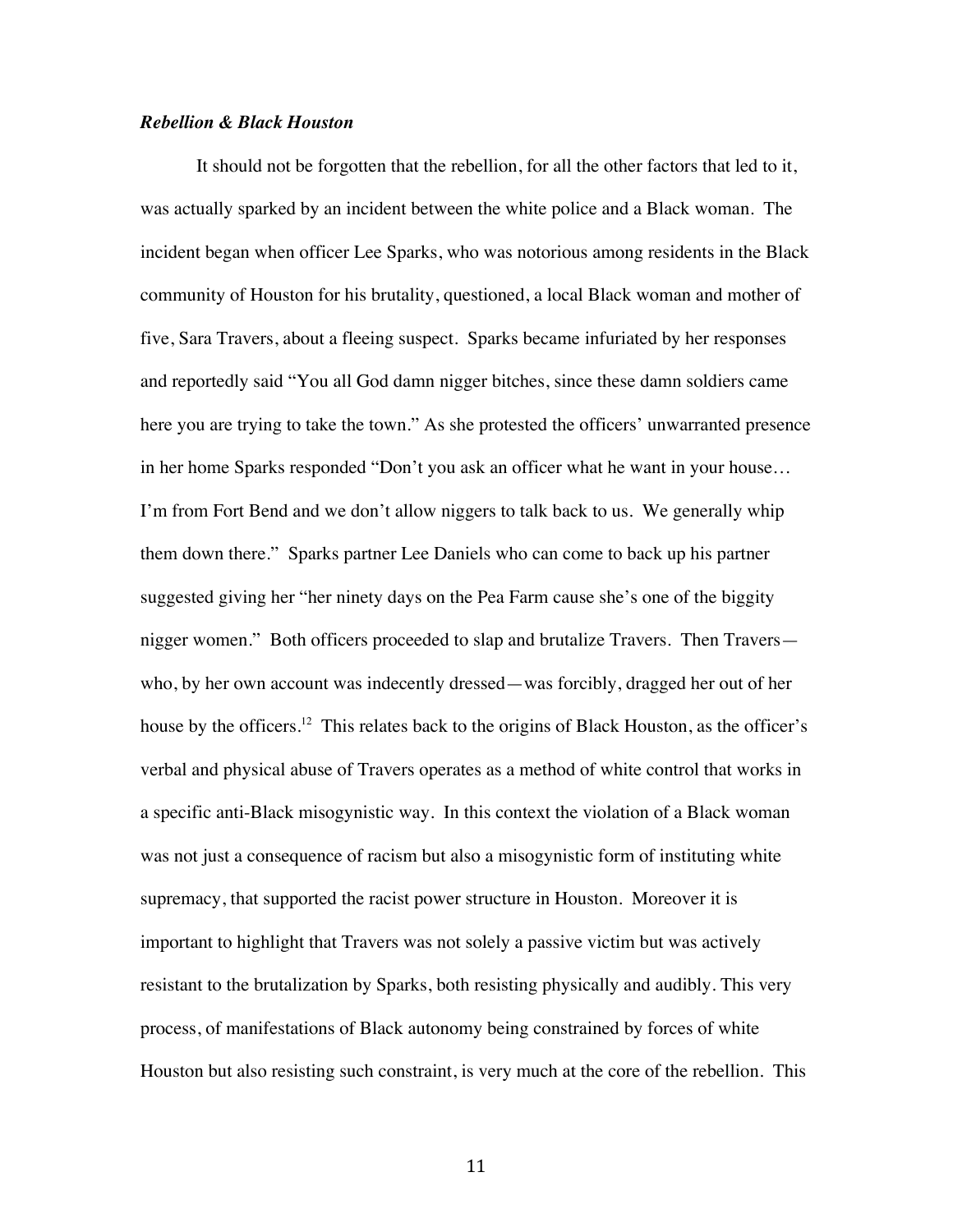connection with Black Houston is even more evident through the way that Officer Sparks connects to the presence of Black soldiers in town to his perception of the Black woman in town. He clearly felt it necessary to undo any feeling of protection the soldiers might have afforded Black woman or any aspirations to display more bold action of freedom and mobility as a result of the soldiers' presence.

Sparks' remarks have further significance because he asserts that he was from Fort Bend which, was one of the surrounding counties of Houston which, during the antebellum years, was rich in plantation slavery and from which many slaves fled to Houston after emancipation. Therefore in a haunting sense his reaction to Travers acted a method of policing Blacks in Houston, which harkened back to the plantation systems of control which many Black Houstonians had fled from in the recent past. This is followed by the last threat by Daniels of sending Travers to jail (Pea Farm), which was the literal absence of freedom as a means of controlling the threat of the free and protected Black woman in Houston. As Thelma Scott-Bryan recalled of her memories as a child in Houston at the time, "The white man expected you to stay in your place and we knew how to stay in our place rather than cause a lot of trouble. That was just the way it had to be at that time. You got out your place well then they put you back in it."<sup>13</sup> To Daniels and Sparks, Sara Travers clearly represented a Black woman who had gotten out of "her place" and they physically attempted to put her back in it.

After dragging Travers from her home the officers proceeded to take her to a callbox and a crowd of about twenty Black people gathered, hearing Travers screams of protest. Private Alonso Edwards who was amongst the crowd attempted to intervene offering to pay the fine of whatever had occurred. Sparks went over to the soldier and hit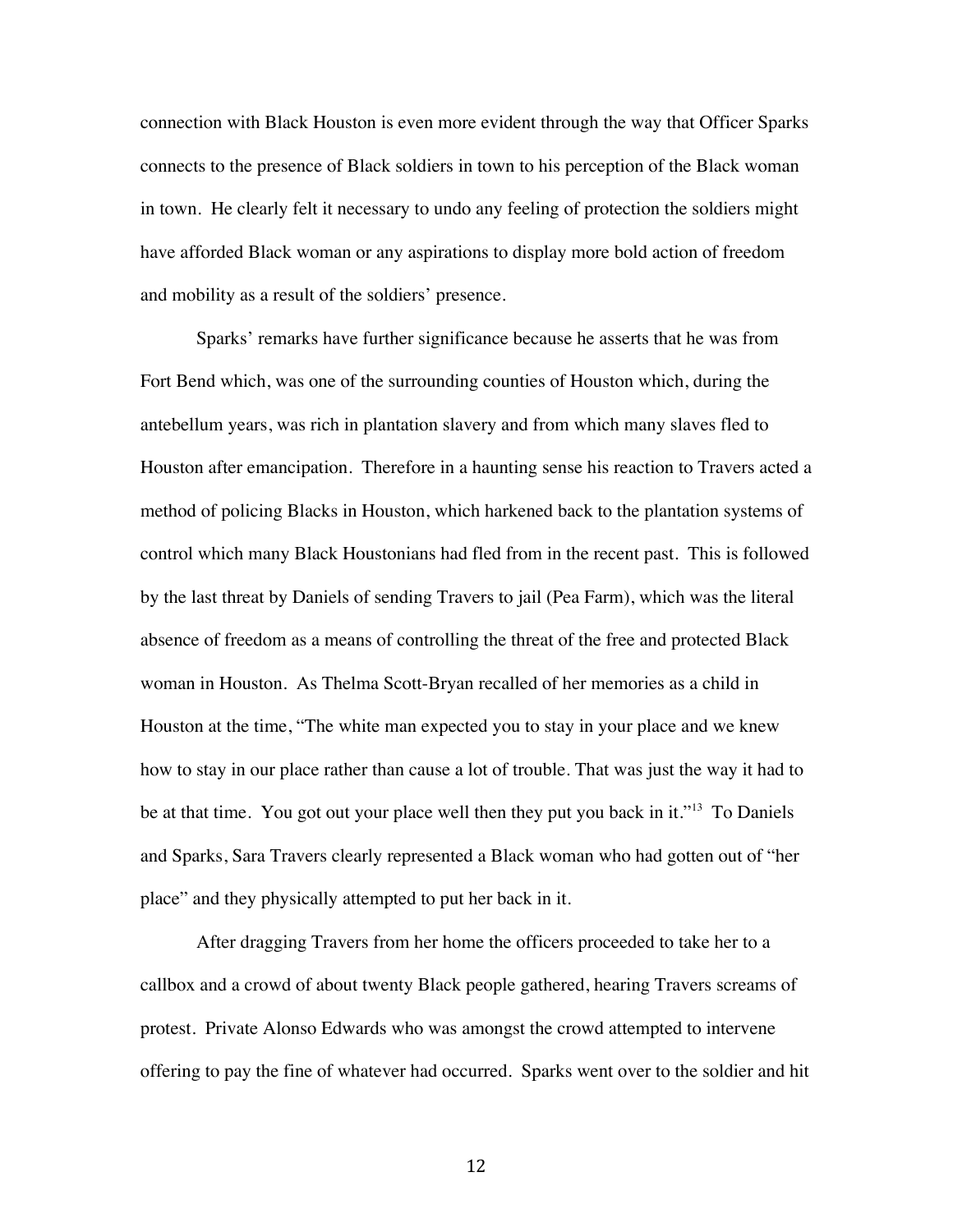him in the head with his gun five or six times. Sparks would later remark "I wasn't going to wrestle with a big nigger like that, I hit him until he got his heart right."<sup>14</sup> Significantly all of this occurred in the San Felipe district, which had been renamed from Freedman's Town a few years earlier. Here both the place of Black Houston and the circumstance of the Black soldier collided in a dramatic encounter. Around a crowd of Black Houstonians, in a place that had been developed by emancipated slaves, the act of beating a Black soldier who attempts to intervene on behalf of a Black Houstonian woman takes on a heightened significance. Not only did this act reinforce constraints onto Black Houston and the limitedness of it as a place but is also reduces outside image of Black freedom into bloody rubble. Additionally such actions served as a spectacle, which sought to crush any imaginations of freedom for Black Houstonians, as well as any hope by Black soldiers to inspire such imaginations. As mentioned earlier the prevailing image of the Black soldier was that of a proud and heroic figure; by reinforcing the reality that he could not, on the most basic level protect one of the most exploited members of the community—the Black Houstonian woman—from white supremacist abuse, the white order in Houston directly attacked the positive image of the Black soldier. It was replaced by the haunting image of a bloodied Private Edwards and bruised Sara Travers being placed in the same patty wagon and sent to the city jail, in front of a crowd of Black Houstonians, on the site of what was historically Freedman's Town. It is this image that most concretely connects the local circumstances of Houston to the inception of the rebellion.

The next series of events involving Corporal Charles Baltimore arguably more directly led to the rebellion, which occurred that night. Corporal Baltimore was serving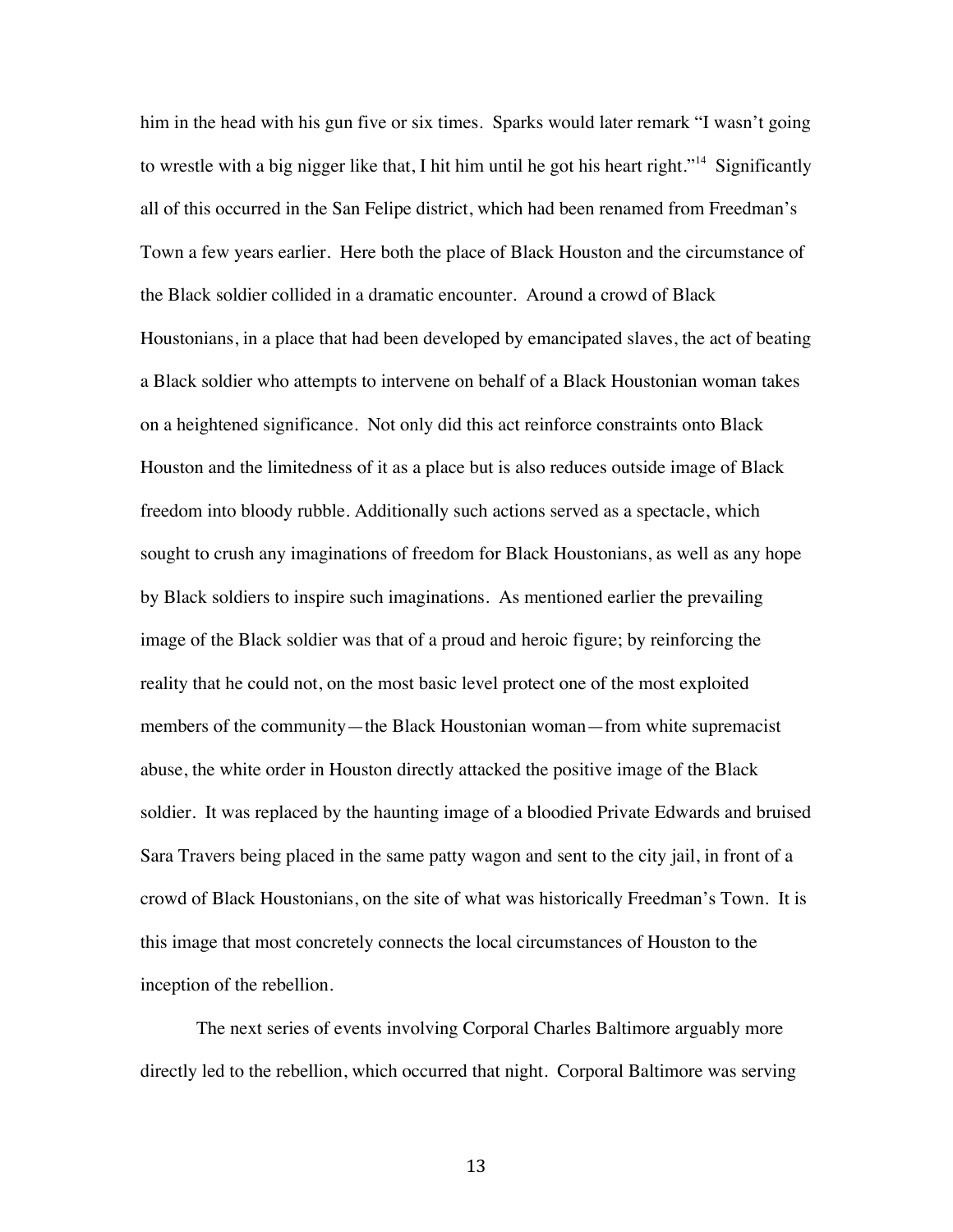as a senior member of the provost guard, the group that had been disarmed by Colonel Newman's policies. Having been given an account of the earlier incident by a fellow soldier, Corporal Baltimore sought out Daniels and Sparks for more information, to which Sparks answered "I don't report to no niggers" and proceeded to beat Corporal Baltimore with the barrel of his gun. He then shot at Baltimore who fled and upon apprehending him proceeded to beat him further. 15 Although the assault of Corporal Baltimore and his eventual return to camp later that night are often seen as the events which most directly resulted in the rebellion, the events leading up to this occurrence should not be overshadowed. The soldiers experience was deeply ingrained in and affected by the place of Houston, a place that provided fertile ground for the spark of rebellion. The acknowledgment of Black Houston seems to be evidently mutual by the fact that there were no records of soldiers committing any property damage against community during the rebellion or encouraging any Black Houstonian civilians to participate in the rebellion. Instead the soldiers were clearly focused on targeting police, Haynes writes:

The formulators of the march were interested in wreaking vengeance against the police who had been tormenting the soldiers since their arrival in Houston. Their special targets were the mounted police who patrolled the San Felipe district, and more particularly Lee Sparks and Rufus Daniels, the two policemen who had beaten Private Edwards and Corporal Baltimore earlier that same day.<sup>16</sup>

While Haynes reduces the soldiers to merely pursing vengeance, the fact that the soldiers were in fact targeting the police—a physical manifestation of white oppression—in the San Felipe district, a space that had historical roots as Freedman's Town shows how the rebellion directly attacked the lines of Houston's racial order. Furthermore the rebellion by the soldiers can be understood as their attempt to reconcile their own position in the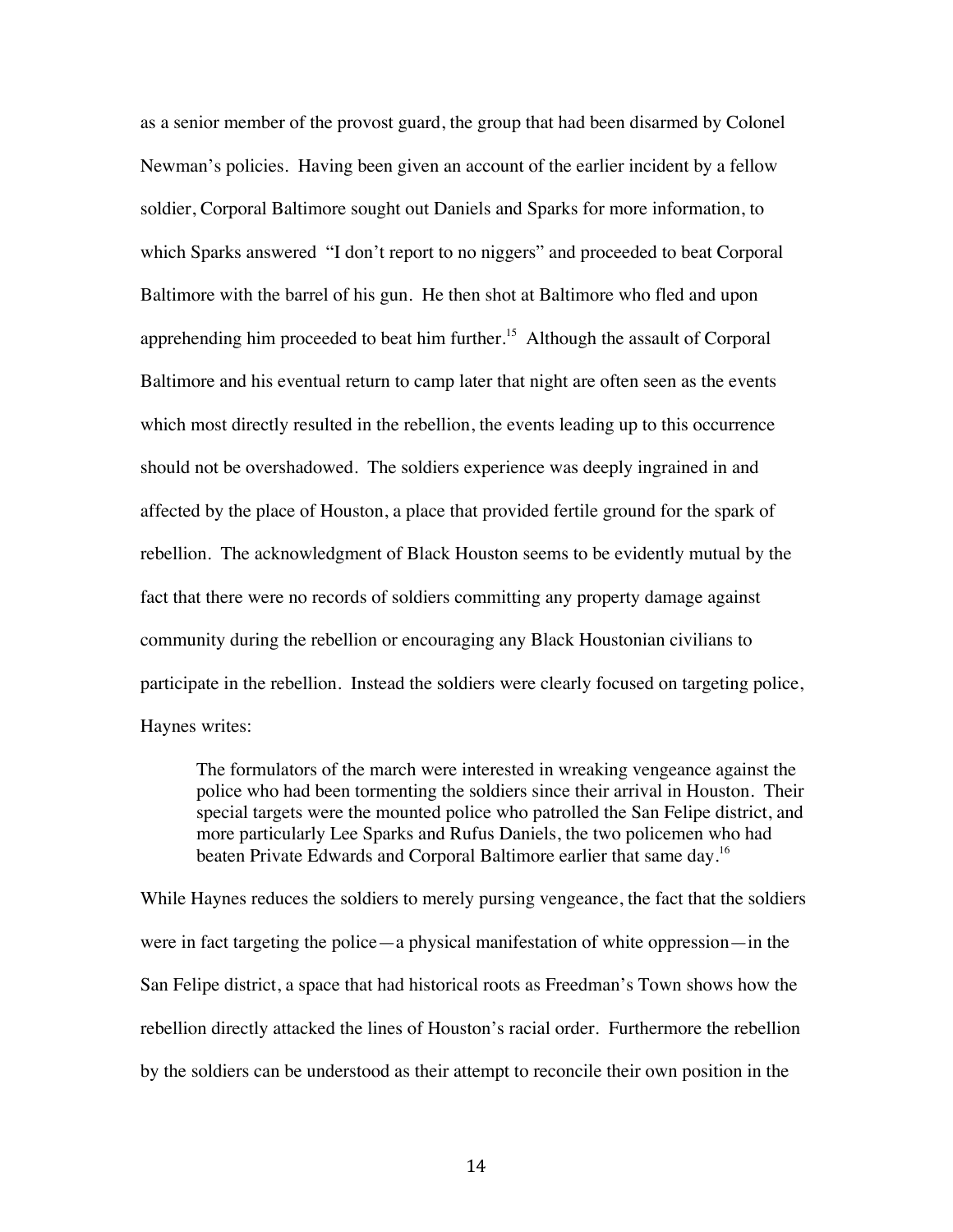Black community in Houston, as figures meant to be representative of Black autonomy and pride being viciously repressed by white supremacy.

During the night following the rebellion four companies of national guardsmen had been dispatched to surround the San Felipe district, not allowing any one to enter or leave the district. Then in the early dark of the morning they began searching each house in the Black neighborhoods, arresting any Black person in a military uniform as well as any Black civilian in possession of weapons or suspected of harboring anyone involved in the rebellion.<sup>17</sup> The white response to the rebellion displays the how the Black community in Houston was given physical boundaries as well as how the threat of the soldiers forcibly rooted out of that community. This response highlights well how the rebellion had an immense impact on the Black presence in Houston. Furthermore, in the aftermath of the rebellion there were notable incidents of violence inflicted on members of the Black community in Houston, additionally there was a dramatic increase in the rate of migration from the Black community in the wake of the rebellion. 18 The rebellion's impact on Houston and vice versa are not merely footnotes of the rebellion rather they are central to any comprehensive understanding of the Houston Rebellion. Moreover understanding the localized aspects of the rebellion is crucial to developing analysis which can connect the rebellion to wider developments in Black communities at the time.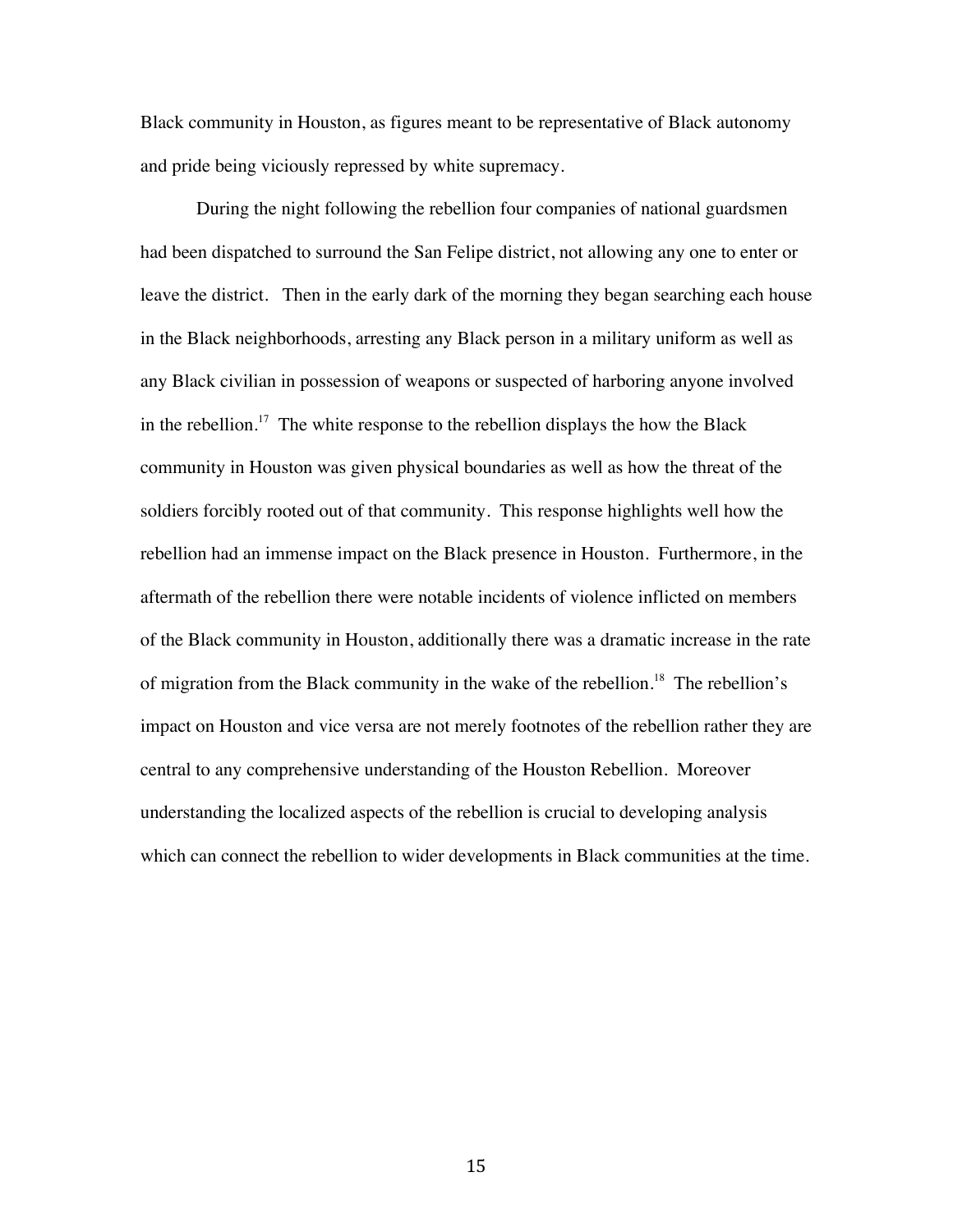#### **Part 2: Radical Black Soldiers**

### *Background of the Twenty-Fourth Infantry*

When understanding the events in Houston and the Black soldiers specifically it is important to understand and historicize the Twenty-Fourth Infantry. In 1866, following the Civil War, the Army was reorganized; six regiments were set-aside for black enlisted men. These included four infantry regiments, numbered 38th through 41<sup>st</sup>. The Twenty-Fourth Infantry was officially organized in 1869 by merging the  $38<sup>th</sup>$  and  $41<sup>st</sup>$  regiments. Interestingly enough the Twenty-Fourth initially served in Texas from the time the regiment was established until 1880. The regiment then spent the years leading up the Spanish-American War serving in mostly non-combat support of the Indian Wars. Additionally they spent time dispersing civil disturbances, including anti-Chinese riots and workers strikes by coal miners in western territories such as Idaho and Wyoming. During the Spanish-American War the regiment fought in Cuba, losing eleven men at San Juan Hill in 1898. Between 1899 and 1915 the Twenty-Fourth Infantry had multiple stints of service in the Philippines losing 12 more men in combat against Filipino guerillas. Finally in 1916 the Twenty-Fourth was stationed along the U.S. Mexican border and operated on both sides of the border to protect the U.S. Border.<sup>19</sup>

This history of the Twenty-Fourth Infantry warrants consideration in the context of the rebellion in Houston because of the specific context in which the regiment was used. The Twenty-Fourth Infantry was, from its inception, almost constantly operating in ways that directly enabled and supported American expansionism and imperialism. This reading of the Twenty-Fourth Infantry's history is one that goes almost unnoticed in most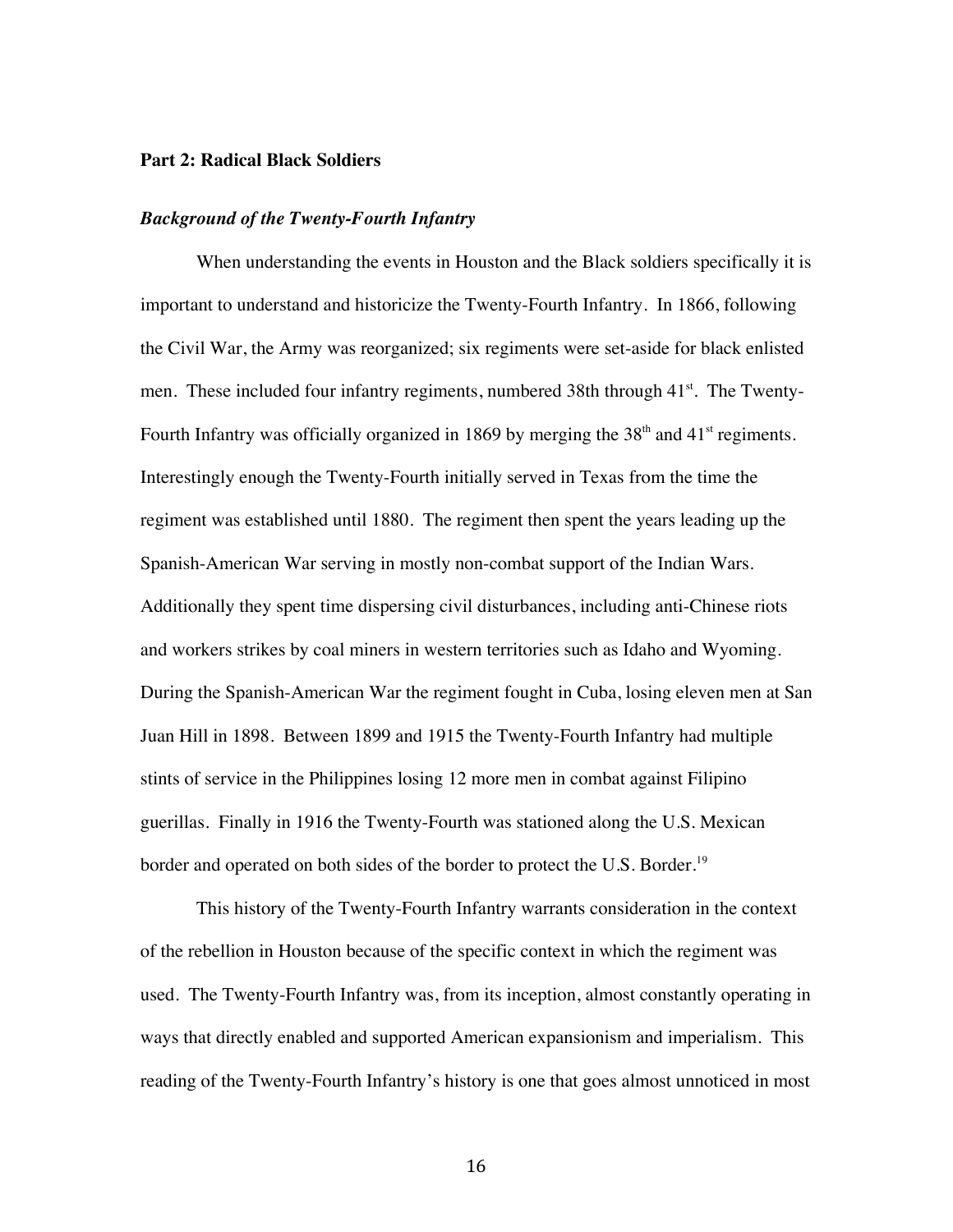understandings of the rebellion, however it is extremely important when considering the radical political implications of the rebellion. Moreover serious consideration must be given to the position of the Black soldiers as themselves an oppressed group who were aiding in the oppression of other groups, under the flag of their own oppressor no less. In accounting for subjectivity of the soldiers of the Twenty-Fourth there must be critical discussion of the political understandings that were developed and passed down amongst the ranks.

While the exact content of these conversations may never be known what is known of the discussions being had deserves carful attention. When looking at the Twenty-Fourth Infantry's time in the Philippines particularly, there is evidence of critical political understandings regarding both race roles and radical action. One example of this is David Fagen, a member of the Twenty-Fourth infantry who infamously, defected from the army and joined the Filipino *insurrectos*. Michael C. Robinson and Frank N. Schubert write of Fagen's defection:

"Defection by black troopers in general and Fagen's desertion in particular reveal the intensity of black hostility toward American imperialism. In an important sense, however, the case of David Fagen transcends the issue of expansion into the Pacific. His career illustrates the willingness of Afro-Americans to pursue alternatives outside the caste system when such options become available." $^{20}$ 

Fagen represents a drastic response to a the degrading treatment which some Black soldiers experienced in the Philippines, additionally Fagen's actions can be read as an attempt at racial solidarity with natives Filipinos who were often abused by white soldiers with American racialized slurs such as "nigger" and "Black devil" typically reserved for insulting Blacks. David Fagen, although a seemingly extreme example, cannot be dismissed as an exception as there were other examples of soldiers in both the Twenty-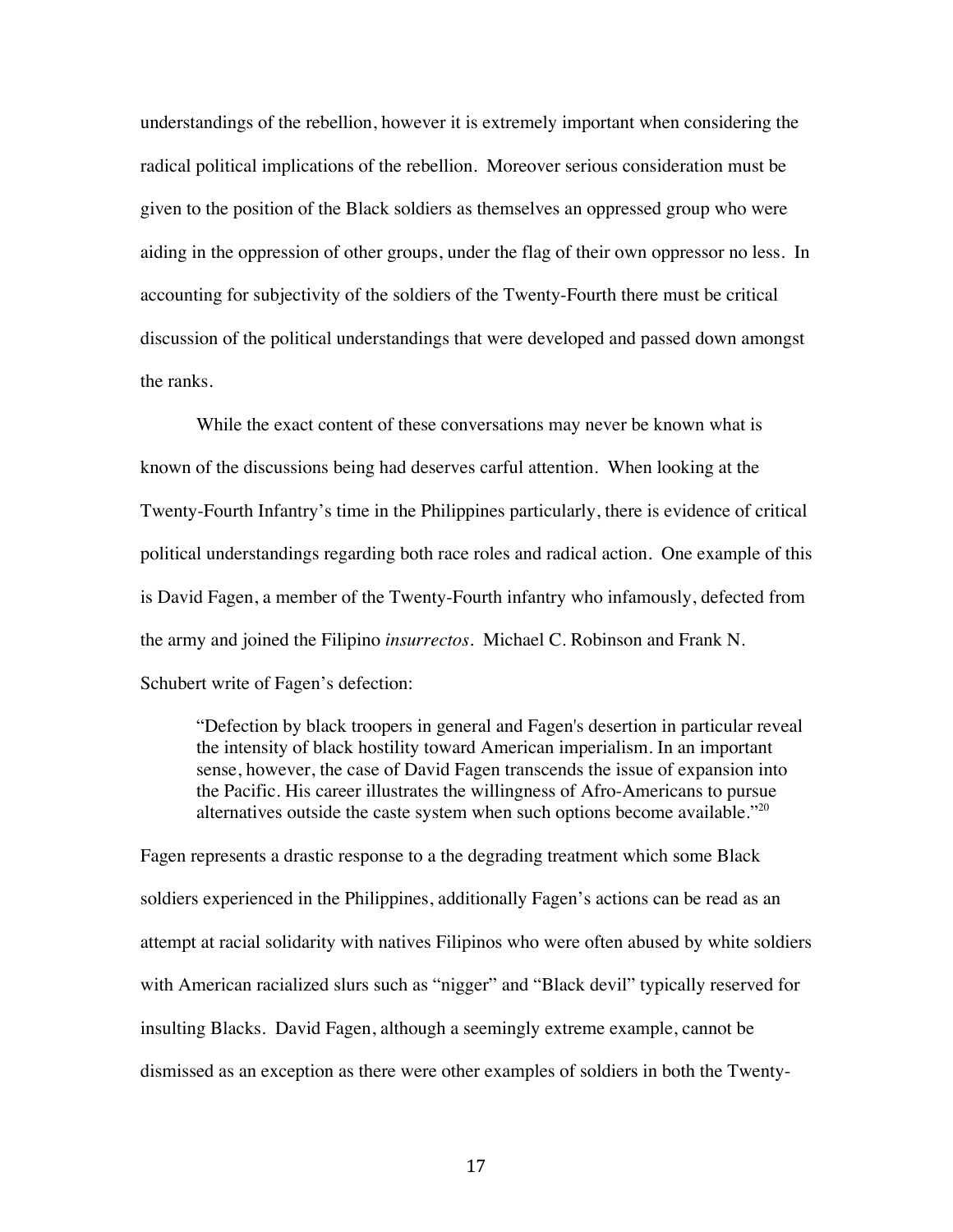Fourth Infantry and in other Black regiments writing letters challenging American imperialism.<sup>21</sup> Additionally organizations and clubs existed in Black regiments where these kinds of critical discussions surely occurred. In the Twenty-Fourth Infantry specifically they had an organization called the Fredrick Douglass Memorial Literary Society.<sup>22</sup> The name of the organization highlights the literate race-consciousness that existed among the men of the Twenty-Fourth. Therefore it is not surprising that there were other members of the Twenty-Fourth, despite not being as radical as Fagen, questioning their service and American imperialism. In 1899, while serving in the Philippines, Patrick Mason of the Twenty-Fourth Infantry wrote, "I have not had any fighting to do since I have been here and don't care to do any. I feel sorry for these people and all that have come under the control of the United States. I don't believe they will be justly dealt by."<sup>23</sup> Mason not only articulates his reluctance to fight but his skepticism and misgivings about U.S. imperialism. While their were certainly those Black soldiers, who served the United States dutifully, in attempts to prove their manhood and capability as equal to that of the whites, their were also those who thought more critically about their service and more importantly came up with self formed critiques of American militarism and imperialism based on their own experiences as Black men.

The notion that those who were coming up with radical critiques were doing so in relation to their specific experiences as Black servicemen, is important as it relates to the Houston Rebellion. The critique and thoughtful analysis of their condition that is clearly going on indicates a form of group consciousness amongst the soldiers themselves involving both their race as we as their position as servicemen. This group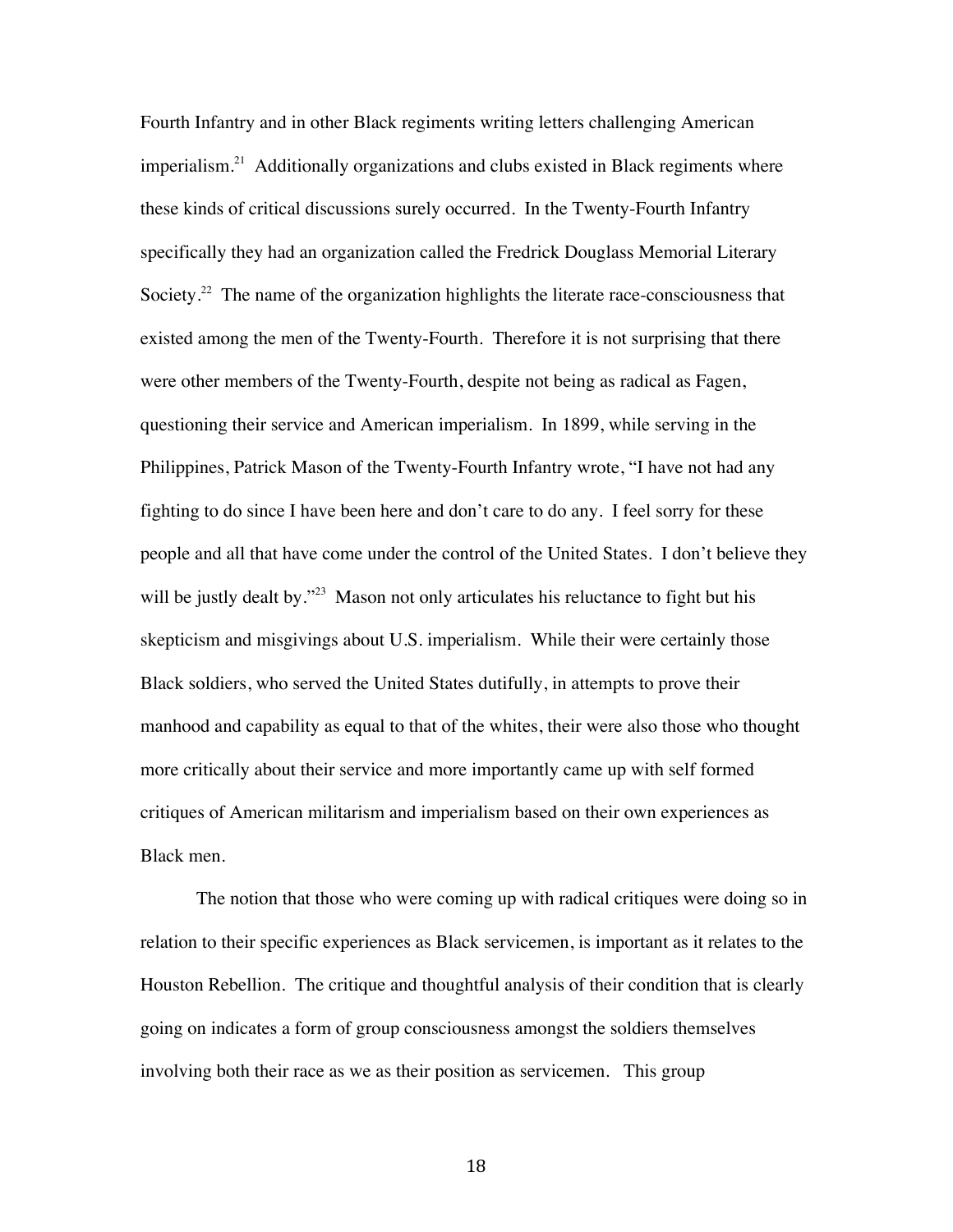consciousness natural lent itself to developing critique, whether on the more radical side as we see with Fagen or the more conservative side with soldiers who hoped to move up through the ranks. Often these critiques operated in complex ways with overlapping and contradicting way while still emerging from the same group consciousness. However it can be safely surmised that this form of group consciousness was one that soldiers were acculturated into in some form or another, and that became passed down amongst the ranks. This form of group consciousness had serious implications for the events leading up to Houston.

#### *Significance of the East St. Louis Riots*

The history of the Twenty-Fourth Infantry reveals that there were at varying points in the regiments history, conversations that at the very least questioned racism, and white supremacy as well as reflected on the soldiers own occupation within the military. A closer look at the rebellion reveals some of the same critiques and conversations going on, albeit in a different context. Importantly a few weeks before the soldiers' of the Twenty-Fourth arrived in Houston one of the largest events of racialized violence in American history occurred. The East St. Louis Riots occurred from July  $1<sup>st</sup>$  to July  $3<sup>rd</sup>$  of 1917, sending at least 7,000 Black refugees fleeing into St. Louis. White assailants wounded hundreds of Black people, and while 39 Blacks were officially reported killed some witnesses observed that as many as 500 black people were massacred in the pogrom.24

The horrific scene in East St. Louis was discussed so widely in the Black press it can safely be surmised that the men of the Twenty-Fourth were having conversations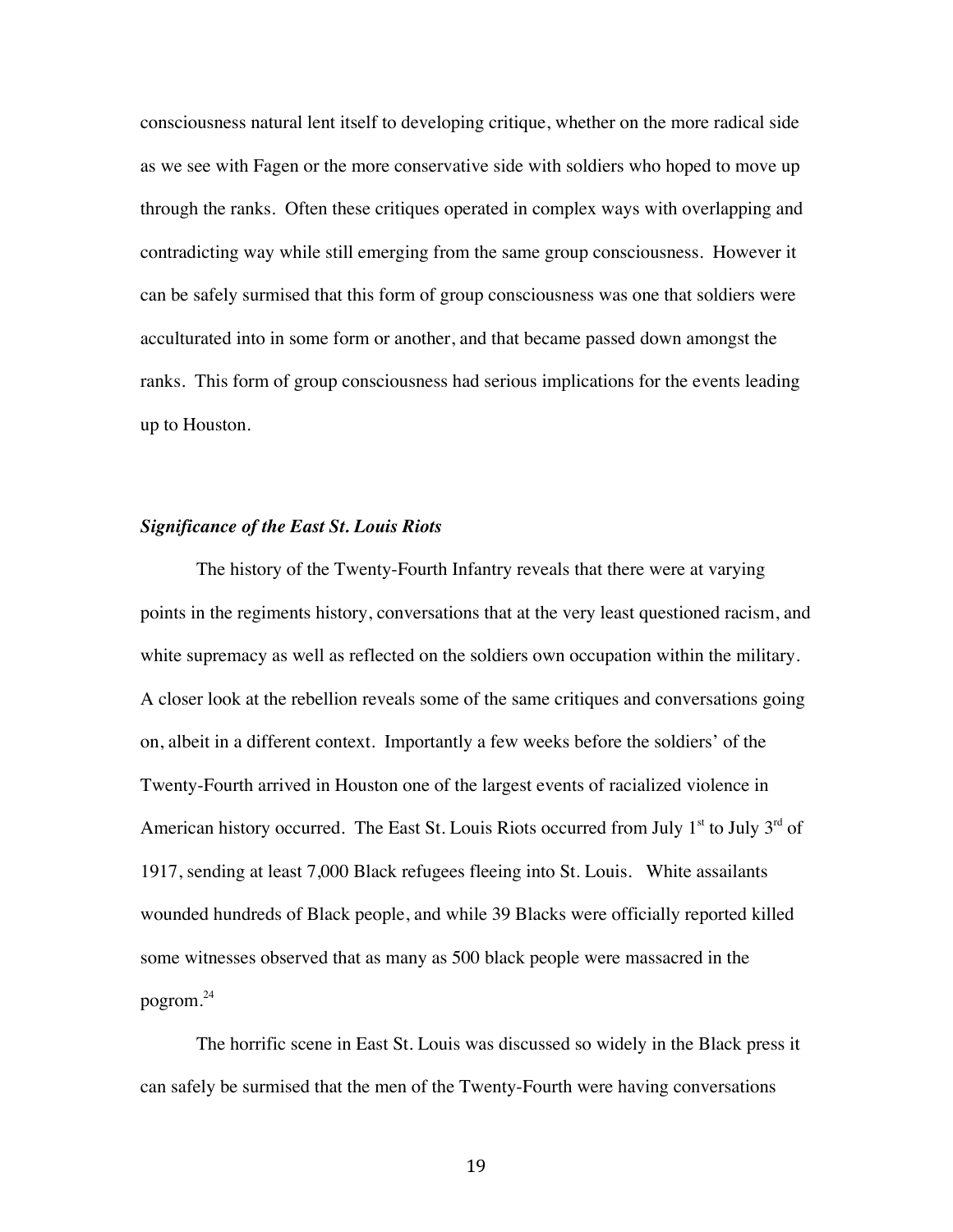about the riots. Additionally, the riot provoked responses from many Black Americans throughout the country and the men of the Twenty-Fourth Infantry were no exception. The men of the Twenty-Fourth, then still stationed in Columbus, New Mexico, organized a relief committee to aid refugees in East St. Louis. In a letter written on July  $15<sup>th</sup>$  to the NAACP by the committee they wrote,

"THE CRISIS is held in very high esteem by the men of the Twenty-Fourth Infantry and we are always glad when it comes. This committee voices the sentiment of the entire enlisted command when it prays for you unlimited success in your noble fight for manhood rights for our people. You are remembered by us for your incessant and untiring fight for the TRAINING CAMP at Des Moines."<sup>25</sup>

This letter demonstrates a race-based group consciousness amongst the soldiers' of the Twenty-Fourth Infantry. Not only do they state how The Crisis, the NAACP's official publication is read by the men of the regiment but also they articulate a set of politics which supported the uplifting of the race, making reference to a training camp for Black soldiers' that had been famously championed by NAACP founder W.E.B. Du Bois. These set of politics might not seem conducive to the radical uprising that would occur in Houston only a few weeks later, however there is a strong awareness of the events in East St. Louis therefore indicative of the fact that the event was on their minds when they arrived in Houston only a few weeks later.

Connecting the awareness of East St. Louis to the rebellion is the fact that two of the men on the relief committee, listed as signatories to the initial letter to the NAACP, would factor into the rebellion in very different capacities that highlight the different ways that the group consciousness was represented. The first, Private George A. Singleton, was a key figure in the relief committee. He served as the acting chaplain for the Twenty-Fourth, and was by all accounts a well liked and respected by his comrades.<sup>26</sup>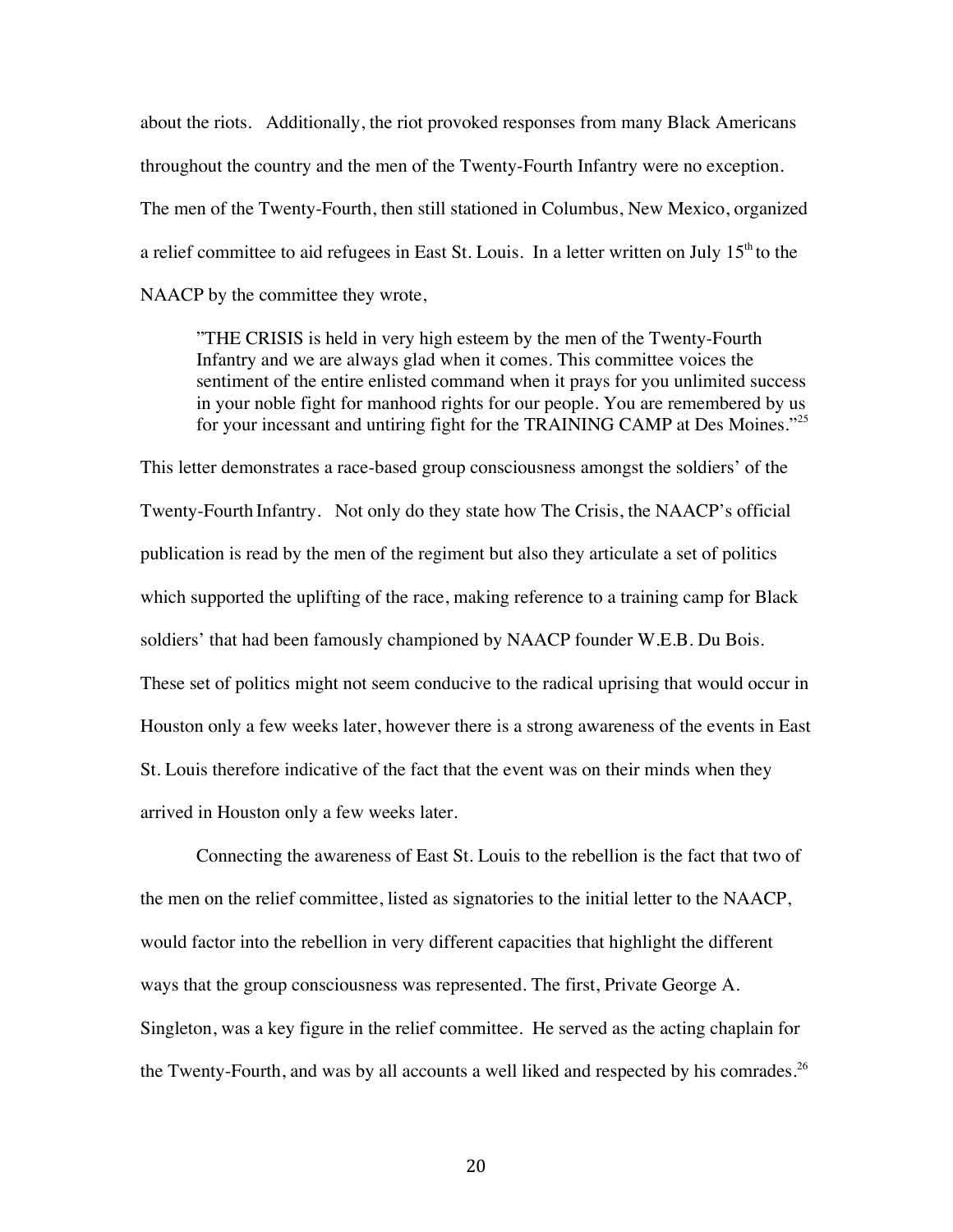Individually, Singleton sent another letter containing a donation by the relief committee of the Twenty-Fourth, to the NAACP on July 30. This letter was sent after the Third Battalion of the Twenty-Fourth had arrived in Houston, the contents of the letter affirm an understanding of strong racial consciousness between the Black community in Houston and Black soldiers. Singleton writes

"The Third Battalion of the Twenty-Fourth Infantry has been stationed here for nearly a month, performing the duty of guarding the cantonment which is in process of construction. The battalion has made good and all doubts as to the conduct of the Negro soldier have been dissipated. The people of color of Houston are proud of their brother soldiers and have opened wide their homes and churches, and have welcomed us with a generous hospitality which portrays the high respect which our people have for our government."<sup>27</sup>

Whether Singleton was unaware or unwilling to include the details of the racial turbulence experience by some soldiers' cannot be determined for sure, however his account of the soldiers' experience with Black Houstonians is significant and affirms the accounts mentioned previously of a strong respect between the Black soldiers and the Black locals of Houston. In the same letter Singleton writes, "We are affiliating with the people and are striving to add another page to the glorious record of our regiment. We are ready and stand waiting for the summons for us to board the train for BERLIN."<sup>28</sup> Here again Singleton, expresses a race consciousness that for him is tied to the performance of the regiment due to its status as an all Black regiment. Additionally we see Singleton express an expectation and excitement at being sent to join the warfront in Europe. Singleton clearly links achievements in military service with the group consciousness of the Twenty-Fourth, for him dutiful service both aids the race and fulfills his occupation as a soldier.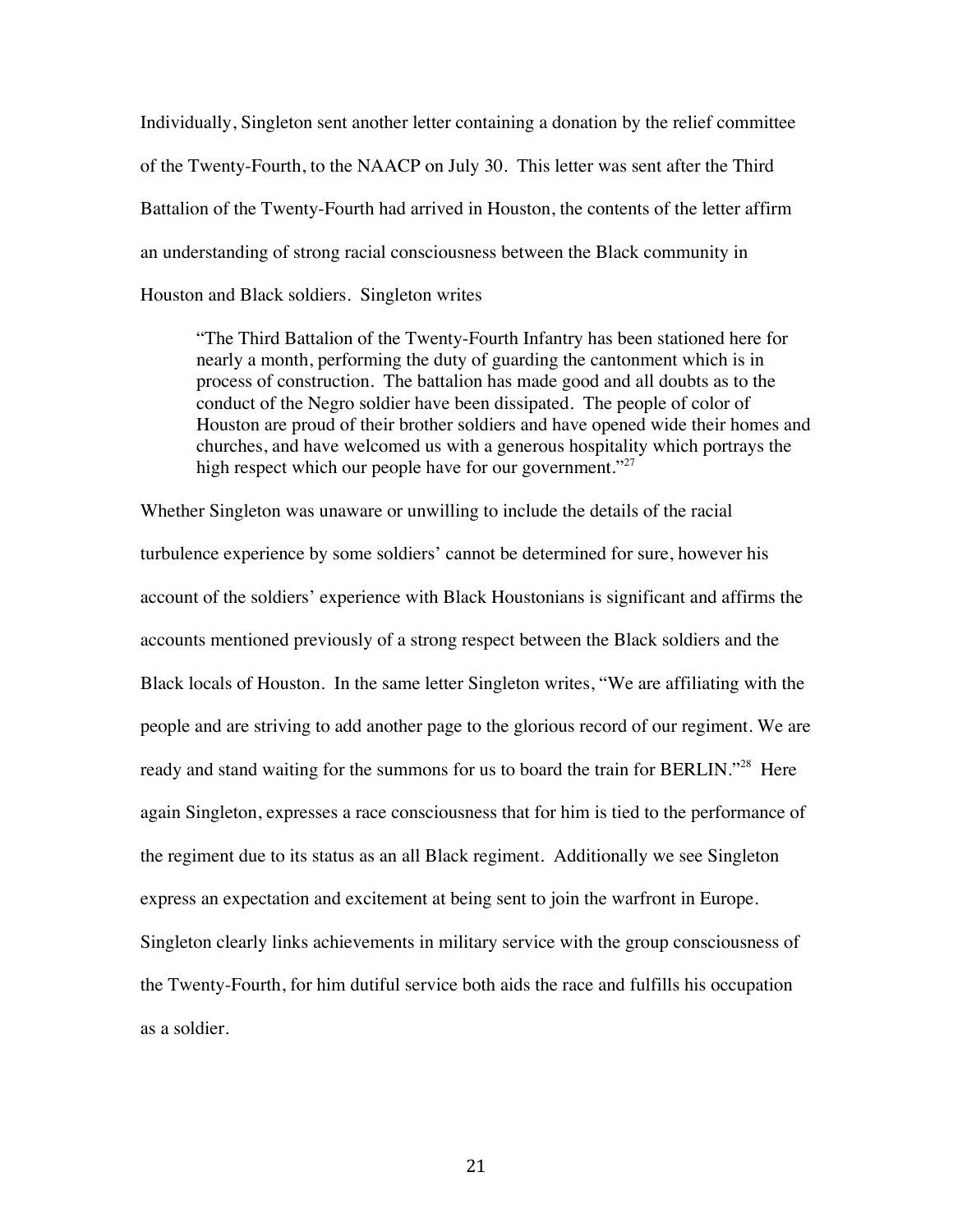While Singleton's letters give us an interesting insight into the soldiers'

perspective in Houston, also important is that these letters occur under the banner of race solidarity. Singleton signs multiple letters "Yours for the race" and all letters sent to the NAACP are in regards to the committee efforts to raise funds for the relief of the East St. Louis riots. In Singleton's last letter to the NAACP dated on August  $21<sup>st</sup>$ , two days before the rebellion occurred he details the amount of money he has raised, \$147 dollars total. The same letter speaks of the difficulties in raising money due to increased cost of living for the soldiers, however he insist on his perseverance to continue in his efforts to raise money.<sup>29</sup> The efforts by Singleton to raise a relative large amount of money as well as the contents of the letter indicated a heightened group consciousness, however it is clear by Singleton's optimistic tone as well failure to mention any incidents of turbulence in Houston that for him group consciousness wasn't rooted in the radical nature that would characterize the rebellion its self. Singleton ultimately never participated in the rebellion, and in statements following the rebellion Singleton remained an ardent defender of the upstanding conduct of his comrades.<sup>30</sup> While this was how Singleton perceived of the group consciousness of the Twenty-Fourth it gives insight into how other members may have also experienced this group consciousness.

Vida Henry, was also a member of the relief committee and a fellow signatory on the initial letter sent to the NAACP by the relief committee. When looking at Henry's role in the events in Houston there is a drastically different display of how some soldiers perceived of group consciousness. Henry similarly to Singleton was a seemingly dedicated, well-respected career soldier. Henry was an older member of the regiment at age 35, having served for thirteen years all in the Twenty-Fourth Infantry.<sup>31</sup> Major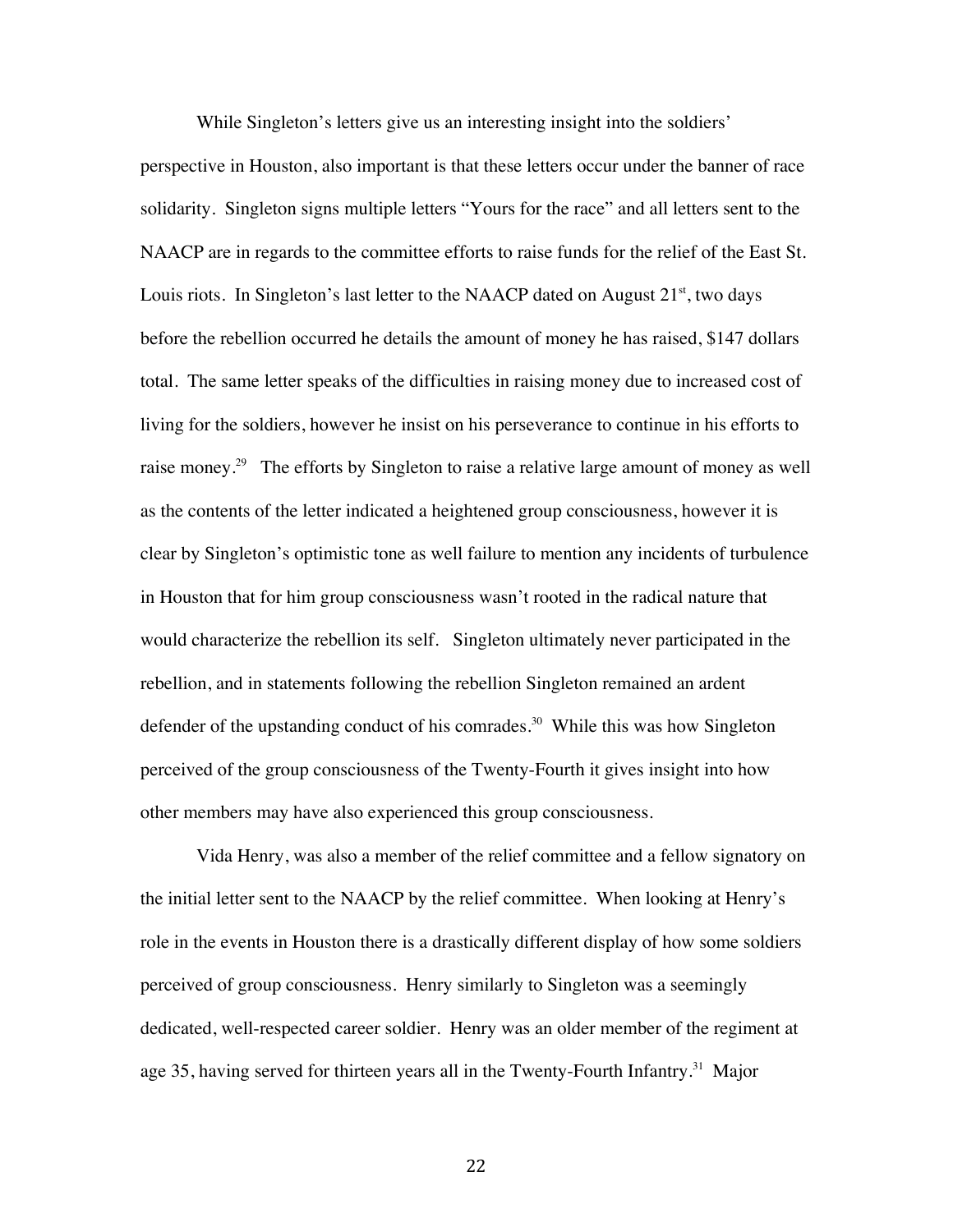Kneeland Snow, who replaced Major William Newman as the white commanding officer of the Twenty Fourth, only a few days before the rebellion, testified that he considered Sergeant Henry "one of the most loyal noncommissioned officers" ever to serve him. Snow further testified of Henry that "the men of the company seemed to respect and to obey without question", and added that Henry although he lacked the ability to write was effective at disciplining his fellow soldiers which explains why Snow named him first sergeant.<sup>32</sup> This seeming explains Henry's decision on to the very night of rebellion August  $23<sup>rd</sup>$  to warn Snow, telling him, "Major, I think we are going to have trouble tonight." Henry's warning in led to Snow's discovery of men stealing ammunition for the rebellion and Snow's belief that he had quelled the potential rebellion. From Henry's actions up to the this point it seems that he has a similar perception of the group consciousness to that of Singleton however it is here where there is a radical departure by Henry.

After warning Snow, as the rebellion was still in its nascent stages, Vida Henry actually took a role as the leader of the rebellion, and by all reports he was a drastic one at that. In the midst of the commotion that was brewing Henry went from issuing a warning to the commanding officers to taking charge of rebelling soldiers. According to testimony Henry ordered soldiers to "Fall in", furthermore he commanded soldiers to "Get plenty of ammunition and save one for yourself".<sup>33</sup> Henry's call to "save one for yourself" meant to be prepared to kill oneself. This foreshadowed just how extreme of a rebellion Henry was prepared to engage and further more it illustrates by Henry and his fellow soldiers a complex understanding their action. It shows a concrete understanding that death was the likely outcome of their rebellion. In the moment, the solider to some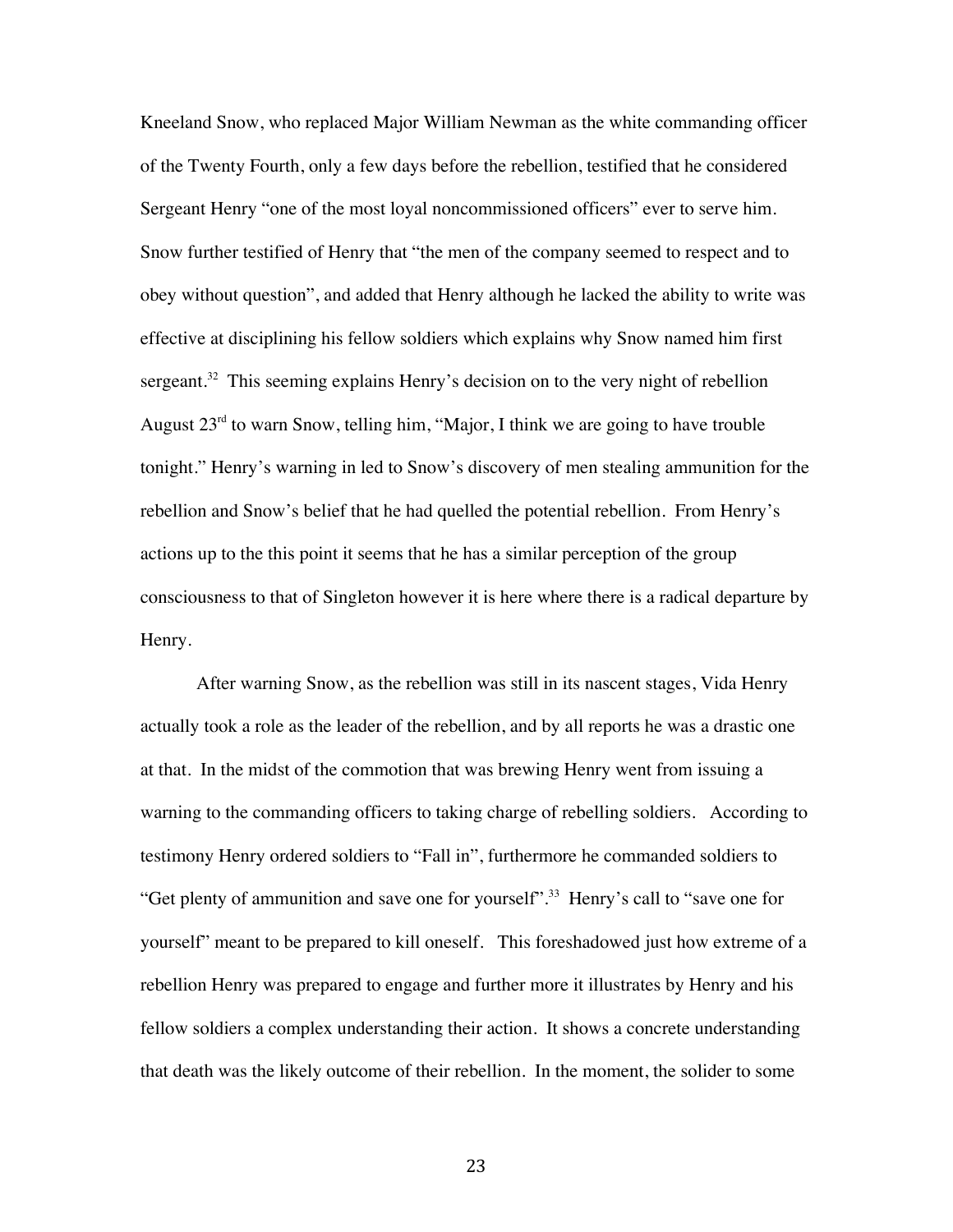degree acknowledged and accepted this. Further testimony indicates that as Henry assembled the men for their march some of his old comrades tried to dissuade him from his course of action. Sergeant William Fox testified that told Henry "You are going up against the United States Government to go away from here like that." To which Henry only direct Fox to fall in line with the other men.<sup>34</sup> This exchange indicates that Henry's awareness that the rebellion not only represented a violation of racial order but also of against the supremacy of the American government. Although in much different context Henry's understanding of his actions clearly connects to that of Fagen and other members of the Twenty-Fourth who years earlier in the Philippines developed a similar radical critique of American power.

Despite Henry's previous actions of warning Major Snow, Henry clearly emerged as a staunch radical leader of the rebellion. While the reasons for this change are not fully clear, Henry was most likely hedging to ascertain how committed his fellow soldiers were to rebellion. What is known is that once Henry took on his role as a leader of the rebellion not only is he extremely committed to the rebellion but also he shows knowledge of the consequences of his action. This is most visible in the waning moments of the rebellion during which Henry advocated continuing the rebellion despite suffering multiple gunshot wounds and the fact almost all of the soldiers wanting to give up and return to camp. <sup>35</sup> Henry tried to remind soldiers of their reason for fighting in the first place pointing at Corporal Baltimore, who was a fellow rebel and still wore the evidence of his beating from earlier that day at the hands of the police. Henry said, "Look at the boy, look at how he's beat up".<sup>36</sup> This shows Henry attempting to remind his comrades of the direct link their rebellion had to brutality suffered at the hands of the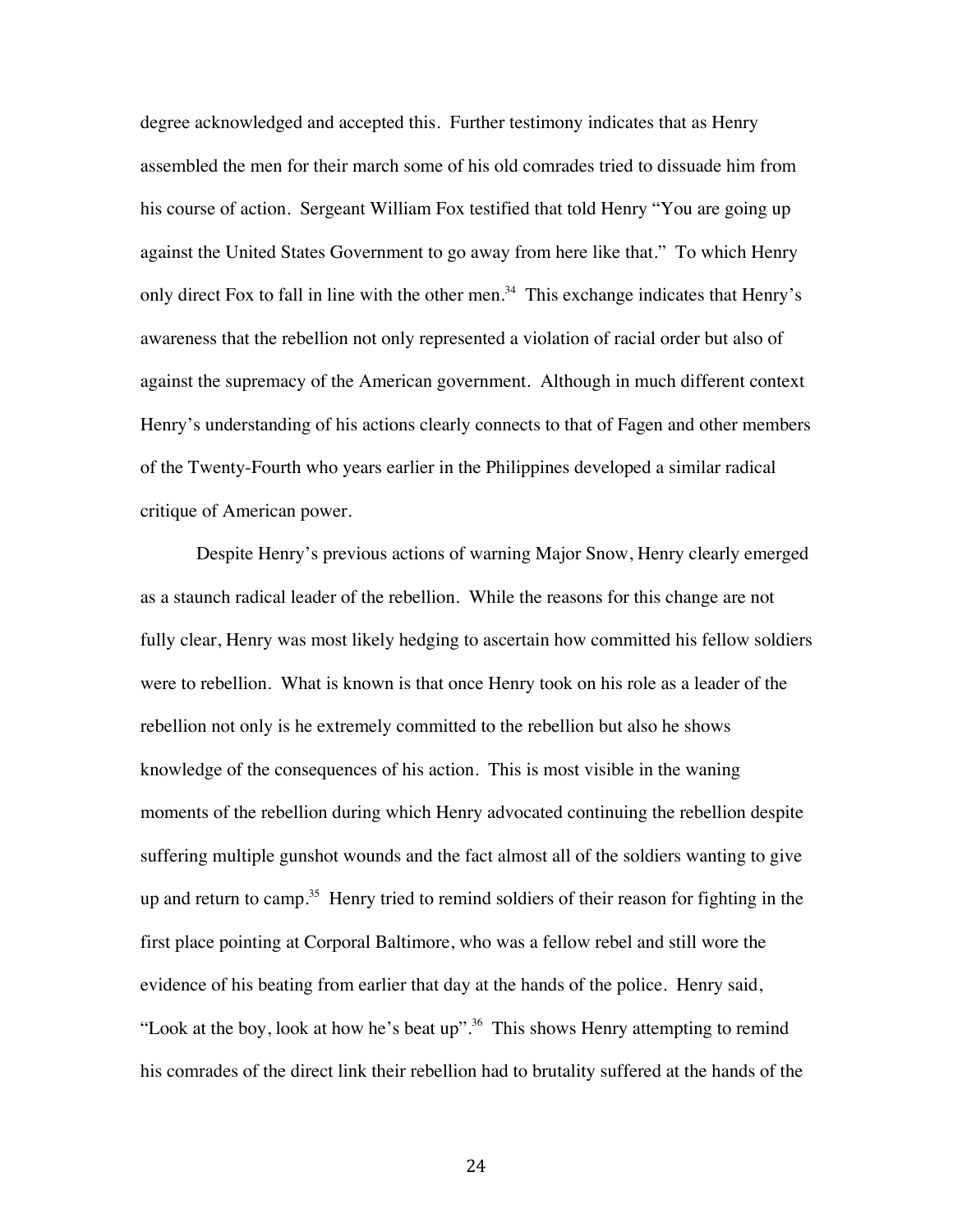white racist order in Houston. Henry after failing to convince his comrades to continue their rebellion, reportedly told them "You all can go in, I ain't going, I ain't going to camp no more." He asked his comrades to kill him so that he wouldn't have to commit suicide himself, all of his comrades refused and pleaded with him not to commit suicide. However Henry was steadfast and true to his command earlier to "save one for yourself" he was prepared to pay the ultimate cost. Corporal Baltimore recalled Sergeant Henry's last moments to a local Houstonian woman,

"Sergeant Henry was shot and was asking some man to kill him, but none of them would kill him…. he was shaking hands with them, and he said he was a solider-his father was a soldier and he was a soldier, and he didn't leave camp with the intention of coming back, he said he was going down and carry some one with him. $\overset{37}{\cdot}$ 

Henry indicates an understanding of intergenerational military service, which might have heightened his sense of group consciousness even more than the typical solider and shaped his intense radical demeanor. Here Henry again displays a clear understanding that his actions meant certain death, and he clearly intended to take his fate in his own hands as final radical act. His comrades asked Henry not shoot himself until they had gone away, a final request, which Henry honored.<sup>38</sup> The soldiers' reporter hearing the single shot of Henry's rifle in the distance as they retreated from their rebellion.<sup>39</sup> The circumstances of Vida Henry's role in the rebellion and eventual suicide highlight the extreme extent to which a radical consciousness developed amongst the soldiers.

Henry highlights the form of radicalized group consciousness amongst the soldiers that had participated in the rebellion in Houston. Henry and Singleton at first appear very similar. Both were seemingly loyal, disciplined, respected veteran soldiers. Both exhibited a group consciousness rooted in race and their status as servicemen as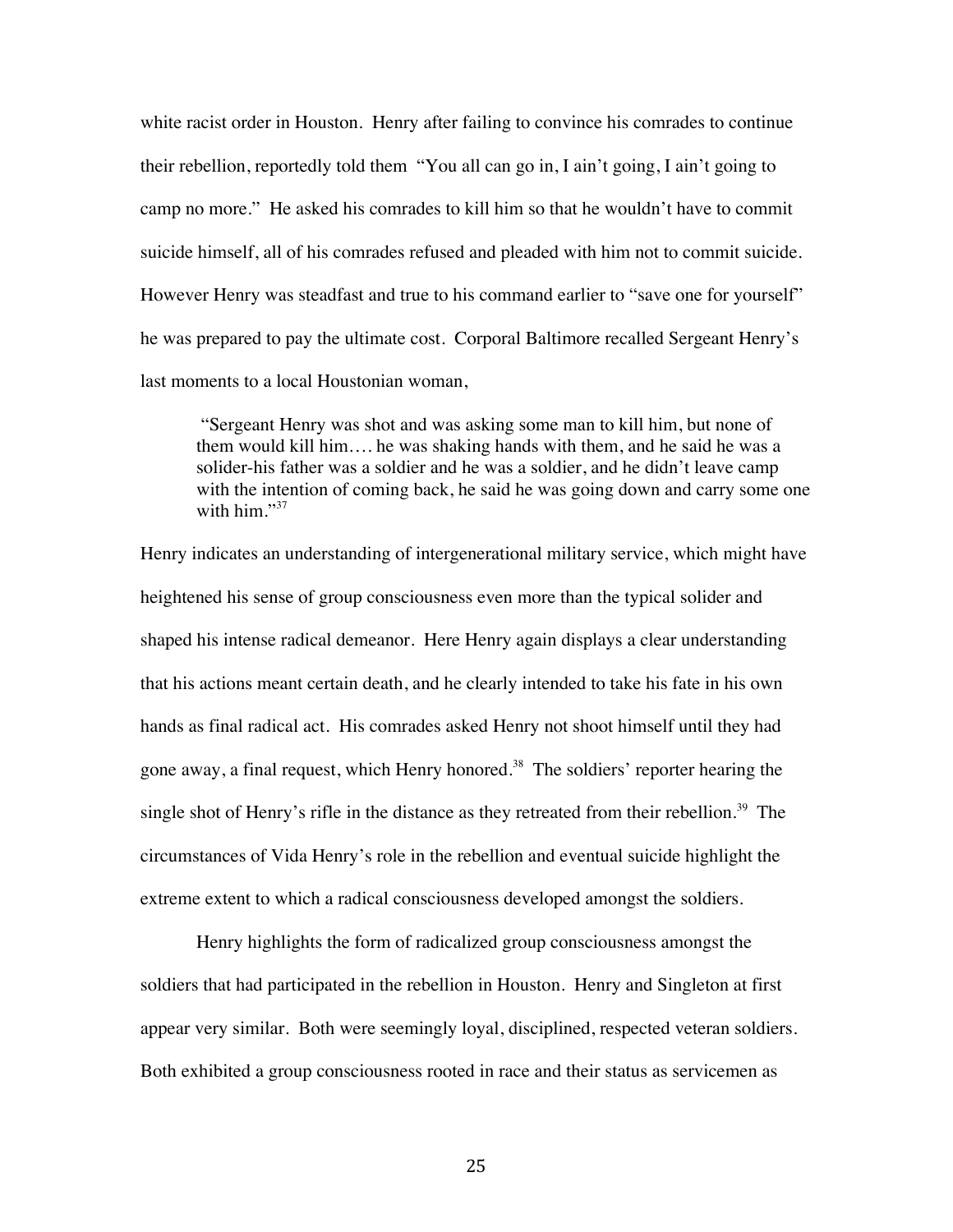indicated by their membership in the Twenty-Fourth's relief committee in East St. Louis. However it becomes clear how the same group consciousness manifested in continued loyal service for Singleton ultimately culminates in the most extreme form of radical protest by Henry. Both of these forms of group consciousness indicate a political understanding of the soldiers positionality, however it is still in the soldiers lived experience—of racist harassment and brutality in Houston—that caused this positionality to be questioned along more radical lines. The juxtaposition between Henry and Singleton highlights an important aspect of the Houston Rebellion. While Singleton's more conventional perspective ignored the racial turbulence and harassment experienced by the soldiers, clearly Henry's radical actions are a result of the direct material conditions experienced in Houston. Henry's final statements indicate a deep understanding of his service and additionally his father's service but—as Henry indicates by point to Corporal Baltimore's wounds—these commitments were tossed into conflict by experiences in Houston that, for Henry and those who rebelled, necessitated a radical response.

### *Harassment In Houston*

The men of the Twenty-Fourth Infantry Third Battalion arrived in Houston on July 28<sup>th</sup> 1917 and almost immediately there were incidents that displayed their more radical understanding of group consciousness rooted in race. The very first day that the soldiers arrived they began to challenge the Jim Crow order of the South, on their first day in Houston soldiers had gone out to explore the city and find the best places to be entertained; when a few soldiers decided to take a streetcar they encountered explicit Jim Crow style segregation. As Haynes details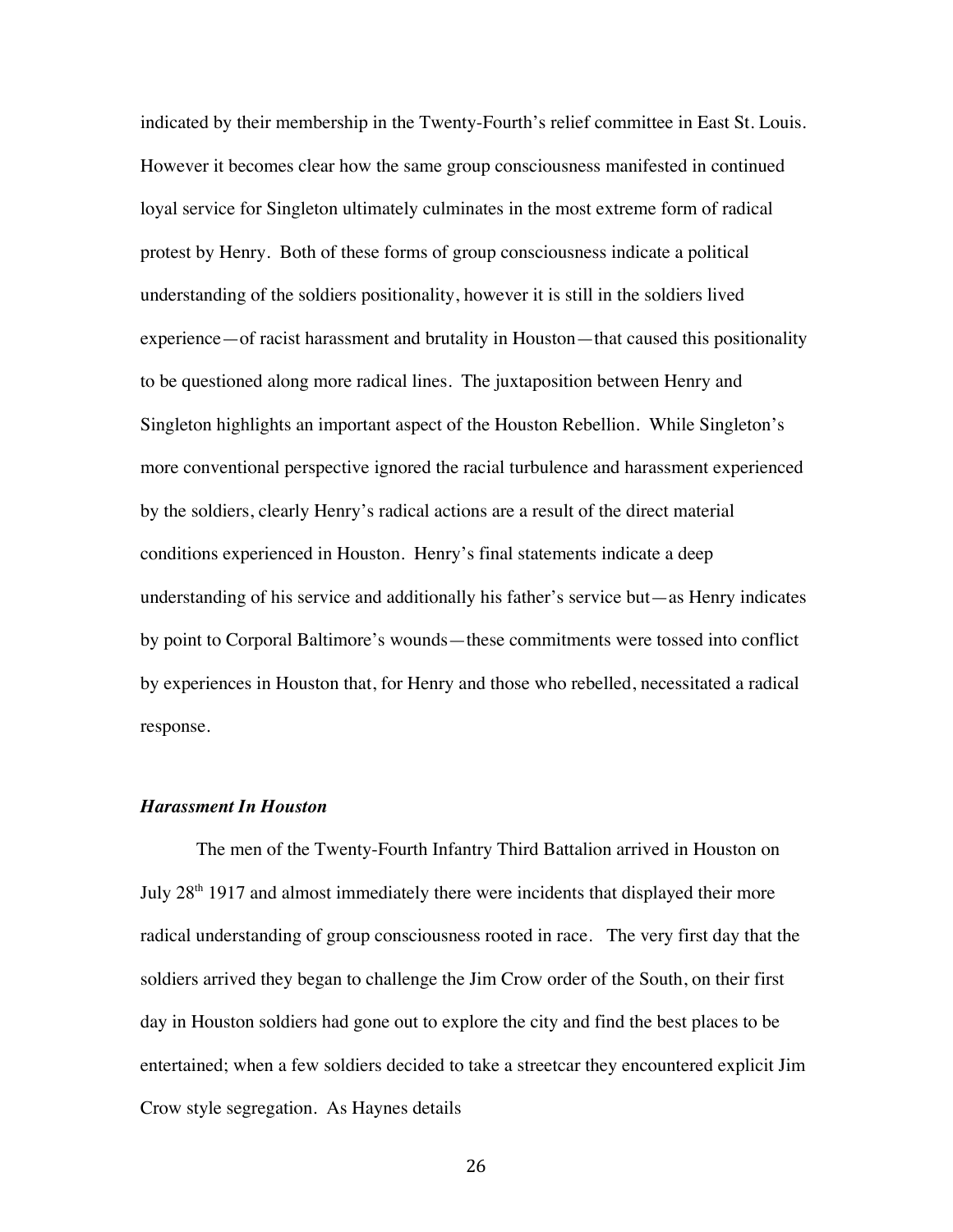"On at least two occasions that first evening, Negro soldiers ripped the 'colored' signs from the streetcars and either tossed them out the window or kept them as souvenirs. Even more explosive were those situations where black soldiers overflowed the seating capacity of the Jim Crow section and, rather than stand in the aisle, sat in vacant seats which by law were reserved for white passengers."<sup>40</sup>

This shows that early on in the soldiers' time in Houston they are already challenging the ridged system of racial oppression in Houston. Their understanding and heightened race consciousness is almost immediately put under stress by the racial order in Houston. Almost immediately the response by some soldiers is to resist and actively violate racial boundaries, by both protesting and removing the symbols of that racial order by ripping down the "Colored only" signs.

Additionally local white civilians harassed the soldiers, who most frequently endured harassment by those whites working on the construction of Camp Logan, the camp that the Third Battalion was were officially charged with protecting while under construction. This harassment consisted being called racial epithets and slurs as well a few altercations between some soldiers and white civilians. 41 However the most vicious clashes were clearly between local Houston police force and the Black soldiers. The fact that the most explosive encounters occurred with the police is evidence of the key role, which the police played in maintaining the racial order, as well as the perceived threat the Black soldiers posed to that racial order. One way this played out was in the Houston Chief of the Police, Clarence Brock recommending that sidearms be withheld from Black soldiers who were military police; normally military police always carried sidearms while on duty. This recommendation by Brock was implemented by white commanding officer of the Twenty-Fourth Infantry Colonel William Newman.<sup>42</sup> This measure displays the threat, which armed Black men posed to the racial power structure in Houston. By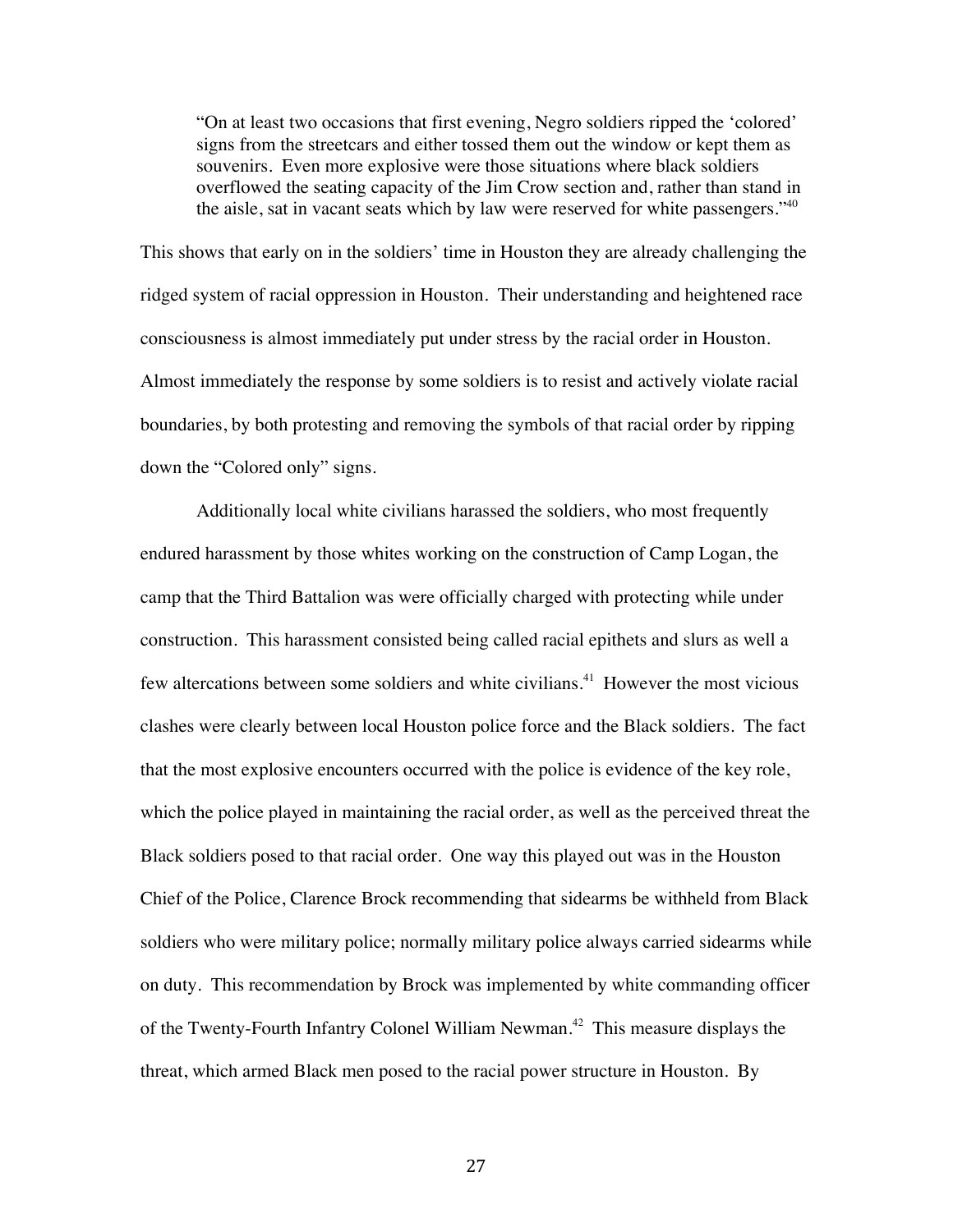removing sidearms from the military police it was insured that the Black soldiers were defenseless against the Houston police when in the public, and helped to better enforce the racial order in Houston, which the Black soldiers were perceived as disrupting.

Private John G. Reed a Black soldier who served as a provost guard assigned to the San Felipe district of Houston which was frequented by black soldiers recalled how the white policemen would break up the public congregating and discussions between Black civilians and Black soldiers. Private Reed stated in testimony, "The police would think we were trying to put devilment into their head, or they were putting it in ours." $43$ Private Reed's account illustrates that the racial power structure required the Black soldiers to be policed, furthermore his account also harkens back to slave era regulations that prohibited the congregating of groups of Blacks. Additionally as the soldiers' time progressed in Houston there were more violent clashes with the police. On August 18<sup>th</sup> two soldiers, Privates Douglas Lumpkins and Earnest E. Adams saw a local Black youth being arrested by the police and reportedly yelled "Are you all going to let them white sons of bitches take that Negro to jail; if we were out there we would kill them." The police responded by cornering and beating the two soldiers with their pistols before arresting them.<sup>44</sup>

Additionally on August 19th, only four days before the rebellion there was another militant reaction by one of the soldiers against the Jim Crow law. Private Richard Griggs, sat in the white section of a streetcar upon noticing the colored section was full. When a white man attempted to grab Private Griggs he pulled out a knife and readied to defend himself. Eventually a nearby deputy sheriff came on the scene and pointed a gun at Private Griggs informing him that he had broke the law, to which Griggs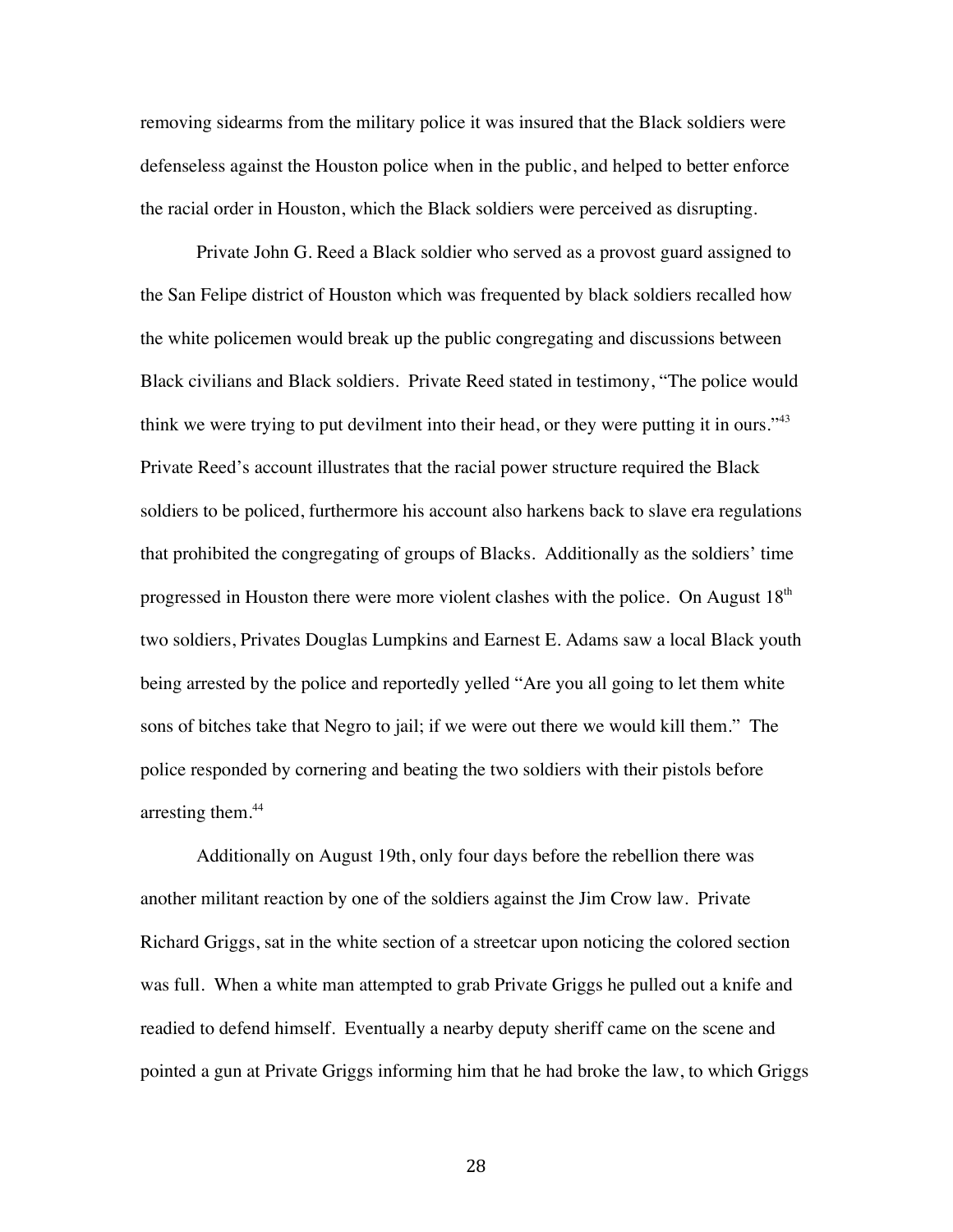reported responded "I don't give a god damn about no law or anything else." The deputy sheriff beat and arrested Griggs and who was charged the next day with violating Jim Crow law.45 These incidents so close to the proximity of the riot is significant because it demonstrates a continued militant posture toward the white supremacist laws which were vital racial order constructed in Houston but also the defiant tone that the soldiers displayed, exhibit a more militant attitude toward law enforcement officers who represented a physical and often violent manifestation of the racial order in Houston.

The experiences that the Black soldiers had in Houston were vital in shaping the more radical positions, which led to the rebellion. A Black Houstonian, Grant McCowan, recalled a conversation with a solider on August  $16<sup>th</sup>$ , a week before the rebellion, during which the soldier asked McCowan, "How do these white folk use you for down here  $$ mules or what?" McCowan replied "No they don't use us for mules, or anything like that. We get along all right." To this the soldier replied "Well, it don't seem so to me and we are going to straighten it out before we leave here."<sup>46</sup> This conversation highlights the idea that some soldiers were inclined to take some action to bring change to the abuse not only that they received but also that they witnessed local Black Houstonians experience. Moreover this conversation indicates a deep level of reflection on the conditions in Houston by the unnamed soldiers. Additionaly it shows the anonymous soldiers desire to produce an actionable response thus revealing a development of a more radical position based on the factors experienced and witnessed in Houston.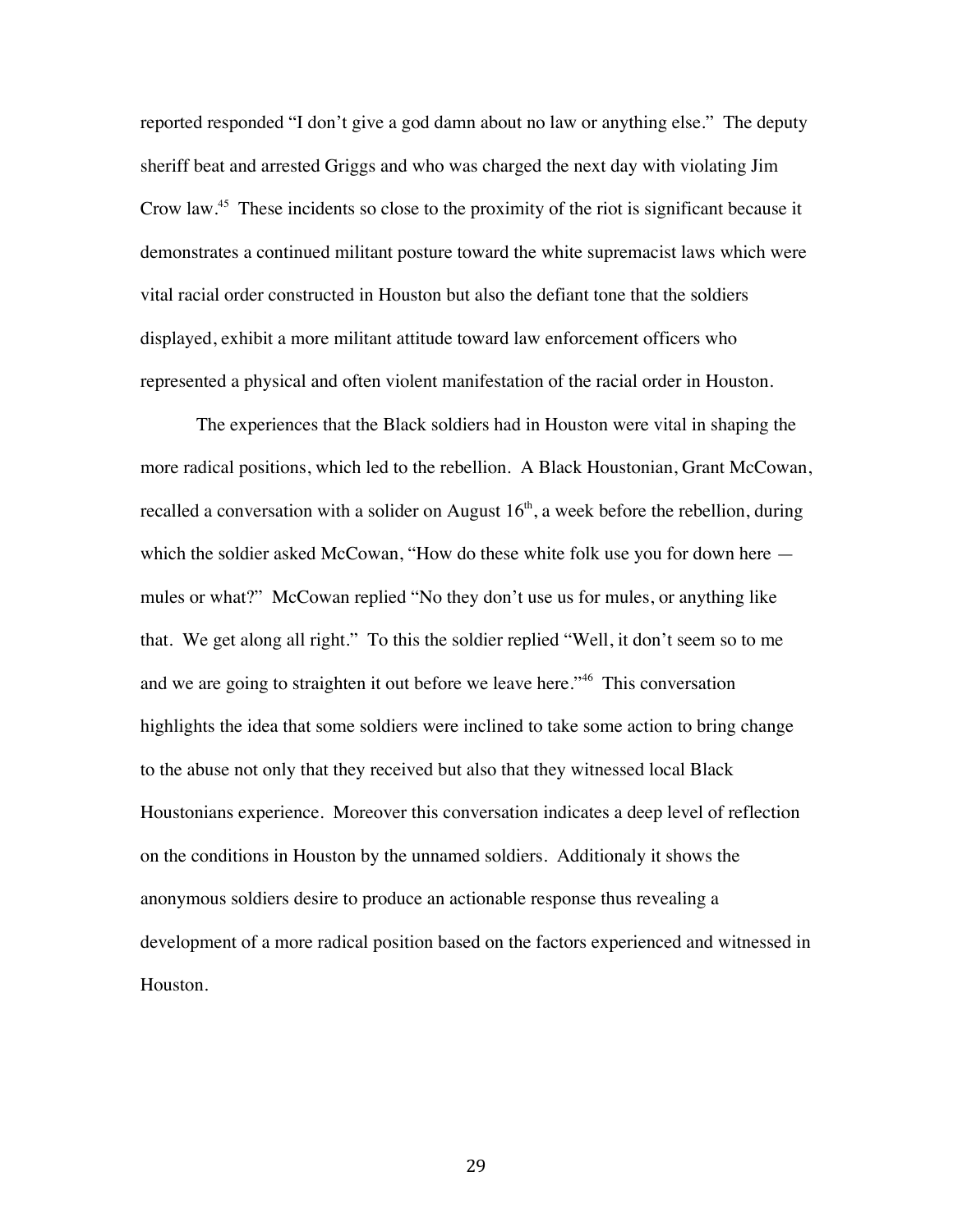## **Part 3: Radical Black America**

#### *Climate of WWI Era Black America*

Before discussing the depths of Black radicalism in the World War I era, it is important to have an understanding of the Black context of the war. Understanding this context functions on two important levels, first this helps to understand the magnitude of consequence for those who took oppositional stances against the war. Second, it explains Black patriotic participation and support for the war effort as a position induced by the precarious nature of Black existence in the United States. Understanding both levels illuminates the conditions shaping unconventional forms of Black radical activity and thought in this era. Black radicalism, in this moment was boldly unconcerned with both white suspicion as well as conventional Black anxieties. Instead Black radicalism in this moment was defined by its prioritization of declaring Black humanity in the material world.

World War I historian Chad Williams notes, "The Wilson administration did not view its goal of '100% Americanism' as a natural process but, instead, one that demanded coercive measures."<sup>47</sup> This was a coercion that involved not only the repression of freedom of speech, censorship of the press, and propaganda campaigns but also the specific targeting of radical and progressive organizations deemed subversive. The federal government had a particular anxiety about the antiwar sentiment amongst Black people, rooted in the notion that Black people might have grievance for the ills experienced under white supremacy. However this anxiety was also in racist paternal attitudes of government officials. These officials held the belief that, what they perceived of as dull and docile Blacks would be easy targets of German spies and could be easily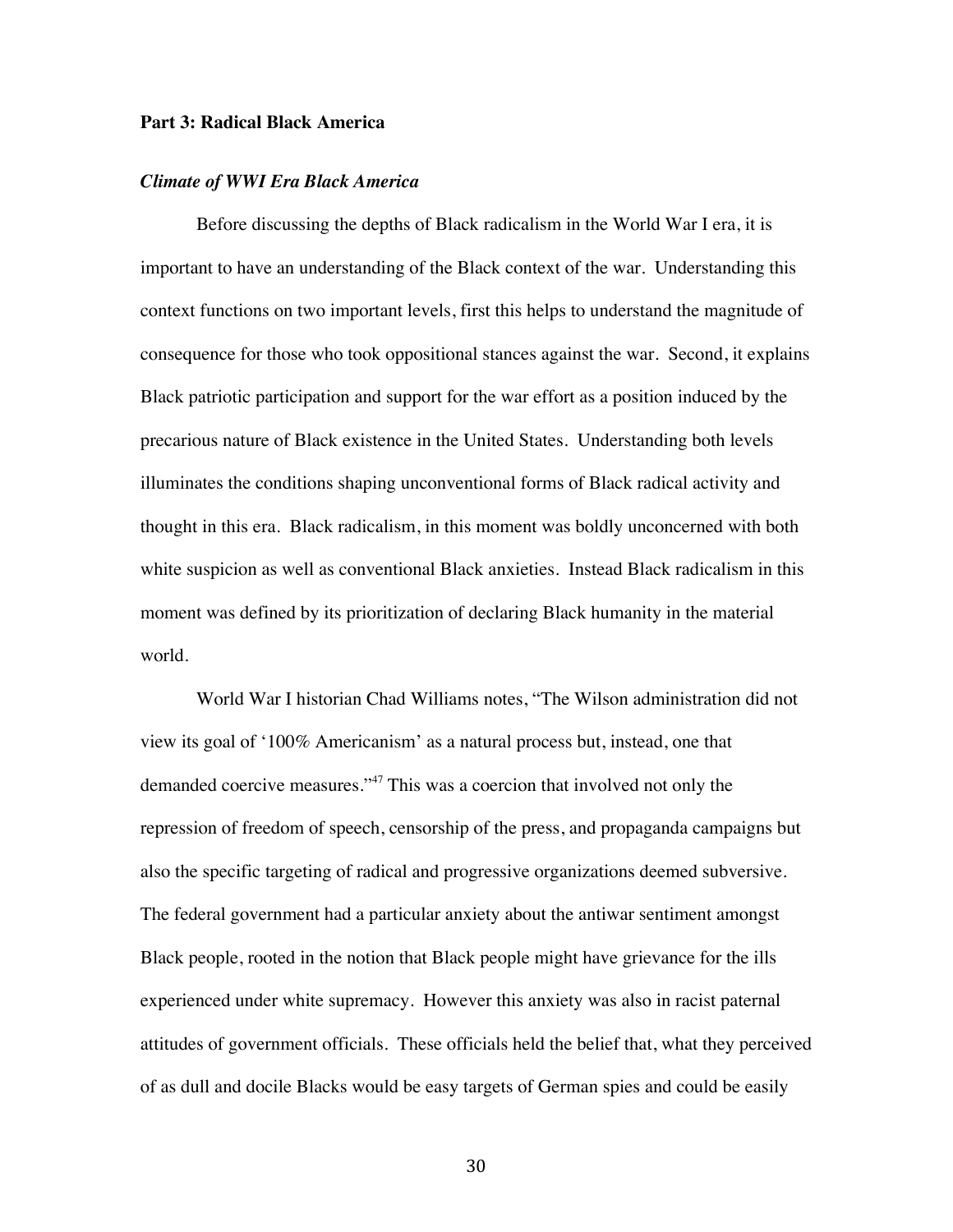influenced to operate as internal agitators on behalf of the Germans. Historian Theodore Kornweibel Jr. highlights the climate of paranoia writing, "Given the alarmed state of many whites, who feared that Germans were lurking in nearly every dark alley, many innocuous statements were labeled subversive. But the volume of allegations indicates how widespread were whites' fears that blacks were less than patriotic."<sup>48</sup> In this climate of heightened white American paranoia any challenge of the racial status quo by Blacks became viewed as pro-German and by result an act of treasonous disloyalty. One member of the American Protective League, an organization of private citizens that worked in conjunction with federal agencies gather intelligence and oppose pro-German sentiment, stated "Knowing the negro race as I do, I do not think there is a more fertile ground for German propaganda than playing upon the ignorance of the negro race and arousing them to enmity against our allies."49 The government mobilized to act on the wartime paranoia and coercive nationalism. The main players being the Justice Department's Bureau of Investigation—precursor to the FBI—the State Department, as well as the Post Office department, additional the APL functioned as the citizens wing of governmental apparatus and citizen participation was encouraged by the government.<sup>50</sup> These forces worked to suppress Black suspected subversive activity by prosecution under federal laws such as the Espionage and Sedition Acts. Additionally these agencies utilized contact with state and local authorities as well as extralegal efforts to intimidate individuals into compliance. These tactics included "warning" suspected subversive or outspoken Blacks of punishment in the absence of having any legal authority to charge them, often the "consequence" alluded to was extra-legal lynching.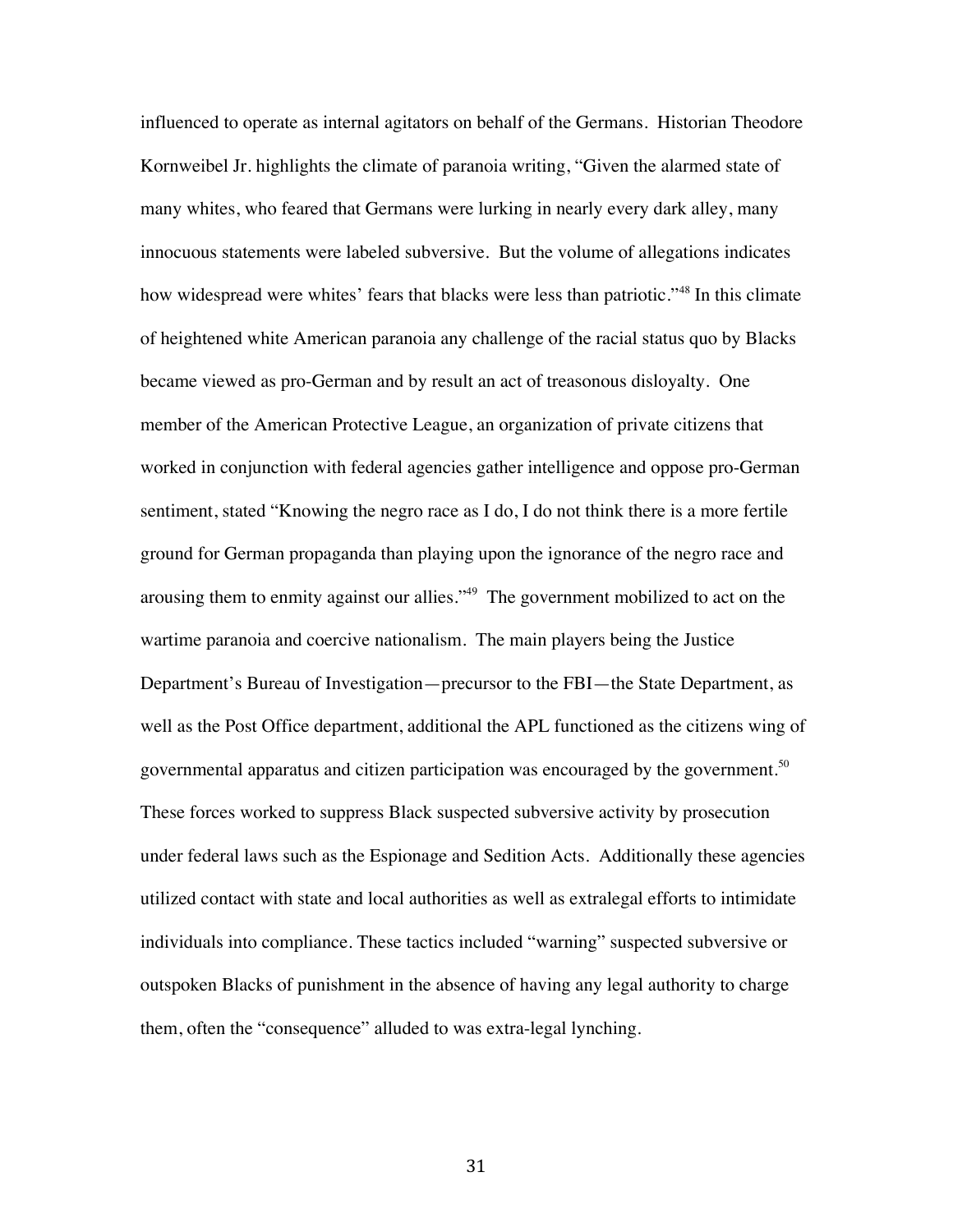The pro-German paranoia that surrounded the Black community posed a great threat to Black elite and middle class political projects of respectability. Participation in the military was viewed as a means to alleviate white paranoia through an outward display of Black patriotism, additionally it advanced many political goals of Black respectability. Military service still held great resonance in the imagination of many Blacks, due to the direct role Blacks in the Union Army played in liberating enslaved Blacks during the Civil War. Given this history and already positive imagery amongst the Black masses, military service was one of the ideal realms for Black people to live up to the kind of respectability politics widely espoused as well as to dispel white suspicion. As Dubois wrote of the role of Blacks in the war effort in his infamous "Close Ranks" in the 1918 *Crisis:*

We of the colored race have no ordinary interest in the outcome. That which the German power represents today spells death to the aspirations of Negroes and all darker races for equality, freedom and democracy. Let us not hesitate. Let us, while this war lasts, forget our special grievances and close our ranks shoulder to shoulder with our own white fellow citizens and the allied nations that are fighting for democracy. We make no ordinary sacrifice, but we make it gladly and willingly with our eyes lifted to the hills. $51$ 

This embodies the spirit of many Black pro-war arguments of this time, which were invested in procuring full citizenship rights and viewed full patriotic support for the war as a viable means of achieving their goals. As it relates to specifically to Houston we see that Du Bois echoes the belief by soldiers such as Private Singleton who believed in dutiful service in order to advance the race. The context of the both white suspicious for Black society as well as the popular arguments by Blacks, which supported the war, are important for framing our consideration of Black anti-war radicalism. Black radicalism in this moment turned away from catering to white paranoia, or investing in conventional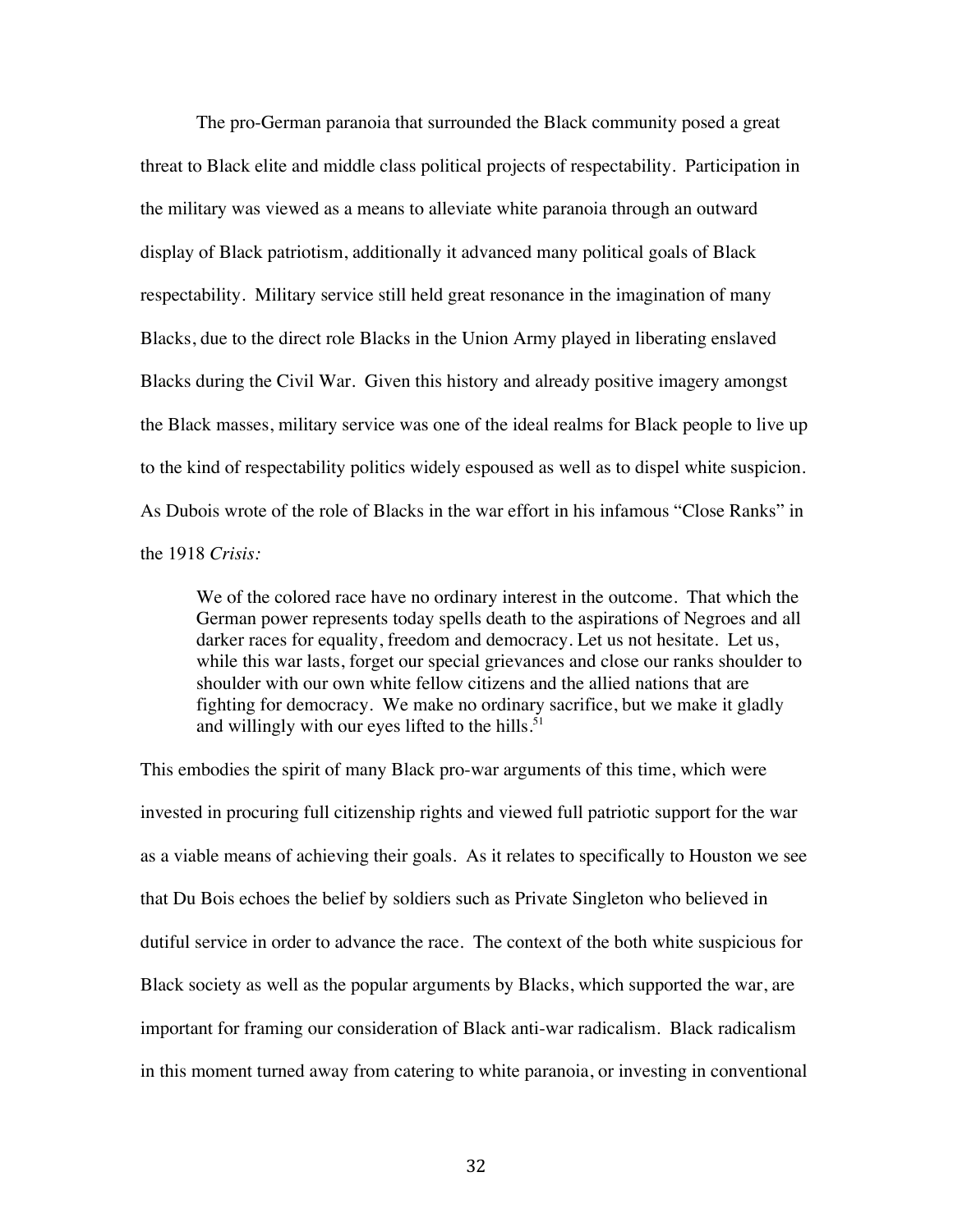Black political projects, in favor of asserting Black existence in spite of the physical realities which sought to dehumanize Black peoples.

## *New Negro War Resistance*

In this climate A. Philip Randolph and Chandler Owen were at the forefront of Black intellectual opposition to participation in the war. In their magazine the *Messenger* that began publication in November of 1917, Randolph and Owen not only espouse their openly socialist views but also take a strong stance against the war. The wrote in their magazine "Lynching, Jim Crow, segregation, discrimination in the armed forces and out, disfranchisement of millions of black souls in the South—all these things make your cry of making the world safe for democracy a sham, a mockery, a rape on decency and a travesty on common justice."<sup>52</sup> This indictment against the war came in the form calling out the hypocrisy of President's own rhetoric. Critiquing the idea that democracy could be spread abroad while being denied at home became a key point emphasized by Owen and Randolph. In many ways they identify and critique the systemic issues, which were experienced on a ground level in Houston.

Another tactic used to critique the war came in the way of criticizing the more conventional Black leadership, who encouraged participation and support of the war. As Kornweibel points out "It was easy to be ignorant of black apathy or cynicism about the war, for the newspapers spoke infrequently of dissent and instead printed story after story of enthusiastic responses to liberty loan drives, loyalty day parades, and participation in food conservation and Red Cross work….The Wilson administration's propaganda machine coopted much of the rest of the Talented Tenth."53 This alludes to the influence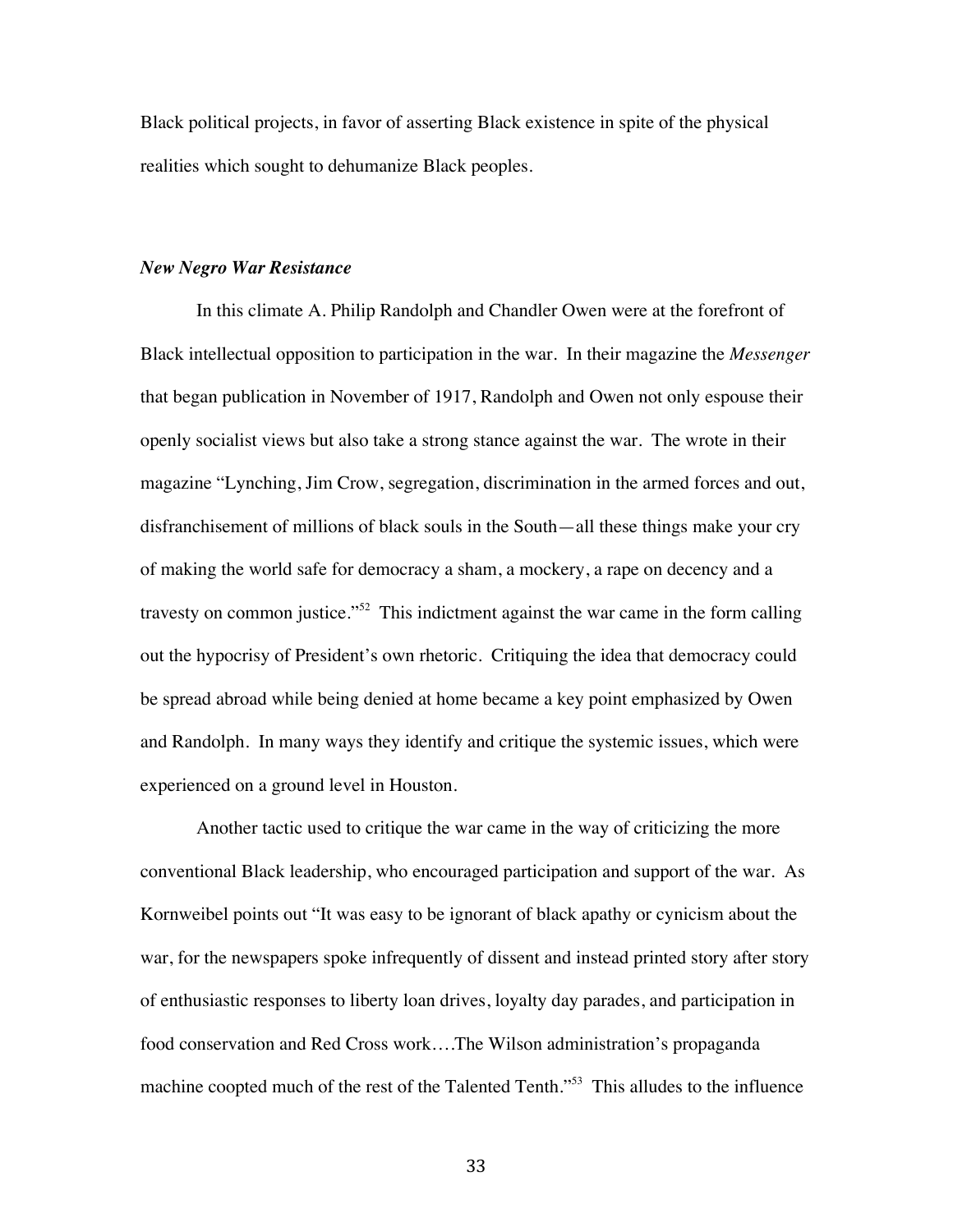of Blacks with elite and upper-middle class background who possessed means to outwardly display patriotism in institutions such as Black schools and colleges, Black publications, and Black clubs and organizations. This was a group that became a target of New Negro radicals such as Randolph and Owen for their support of the war and unwillingness to take stances more critical of the United States government.

Particularly once Du Bois issued his call to "close ranks" around the war effort Harlem radicals were left in the awkward position of being at odds with the man many looked to as a great influence. Long time radical Hubert Harrison, who was of great influence to Randolph and Owen, published an editorial titled "The Descent of Du Bois" in his magazine the *Voice.* Harrison wrote "It is felt by all his critics that Du Bois, of all Negroes, knows best that our "special grievances" which the War Department Bulletin describes as justifiable consist of lynching, segregation and disfranchisement and that the Negroes of America cannot preserve either their lives, their manhood or their vote (which is their political lives and liberties) with these things in existence."<sup>54</sup> Harrison goes on to lament Du Bois' stance as marking his entrance into a more conservative class of Black leaders. Here, important to Houston, is the connection, which Harrison draws to the material realities of Black life in his radical position toward the war. Harrison critiques Du Bois for his dismissive stance toward the realities of lynching, segregation and disenfranchisement an as "special grievances". During the rebellion, soldiers drew from the realities they experienced as Blacks in Houston—which were similar to the "grievances" Harrison enumerates—in order to inform their radical posture. While Harrison has the positionality of a leftist intellectual he clearly draws his radical anti-war stance from similar sources as the rebels in Houston.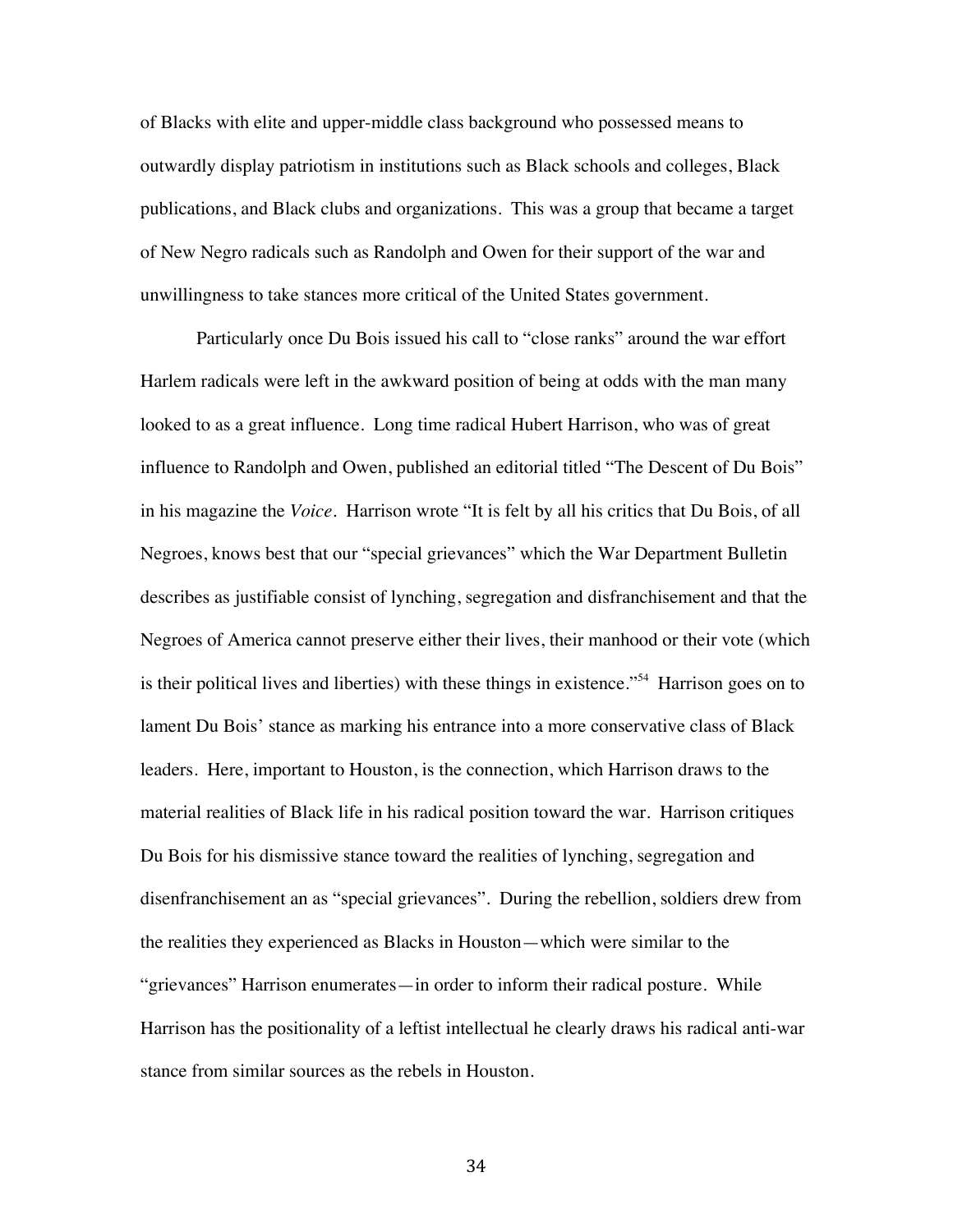Echoing Harrrison's critique Owen's piece for *The Messenger* entitled "The

Failure of Negro Leaders" issued an even more scathing critique of Black leaders who

supported the war. Owen writes,

"Again, we hear Prof. Wm. Pickens, Du Bois and Kelly Miller talking in superlative sureness of how the Negroes' participation in this war will remove race prejudice. Since when has the subject race come out of a war with its rights and privileges accorded for such participation? Leaving out the question of color entirely where is the history to support this spurious promise? Did not the Negro fight in the Revolutionary War with Crispus Attucks dying first (which is not important nor material) and come out to be a miserable chattel slave in this country for nearly one hundred years after? Did not the Negro only *incidentally*  secure freedom from physical slavery in the Civil War only to have peonage fastened upon him almost immediately thereafter becoming the victim of Ku Klux Klanism oppression and unspeakable cruelty which were directly perpetuated by the South and condoned by the North. Did not the Negro take part in the Spanish-American War only to be discharged without honors and without a hearing by the president who rose into political prestige and power upon their valor in that war?"<sup>55</sup>

Owen criticizes the Black elite position on the war and also connects his critique to the history of Black participation in the U.S. military and lack of inclusion that accompanied that followed. It is clear that in their work Owen and Randolph did not merely view antiwar resistance as a self-righteous indulgence, rather they viewed it as a terrain of Black ideological battle. Additionally Owen, informs his position by pointing directly to material historical events, rather than placing faith in the benevolence of white America. As "New Negroes" they represented something more radical that older Black conservatives. While their anti-war message became an area to emphasize this difference, their ideological radicalism also stems from the fact that their position was informed by the material facts of Black life.

The *Messenger* also directly challenged the allegations of pro-Germanism by the government. Writing in response to a Department of Intelligence official who claimed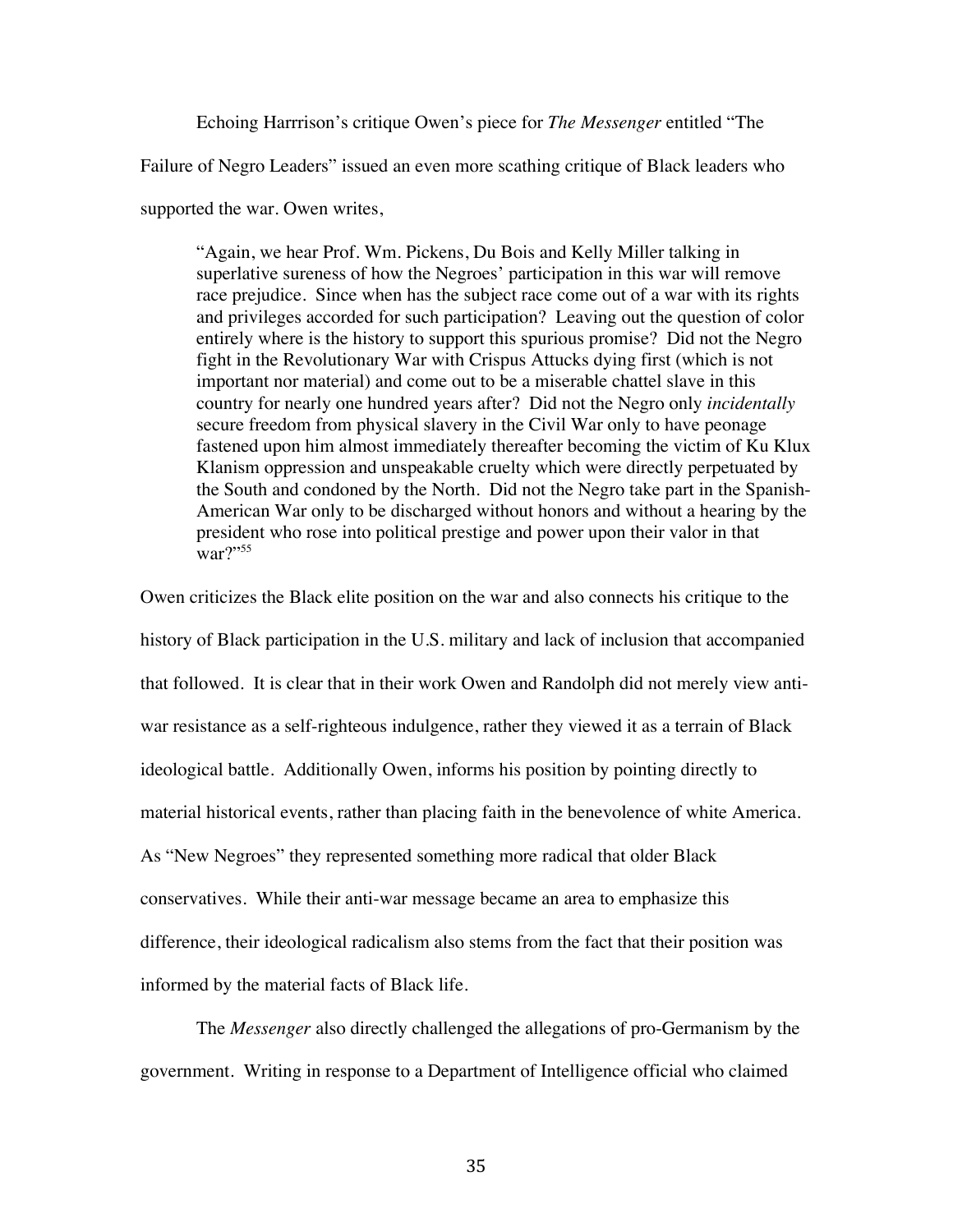that Black troops who complained of racial prejudice were influenced by German propaganda, "The only legitimate connection between this unrest and Germanism is the extensive government advertisement that we are fighting '*to make the world safe for democracy,' to carry democracy to Germany*; that we are conscripting the Negro into the military and industrial establishments to achieve this end for white democracy four thousand miles away, while the Negro at home though bearing the burden in every way is denied economic, political, education and civil democracy. And this despite his loyalty and patriotism in the land of the free and home of the brave."56 In this issue of *The Messenger* they would write "No intelligent Negro is willing to lay down his life for the United States as it now exists. Intelligent Negroes have now reached the point where their support of the country is conditional."57 Statements such as these indicate well the level of militancy of Owen and Randolph as two of the leading Black radicals at the time. They rejected pro-German suspicion but did not reject Black disloyalty rather they argued that Black disloyalty to America represented a logical path of reasoning for Black people. This relates back to Houston because at the heart of the New Negro militancy was the idea that one merely needs to experience Black life in America in order to reach an antiwar position. This plays out in Houston as soldiers reach there position of rebellion through experiencing life in Black Houston, rather than having to become persuaded or convinced by external factors

Owen and Randolph intellectually articulate ideas, which the soldiers in Houston were engaging with on a concrete level. While Owen and Randolph were operating in a much different sphere, as civilian intellectuals in a northern urban city, they came to similar conclusions as the radically minded solders in Houston. In many ways the events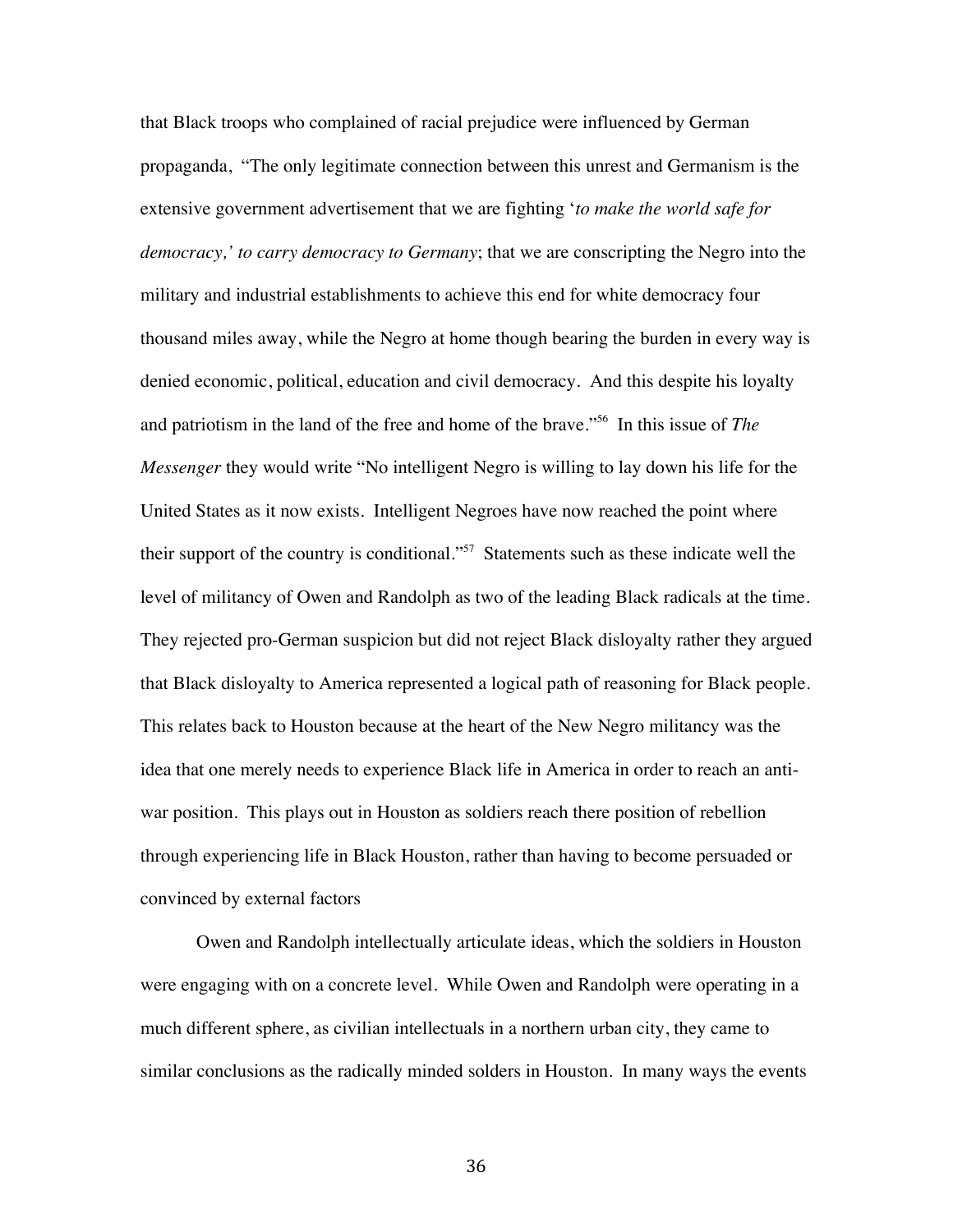of Houston embodies what Randolph and Owen were theorizing in New York on practical level. The fact that soldiers who were ready and willing to go to Europe, fulfilling what they perceived as their patriotic duty, were pushed to the point of violent rebellion after being stationed in the South and enduring racist repression for less than a month, highlighted Randolph and Owen's intellectual critiques well.

# *Church of God In Christ Resistance*

New Negro resistance to the war represented only one facet of resistance to participation in World War I by Black people in America. The southeastern Black Belt still represented the large majority of the Black population as the first wave of the Great Migration was still in its early stages at the beginning of the war. The South was an even more overtly repressive environment than that experience by radicals in the North, as Black Southerners experienced the wartime repression of dissent on top of Jim Crow oppression. Moreover unlike the soldiers in Houston southern civilians were born and bred in the south, and lived daily with that which the soldiers only experienced for a few weeks. Beyond the legally codified means of both forms of repression, there was also the climate, which was already historically suspicious of Black presence that was magnified due to the rumors of German subversion amongst Blacks. Despite this some southern Blacks civilians still found ways to be outspoken in their resistance.

Calvin White's study of the Church of God in Christ explores one of the largest sites of organized southern Black resistance. The church had its base in Lexington, Mississippi and was led by Bishop C. H. Mason. After a black resident of Lexington refused induction into the military, Mason and COGIC began to draw suspicion from the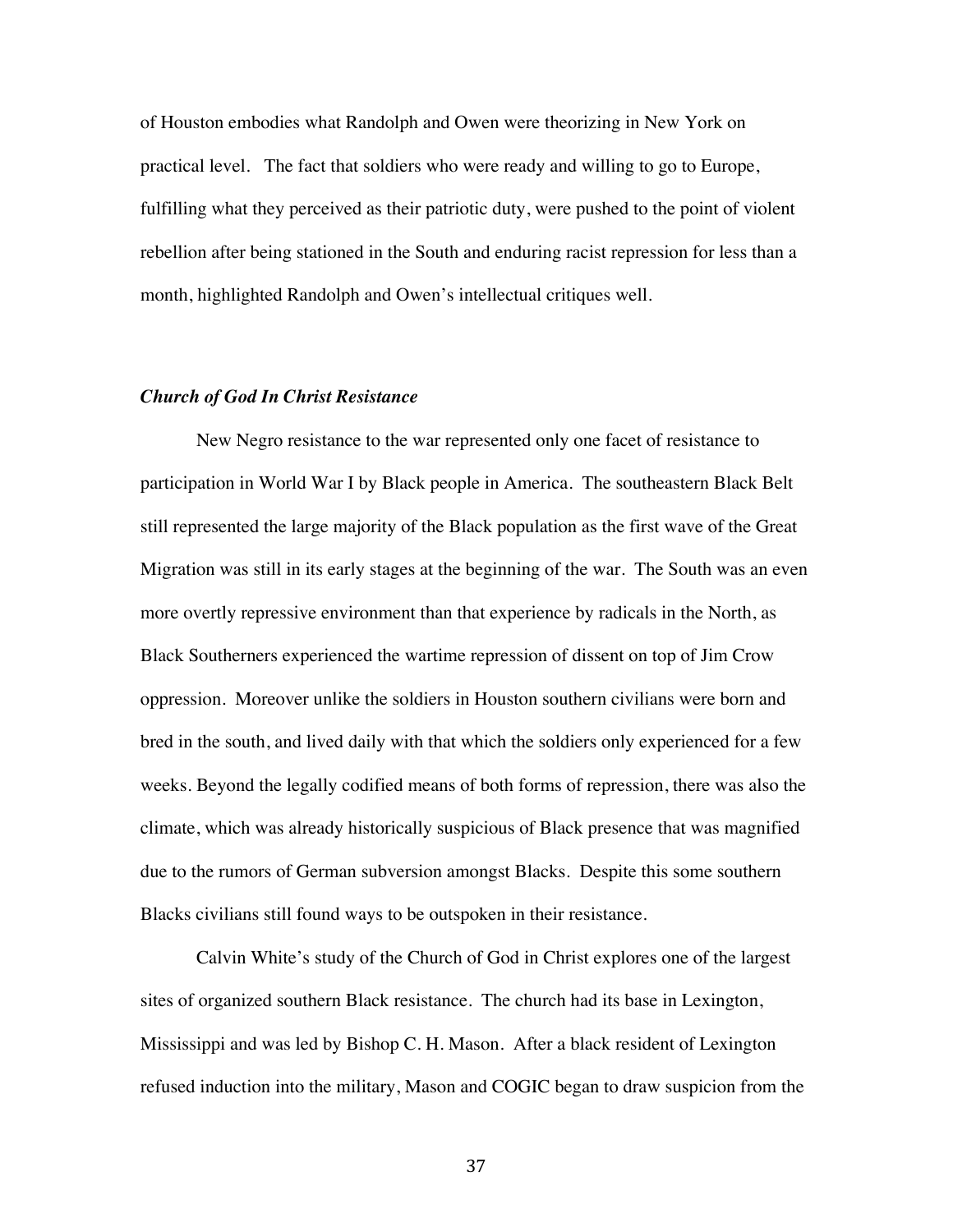Bureau of Investigation as well as the Military Intelligence Division of the War Department. White highlights how the government had been highly skeptical of religious conscientious objectors to the war since the first months of the war. However White also points out that in addition to this general scrutiny the fact that many draft boards in the Delta region had been missing their conscription targets also increased the level of interest by the government in Mason. Additionally military officials noted the unusually large numbers of Black men seeking conscientious objector status for religious reasons.

White's research notes that federal agents arrived in Lexington and immediately began to investigate the claims of resistance. When one deacon in Mason's congregation was question by an agent of the Bureau of Investigation he presented the agent with the following statement:

We believe that the governments are God given institutions for the benefit of mankind. He admonished and exhorts our members to honor magistrates and powers that be. To respect, obey, and love the law. We hereby and herewith declare our loyalty to the President and to the Constitution of the United States, and pledge fidelity to the flag which the republic stands. But as a God fearing peace loving, and law abiding people, we only claim or [not a legible word] as American citizens, namely to worship God according to the dictates of our own conscience. We believe the shedding of human blood or taking of human life to be contrary to the teaching of our Lord and Savior, and as a body we are averse to war in all its various forms. We herewith offer ourselves to the President for any service that will not conflict with our conscientious scruples in this report, with love to all, with malice toward none and with due respect to all who differ from us in our interpretation of the scriptures.<sup>58</sup>

The statement takes a tone, which affirms loyalty and support for America despite firmly rooting itself in religious opposition to participation in the war. The loyalty and pledge of fidelity to American are similar to how many soldiers of the Twenty-Fourth Infantry understood their commitment to military service. Additionally in a similar to way to how the patriotic loyalty of the soldiers conflicted with their lived experience in Houston, the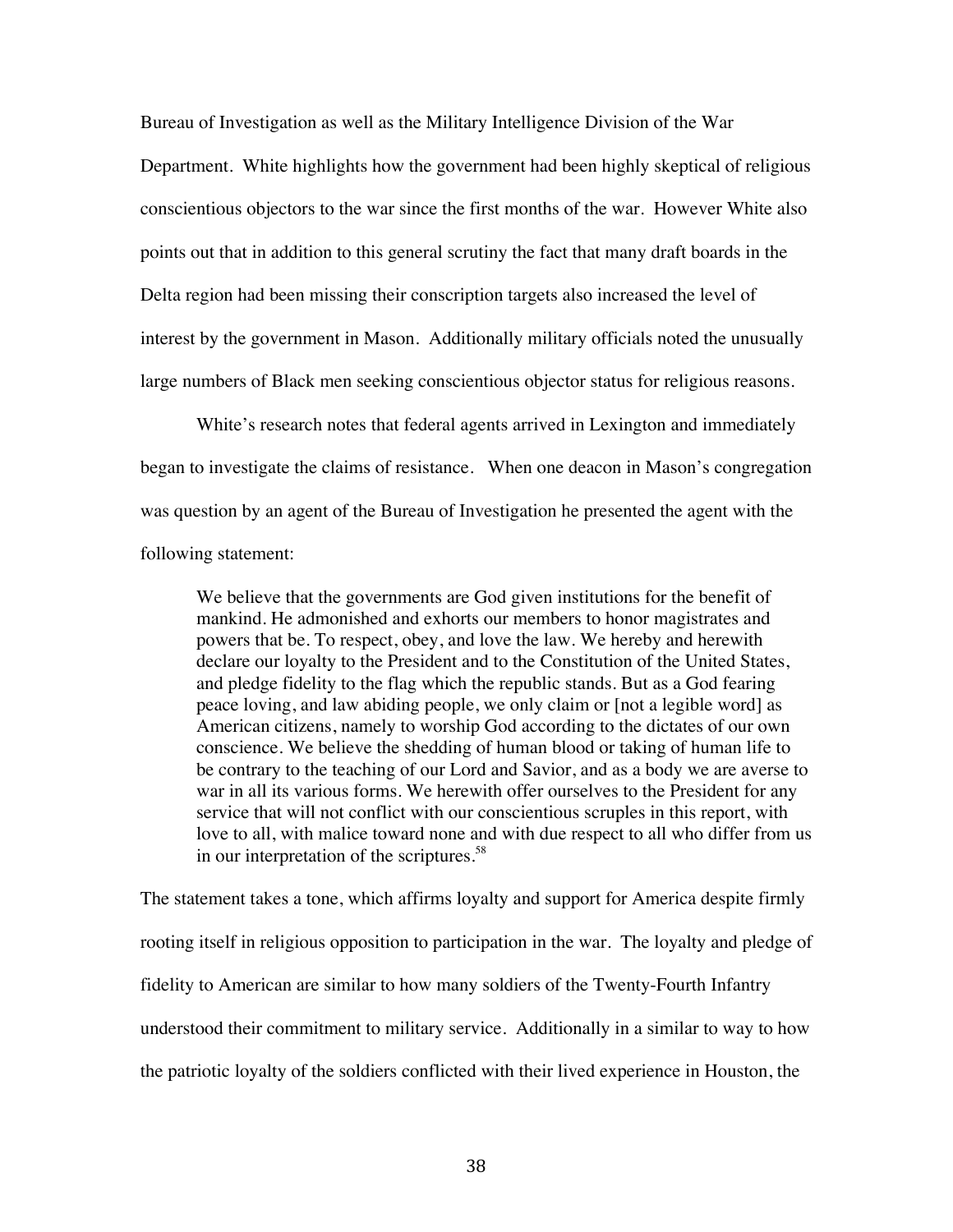patriotic loyalty of COGIC conflicted with a combination of religious beliefs as well as the lived reality experience by southern Black's in the congregation.

Despite the patriotic nature of Mason's statement there were many accounts, which contradicted the sentiment in the statement, indicating that true extent of the antiwar sentiment of COGIC was in fact, deep rooted. In one of these accounts, White highlights, a Black Lexington resident, George Brooks, who alleged to have heard Mason telling Black congregation members 'if they joined his church they would not have to go to war." Brooks also alleged overhearing Mason say in a sermon "the Negroes did not have to go to war, and they were fools if they wanted to go, because from 1861 to 1866 the Germans came over here and fought to help free blacks."<sup>59</sup> White also points that out a local Black man, William Thurman, alleged that the while initially Mason and the COGIC had not held a formal position regarding the war, after August of 1917 he believe Mason created a new doctrinal statement with the hope of gaining new members looking to avoid the war. Importantly, August of 1917 was the period during which the Houston Rebellion occurred, and while there is no direct evidence to link Masons shift in position to war with the events in Houston, the rebellion was widely publicized especially in the Black press, it is therefore likely that Mason was at least aware of the rebellion. Regardless the militant tone and approach by Mason display well how radicalism was not limited to the Black military experience and emerged in various arenas of Black life where the rupture between patriotism and Black experience became clear.

After August, Thurman said that he himself knew of two black sharecroppers form the surrounding county that joined Mason's congregation looking to avoid the war. These statements suggest that Mason was attempting to use the COGIC as an entity to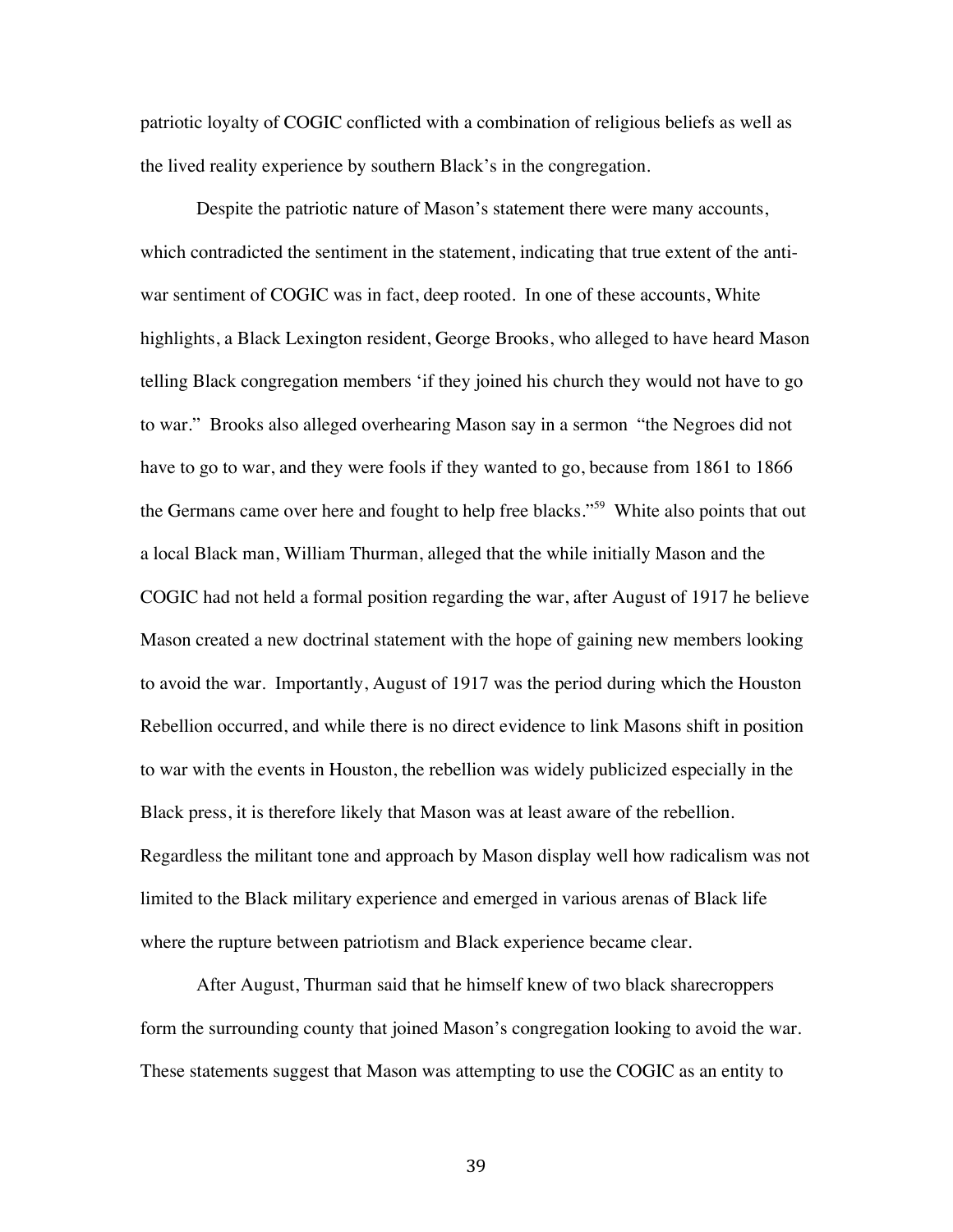enable Black members to avoid participation in the war through use of contentious objector status, while outwardly affirms loyalty for the war effort. Mason sought to subvert the war effort in a way that the government clearly found threatening. White notes that the Bureau, after concluding that Mason was attempting to influence Blacks in his county to avoid the war, ordered a formal investigation of Mason and the COGIC. As news of investigation leaked to the press and the public sensational stories that tapped into the climate of paranoia surrounding Black people at the time as multiple southern newspapers ran stories of Mason's alleged pro-German sentiment. White specifically details an incident in which a pastor of the COGIC based in Blytheville, Arkansas was nearly lynched after remarking to a crowd, "the Kaiser did not require his people to buy bonds, which made him a better man than President Wilson." The pastor narrowly escaped a mob but the incident highlights just how great the stakes were for pastors who spoke out.<sup>60</sup>

Further investigation into Mason's activity by the Bureau yielded some very telling results. Following reports by local whites that Blacks from other counties were travelling to hear Mason, the Bureau placed an informant in a crowd at one of Masons sermons. The informant reported on Mason's charismatic and emotional style but also reported that Mason told the crowd "if you want to stay out of this war you must get right with God and join my church." Mason also allegedly stated that "there is no reason for the Negroes to go to war", he also prophesized that Germany would defeat the U.S. for its terrible treatment of Blacks, and closed the sermon by criticizing President Wilson for advocating for a rich man's war that did not concern Blacks.<sup>61</sup> Upon learning of this information the Department of Justice in Jackson, Mississippi issued a warrant for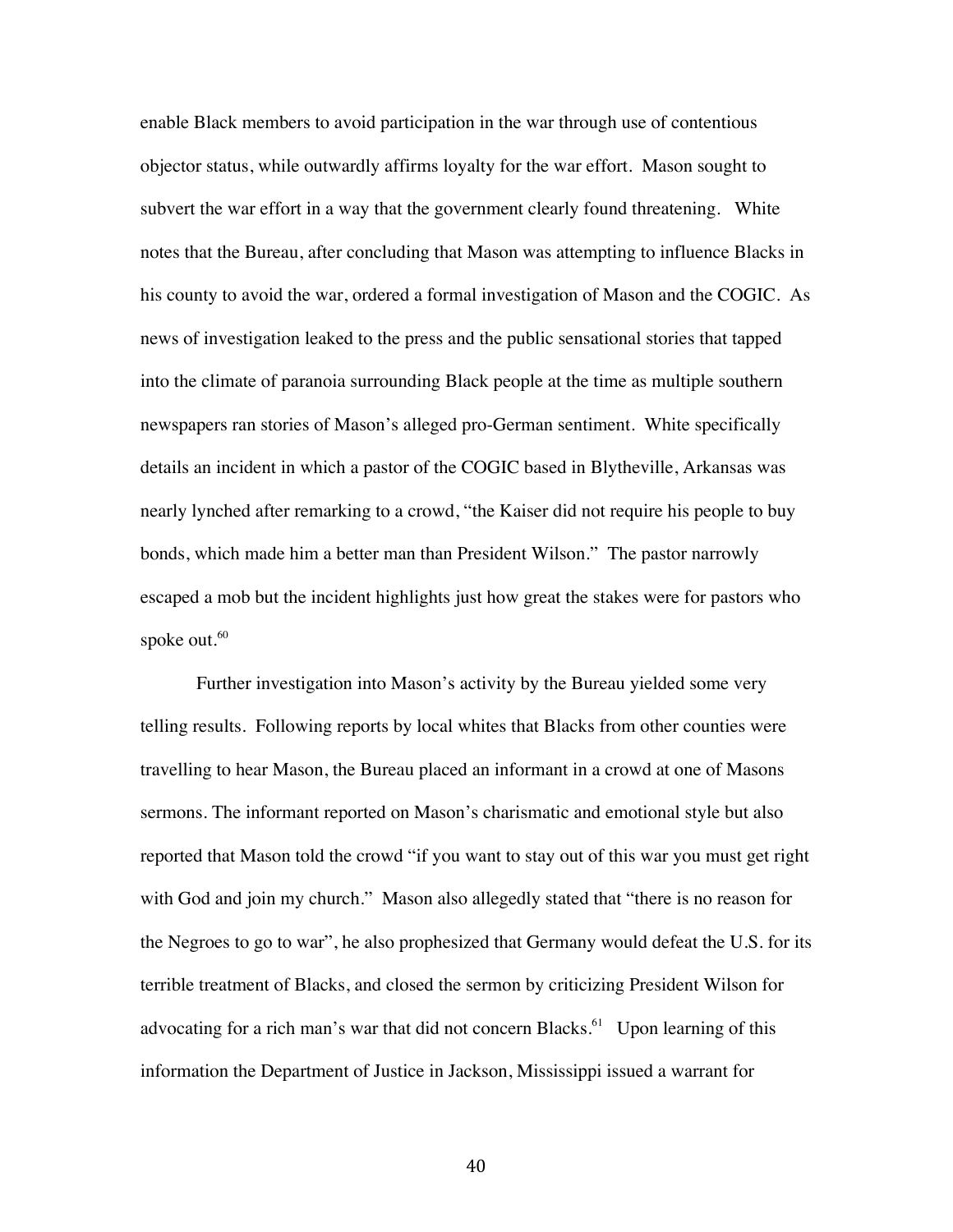Mason's arrest charging him with obstructing the draft. At the same time, upon learning of the charges, a white mob formed threatening to lynch Mason before he was arrested however the local sheriff apprehended Mason before the mob could get to him. Again here is a militant critique of America rooted in the conflict between American patriotism and a combination of religious and black experience. Interestingly enough the conclusion by Mason that "there is no reason for the Negroes to go to war" is a similar one reached by the soldiers who engaged in rebellion in Houston, as well as the New Negro radicals in the north.

Whites study goes on to detail how a short while after, Mason was out of jail on bond and awaiting trial, he traveled to different COGIC congregations throughout the South in hopes of procuring donations to cover his legal fees. Meanwhile the Bureau was accumulating more damaging evidence against Mason. James Ellis, another COGIC church member and preacher confessed that he had not registered with his local draft board because of the influence and teachings of leaders of the church. Ellis stated "Our pastor instructed us not to buy bonds or help the Red Cross because the organization bore the emblem of the beast."62 This indicates an even deeper antiwar position not just opposing the direct combat but also opposing all institutions, such as Liberty Bonds and the Red Cross, which worked to advance the American war effort. This is also of note because making comments against the Red Cross was particularly risky as such comments violated the Espionage and Sedition Acts. Luckily by the time Mason and two other pastors who had been arrested and charged the war was in its concluding phase and the grand jury decided not to indict any of the suspects.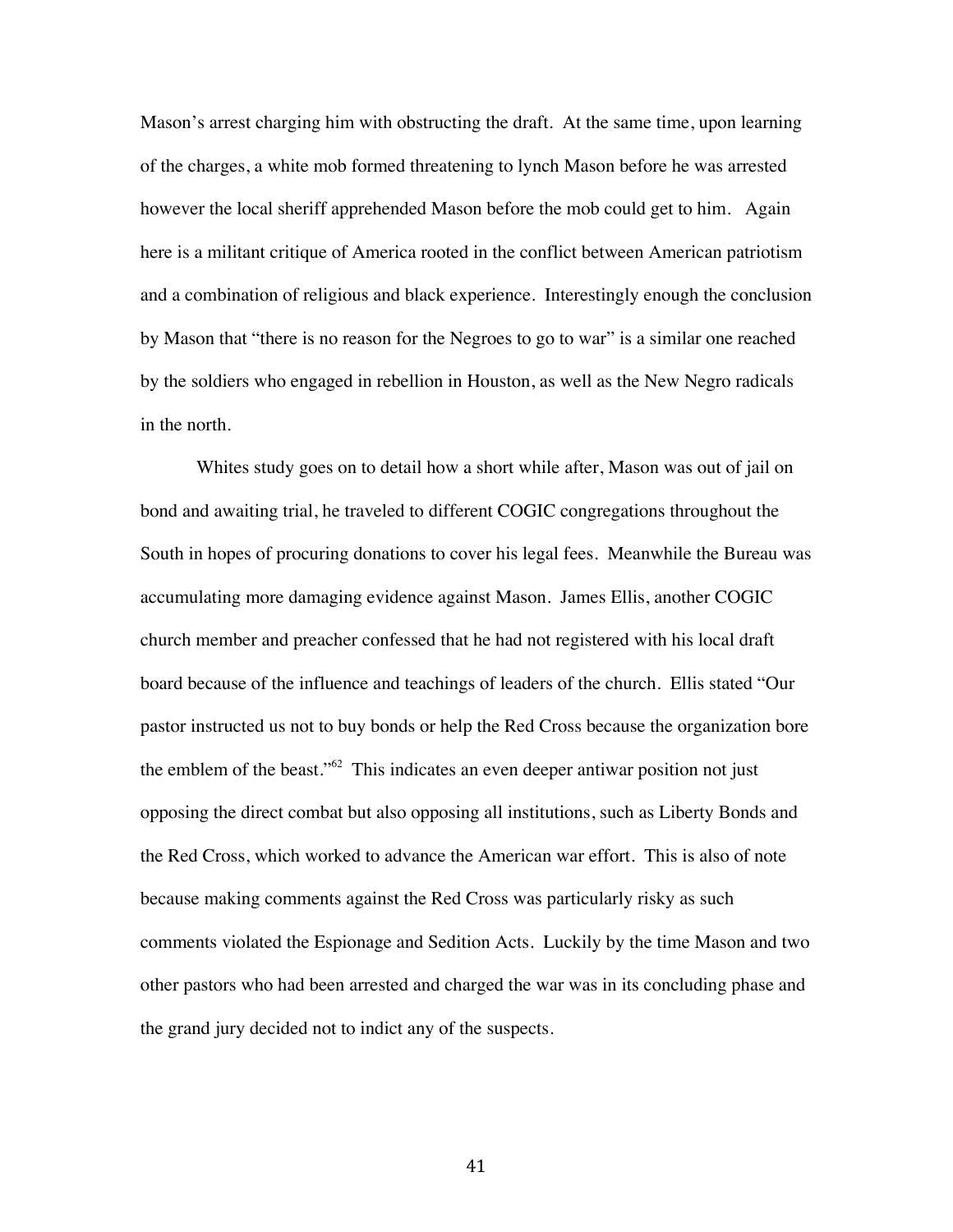The antiwar resistance of Mason and the COGIC should not be undervalued and the hostility of the environment they operated in should not be understated.. Not only was speaking out against Black participation in the war bold but Mason and members of the COGIC were taking it a step further by seeking to pull members of the Black Mississippi community into the COGIC as a means to offer them protection from being drafted. At its core it this action contests the mobilization of Black bodies and labor by a white power establishment for the purposes of global war; it is no wonder then that Mason was so aggressively prosecuted by authorities. If the soldiers radical action emerged as a result of a conflict of their ideals of service with their experience of racist brutality in Houston, then COGIC's radical activity can be located in the conflict between imposed service—through the draft and in terms of supporting institutions such as Liberty Bonds and the Red Cross—and its religious ideology combined with the reality of southern Black life. Furthermore the soldiers held a position, which lent it self to serious critique of the American military and enabled them to physically rebel. Despite Black civilians not holding such a position, they still strategically wielded the weapons at their disposal, in this case religion, to boldly challenge the American government. While not seemingly as directly militant as a Vida Henry and the other soldiers that rebelled, Mason and COGIC actually evoked a similar challenge to the government.

## *Draft Resistance by Black Masses*

While individual leaders such as Mason, Randolph and Owen, were undoubtedly stalwarts of Black anti-war resistance, and their organization such as the Church of God In Christ and the radical magazine *The Messenger* are certainly some of the recognizable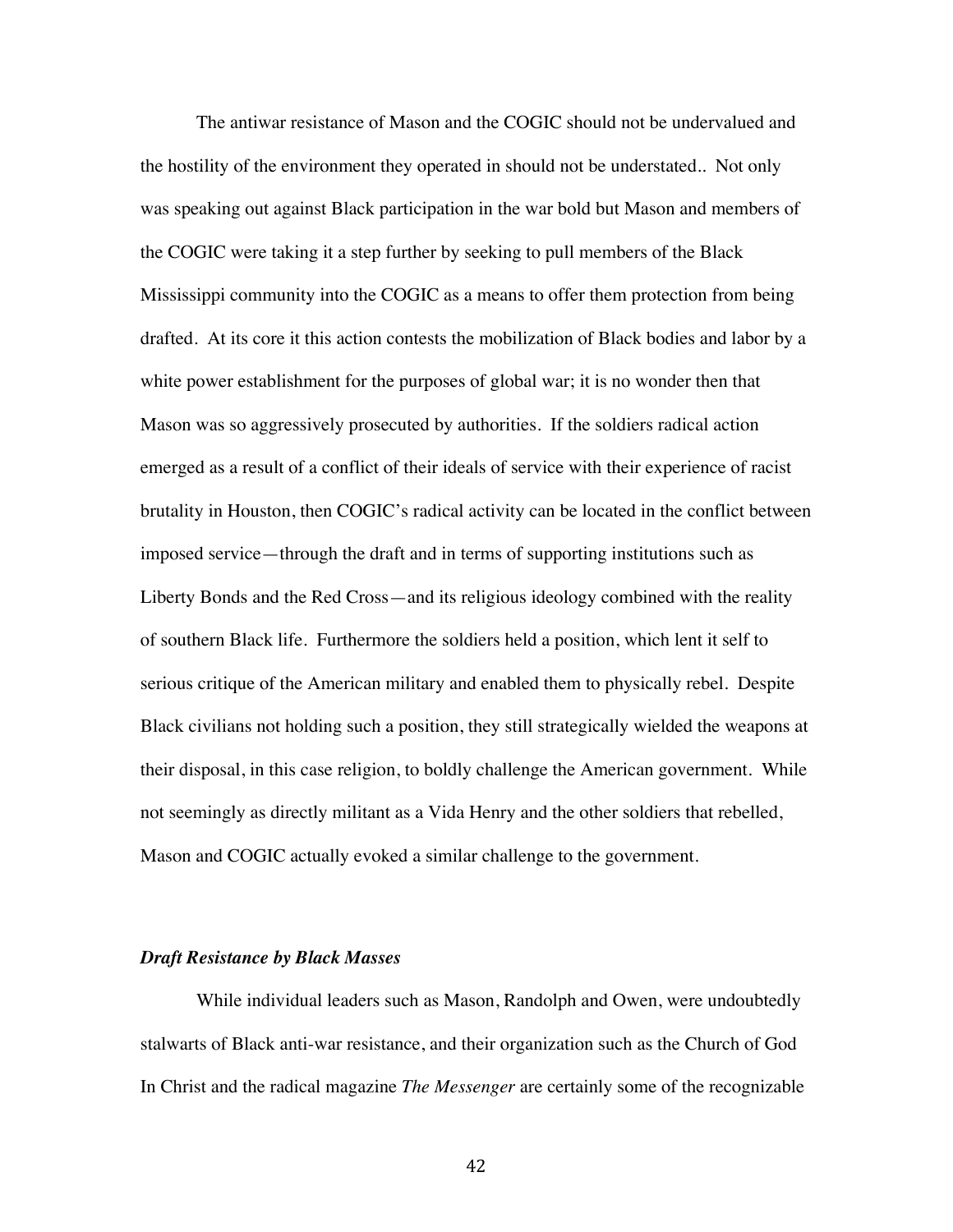examples of different forms of resistance, nothing could compare to the scale of resistance to participation in the war by the Black masses. Although this informal area of resistance is often overlooked or dismissed as unimportant, here it is crucial to understanding Black radical activity of this era. Black draft resister and dodgers cannot merely be dismissed as lazy, cowardice or disinterested, rather their resistance reflects a deep understanding of their circumstances. Additionally it reflects, on a mass scale, a prioritization of daily material realities over service to a coercive government war apparatus. Furthermore draft resistance by Blacks acted as a form of resistance against racist conscription policies and practices by draft boards. As everyday Black civilians the draft resisters and dodgers possibly seem to have a opposite positionality to the Black soldiers of the Twenty-Fourth yet there were similarities in their resistance.

The question of conscription of Black men into the military was fiercely debated along racial lines. As the overwhelming majority of Blacks were still residing in the South the question of Black conscription inevitably became a largely southern question. Jeanette Keith writes,

On the question of drafting blacks, Wilson administration officials told southern leaders what they wanted to hear, ultimately producing a mixed and confusing message: Some senators believed that African Americans would not be drafted at all but would be exempted as essential agricultural labor; others received assurances that the ratio of blacks and whites in the South would not be disturbed, which seemed to indicate that blacks and whites would be drafted according to their proportion in the region's population. $63$ 

However ultimately Blacks were conscripted at disproportionately higher rates than whites. One-third of Black registrants were conscripted, as opposed to only one-quarter of whites. This outcome can be attributed to both explicit and systemic racist. Although Florida, Georgia, Louisiana and Mississippi and South Carolina all drafted more Blacks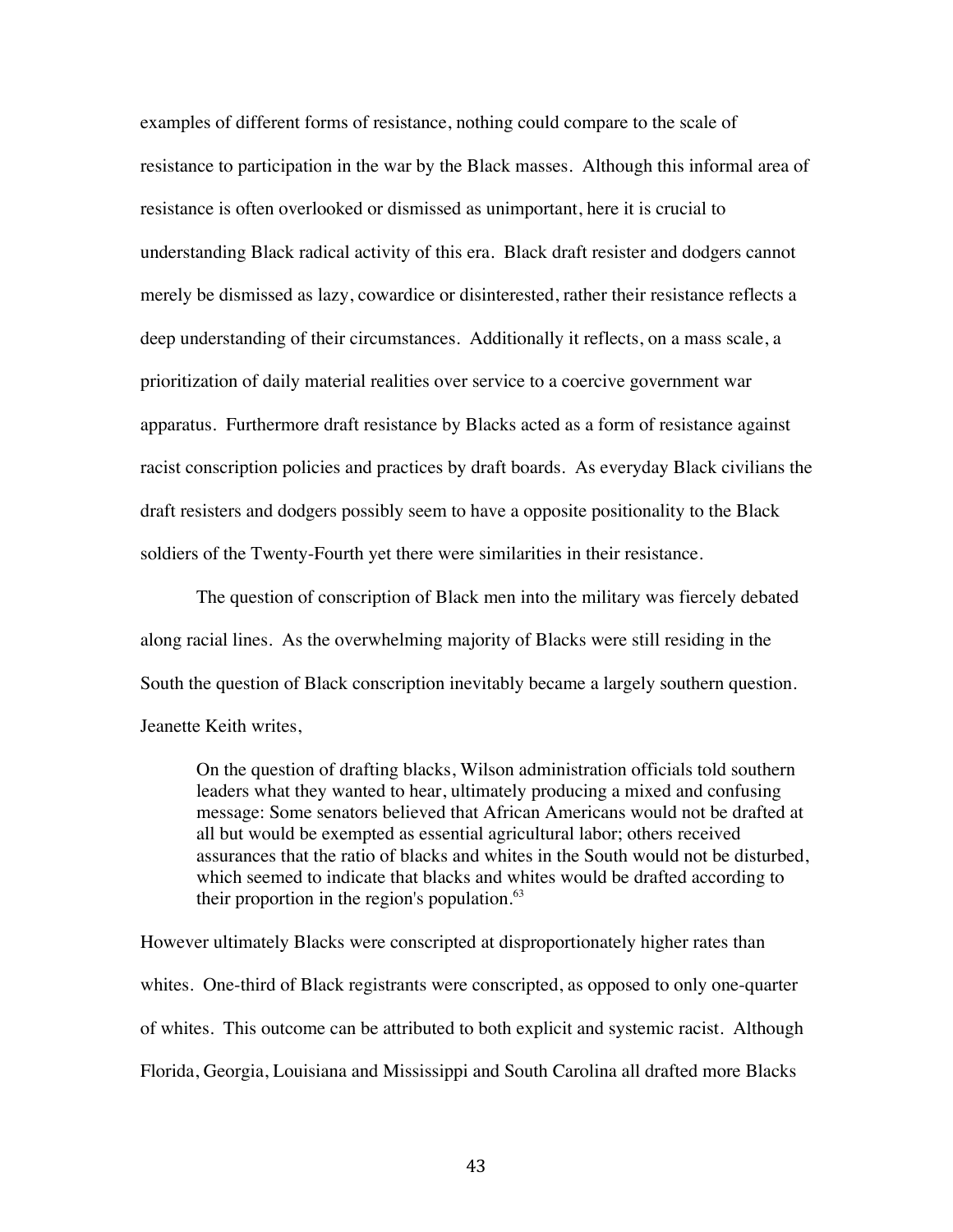than whites, even if Selective Service regulation were applied equally Black men still would have been drafted in disproportionate numbers, as Blacks were disproportionality the poorest people in the poorest regions of the country.<sup>64</sup>

Explicit discrimination was certainly another major factor however as Black were less likely than whites to receive deferments for dependency. On Montgomery County Alabama draft board stated the following

"The majority of registrants within the jurisdiction of this Board are africans and their average wages are around \$30 per month. Where a registrant had only a wife, it was considered that the husband in the army could send the wife more than he had heretofore contributed, and further, that negro women are always in demand as cooks. The matter of loneliness during the absence of the husband was not taken into consideration."<sup>65</sup>

In Monroe County, also in Alabama the draft board stated, "Not that we intend to discriminate between the races, but because it is a matter of common knowledge that it requires more for a white man and his wife to live than it does a negro man and his wife, due to their respective station in life."66 These comments are examples of some of the localized racist practices that operated not only using prejudiced assumptions, that Black woman could always find work as domestics for white families and that Black families generally requited less resources than white families. Additionally that fact that Blacks were found physically fit for service more frequently than whites serves as another example of racial discrimination. Table 1 below displays how drastically discrimination and systemic economic oppression confounded resulting in significantly higher rates of induction across the South.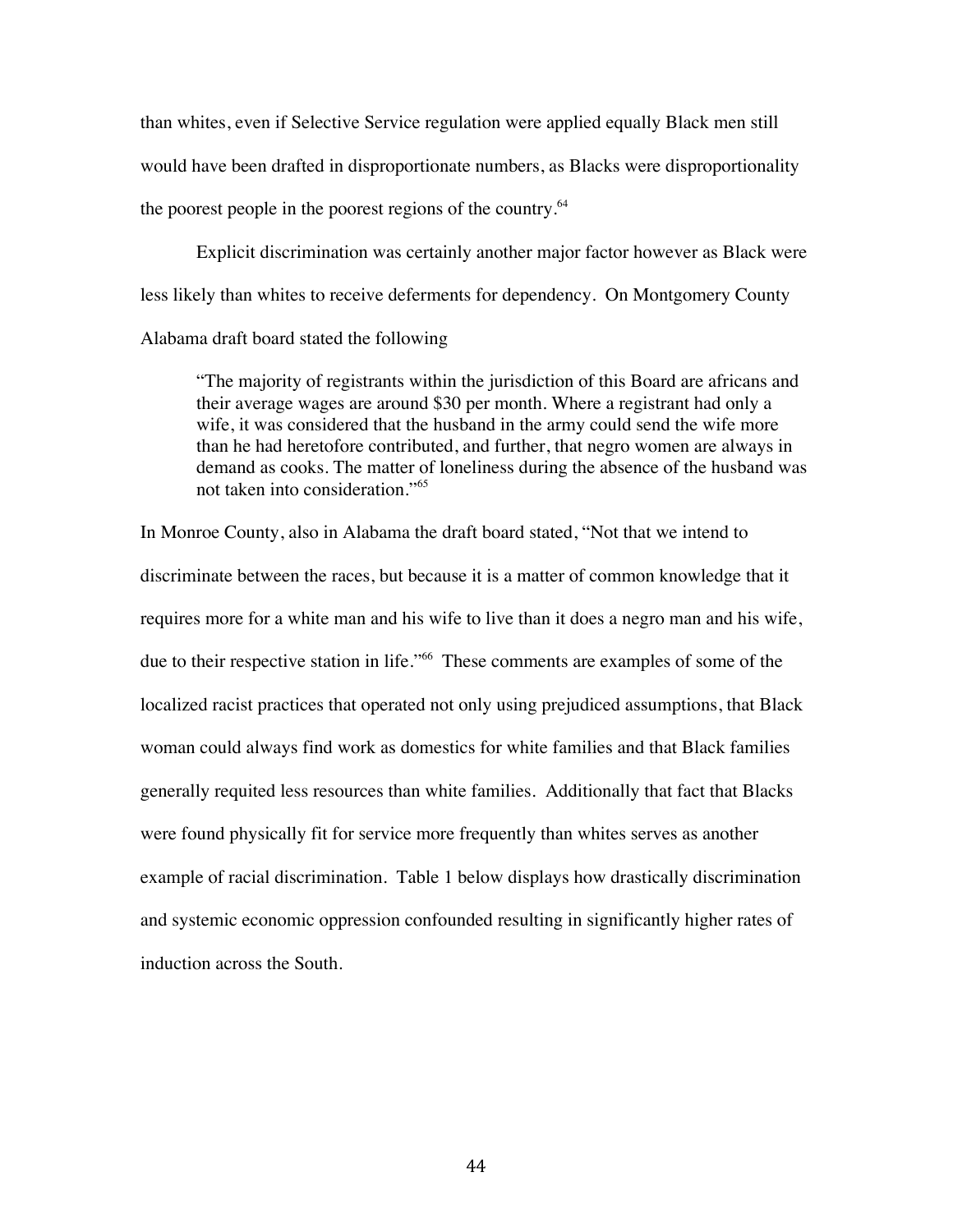|                | % of white inductions | % of black inductions |
|----------------|-----------------------|-----------------------|
| Alabama        | 27.27                 | 31.57                 |
| Arkansas       | 27.13                 | 34.28                 |
| Florida        | 21.62                 | 33.08                 |
| Georgia        | 32.04                 | 30.47                 |
| Kentucky       | 24.66                 | 43.79                 |
| Louisiana      | 26.51                 | 37.67                 |
| Maryland       | 22.40                 | 34.85                 |
| Mississippi    | 25.40                 | 29.51                 |
| Missouri       | 26.79                 | 40.44                 |
| North Carolina | 24.73                 | 27.38                 |
| South Carolina | 25.94                 | 34.74                 |
| Tennessee      | 24.81                 | 40.64                 |
| Texas          | 22.82                 | 37.65                 |
| Virginia       | 24.55                 | 36.57                 |

### T1. Induction Rates during World War I, by Race<sup>67</sup>

In this way discrimination in induction operates as a form of overt racism institutionalized through draft boards. Although different in form from the overt racism experienced in by soldiers in Houston these forms of oppression must be recognized as closely related when understanding how their forms of resistance were connected.

It is tempting to treat the Black masses feelings about World War I as somewhat apathetic or indifferent, and as a result consider Black desertion and draft dodging along these same lines. While these feelings certainly may have been the case in many instances, what speaks volumes is the resistant action that resulted from those feelings. Large swaths of poor Black southerners operating as the most politically impotent group in the country did not have effective formal avenues to agitate for change to the systems, which oppressed them, despite this they still managed to forge effective weapons to resist domination. Their resistance had caught the attention of high ranking war officials and by the spring of 1918 Provost Marshall General Crowder, his office having collected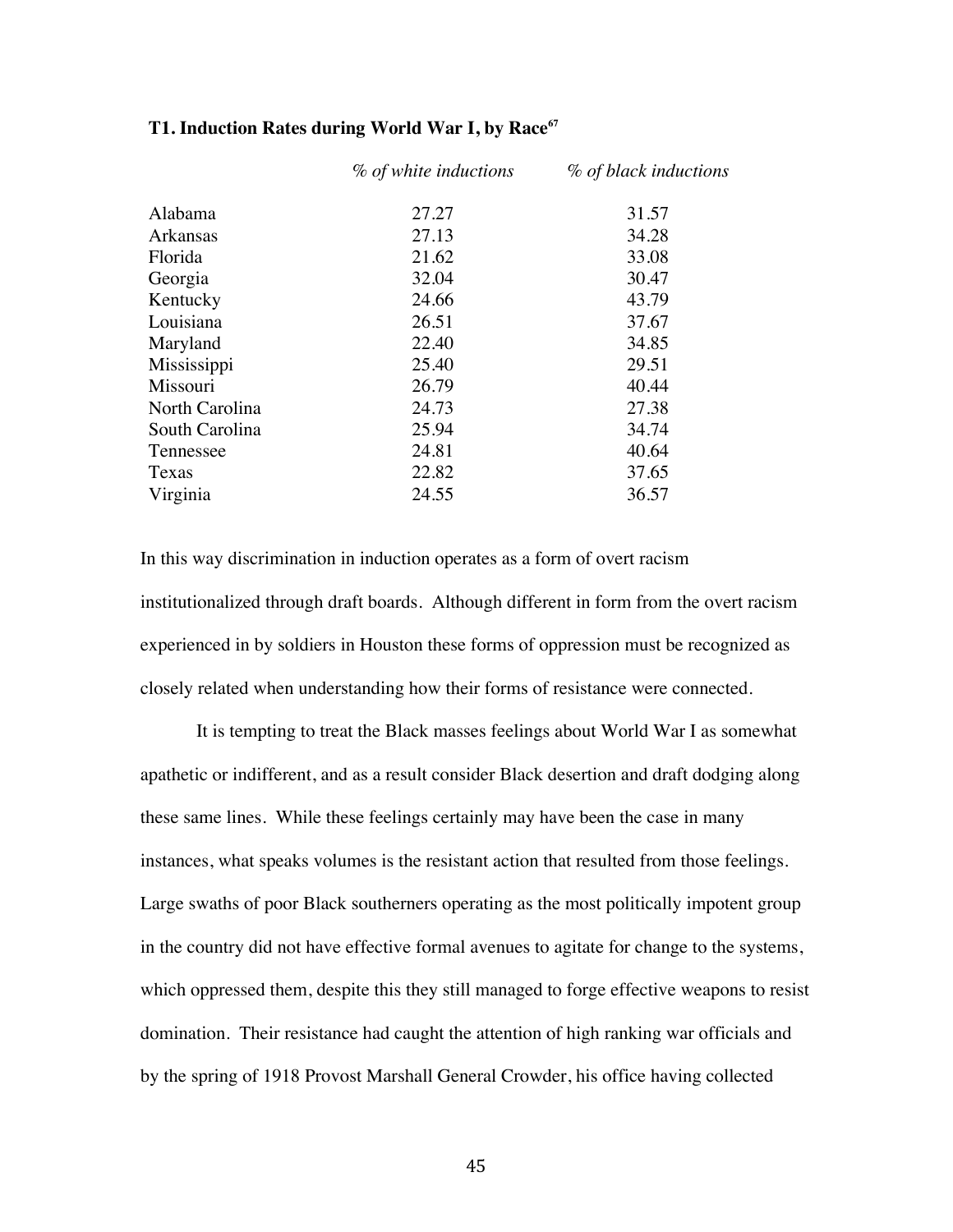statistics on the high rates of desertion amongst Blacks, was sending telegrams to governors of southern states questioning why Black desertion rates were so high. Southern governors offered up responses that were characteristically rooted in racist paternalism, arguing that Black men were not unpatriotic, instead it was there ignorant, shiftless, illiterate tendencies that explained their desertion rate. Unsurprisingly Crowder was thoroughly convinced by this explanation, however as Table 2 indicates Black desertion rates were more than tripled those of whites in some Southern states. It is hard to believe that supposed Black racial deficiencies as alleged by the Southern governors could make up such a drastic difference.

|                | % of white desertions | % of black desertions |
|----------------|-----------------------|-----------------------|
| Alabama        | 2.96                  | 13.22                 |
| Arkansas       | 2.11                  | 9.32                  |
| Florida        | 3.28                  | 21.32                 |
| Georgia        | 3.05                  | 7.97                  |
| Kentucky       | 1.23                  | 5.90                  |
| Louisiana      | 2.17                  | 7.82                  |
| Maryland       | 3.48                  | 9.12                  |
| Mississippi    | 2.25                  | 9.95                  |
| Missouri       | 3.38                  | 7.86                  |
| North Carolina | 0.76                  | 6.73                  |
| South Carolina | 1.57                  | 6.18                  |
| Tennessee      | 2.58                  | 8.17                  |
| Texas          | 5.10                  | 6.44                  |
| Virginia       | 2.18                  | 7.67                  |

#### T2. Desertion Rates during World War I, by Race<sup>68</sup>

Additionally, in examining the prosecution of deserters and other resisters, it

becomes clear that the government viewed Black desertion and failure to comply with

draft regulations as a great threat. As Theodore Kornweibel Jr. identifies:

As for conscription, federal authorities worried on two accounts: black failed to comply with selective service regulations more than twice as often as whites; and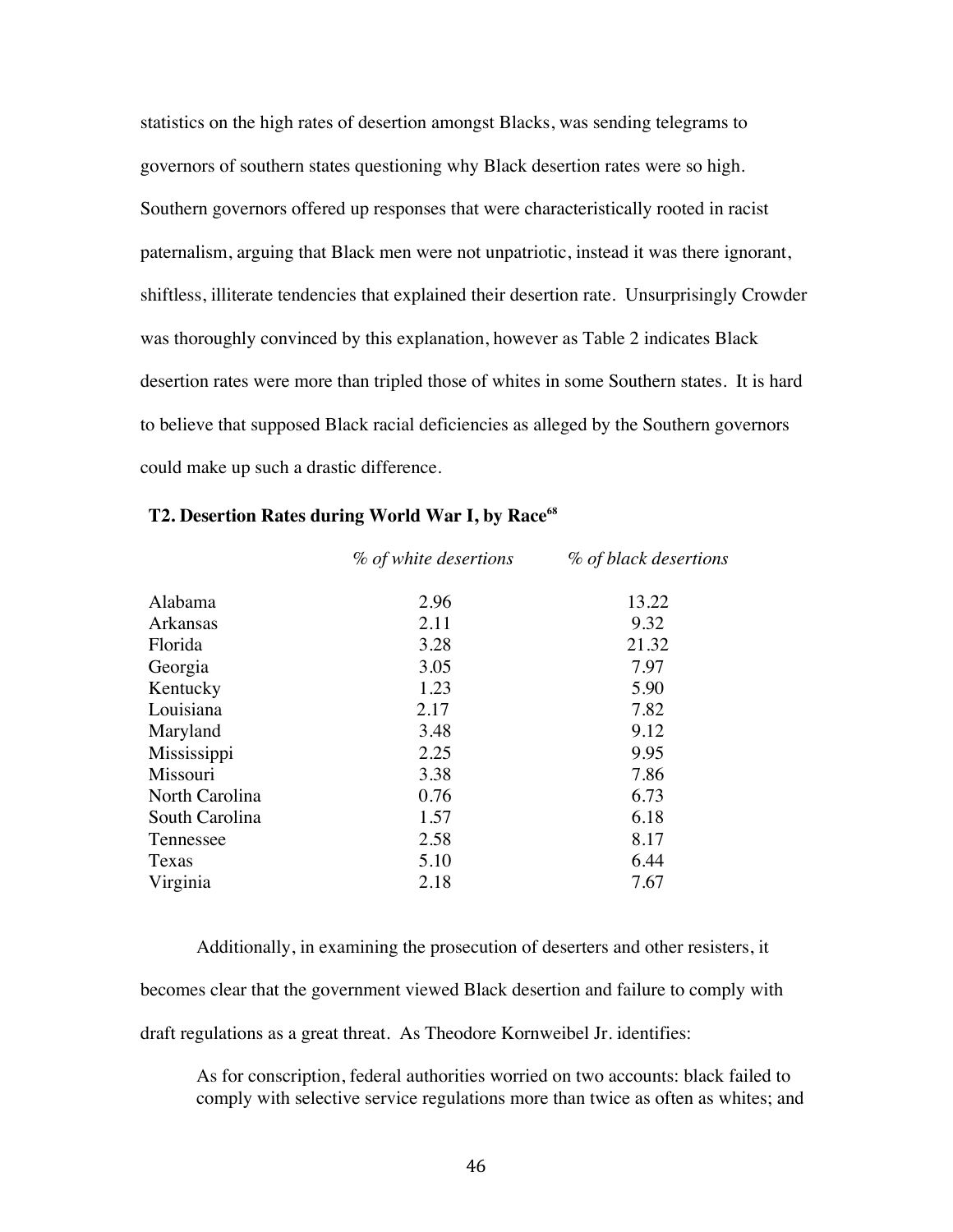the influence and example of conscientious objectors and political opponents of the war might erode black participation even more seriously. The Bureau of Investigation could afford no complacency in tracking down black slackers, delinquents, and deserters.<sup>69</sup>

The defensive and extreme reaction by white authorities, to Black draft resistance indicates that far from racist tropes of the "docile Negro", Black mass uprising was viewed as a legitimate threat. Blacks that failed to comply with Selective Service regulations often had to endure long and frequently unjustified jail terms. Other times the threat of such imprisonment was used to coerce Blacks into choosing to immediate induction into the military. The Bureau of Investigation, despite having limited resources—it was primarily focused on tracking down suspected subversive persons and potential enemy activity—still allocated some resources to tracking down suspected draft dodgers. Often these investigations involved disputes over the age of Black suspects however often Blacks were jailed while these claims were being investigated. Provost Marshal General Enoch Crowder feeling as though the resources of the Bureau were not enough issued orders in November 1917 to make every police officer "part of the army building machine" by giving them the authority to arrest delinquents.<sup>70</sup> This had obvious impacts for Blacks were already viewed with great suspicion, especially in the south. By the middle of 1918, in most southern cities, Blacks who did not have classification cards could expect to be picked up and jailed with military induction potentially following their stay in jail. The relates to Houston again as the punishment for draft dodgers is connected to the punishment of many of the soldiers who were also imprisoned for their alleged participation in the Houston Rebellion. It is clear—through the similar methods of punishment used by the government—that they perceived of the threat of the Black rebel soldiers and Black draft dodgers in a similar manner.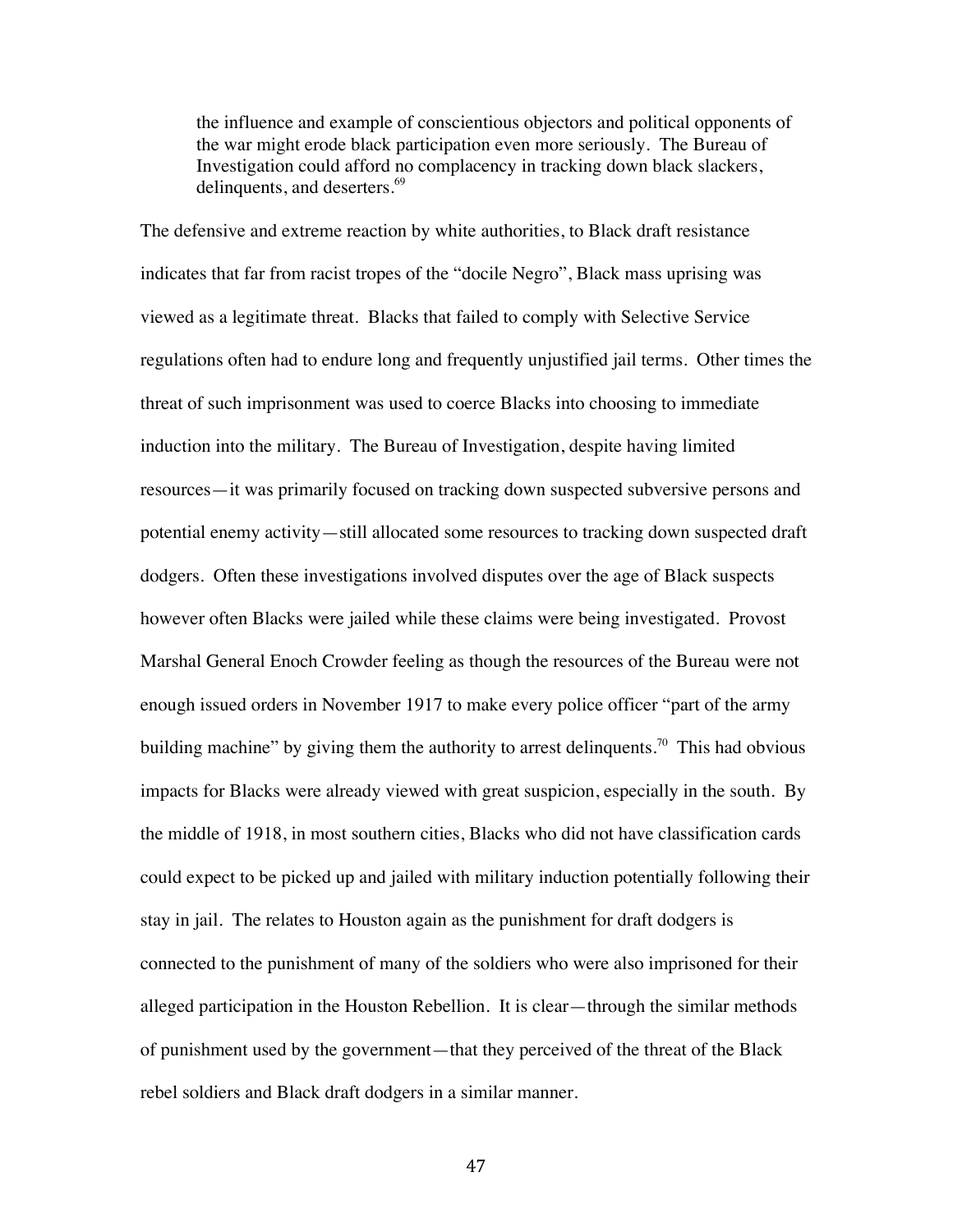Imprisonment without sentencing during this time is seen as both a means of policing Black mobility and the potential threat of resistance to the war and as a means of coercion to get Blacks into military service. Kornweiblel writes of Blacks reasons for dodging the draft;

Many Black men who did not comply with the intricacies of the draft were simply taking advantage of the booing economy and pursuing their own self-interest. They failed to register, return questionnaires, or inform draft boards of new addresses when they found a job or more desirable lodging in a crowded ghetto. Others reacted to the draft out of fatalism born of generations of subjection. If one could maintain invisibility and stay clear of the white man—his police, his government, his demands—well and good.<sup>71</sup>

Kornweibel captures some of the range of draft dodging by Black men at the time, as it surely was very much a lived experience. Kornweibel correctly points out that by dodging the draft some Black men may have been just try to survive best as they can, however this does not make the act of draft dodging any less radical. In fact similar to Houston where the lived experience of the soldiers, compelled a decision to engage in radical action, a similar process takes hold amongst the mass of Black draft dodgers. While the soldiers in Houston experienced a reality that clashed with their ideal or underlying beliefs in service, for the mass of Black draft dodgers the reality of the draft fundamentally clashed with their existence and the product is similar radical rejection of military service.

Interestingly enough Black draft dodgers and resisters played into the very racist stereotypes, which Black military service sought to dispel, however both engaged in radical challenge to American military authority. There is a striking contrast between the passive resistance of Black draft resisters and the violent uprising, which occurred in Houston. While the members of the Twenty-Fourth were voluntarily serving in the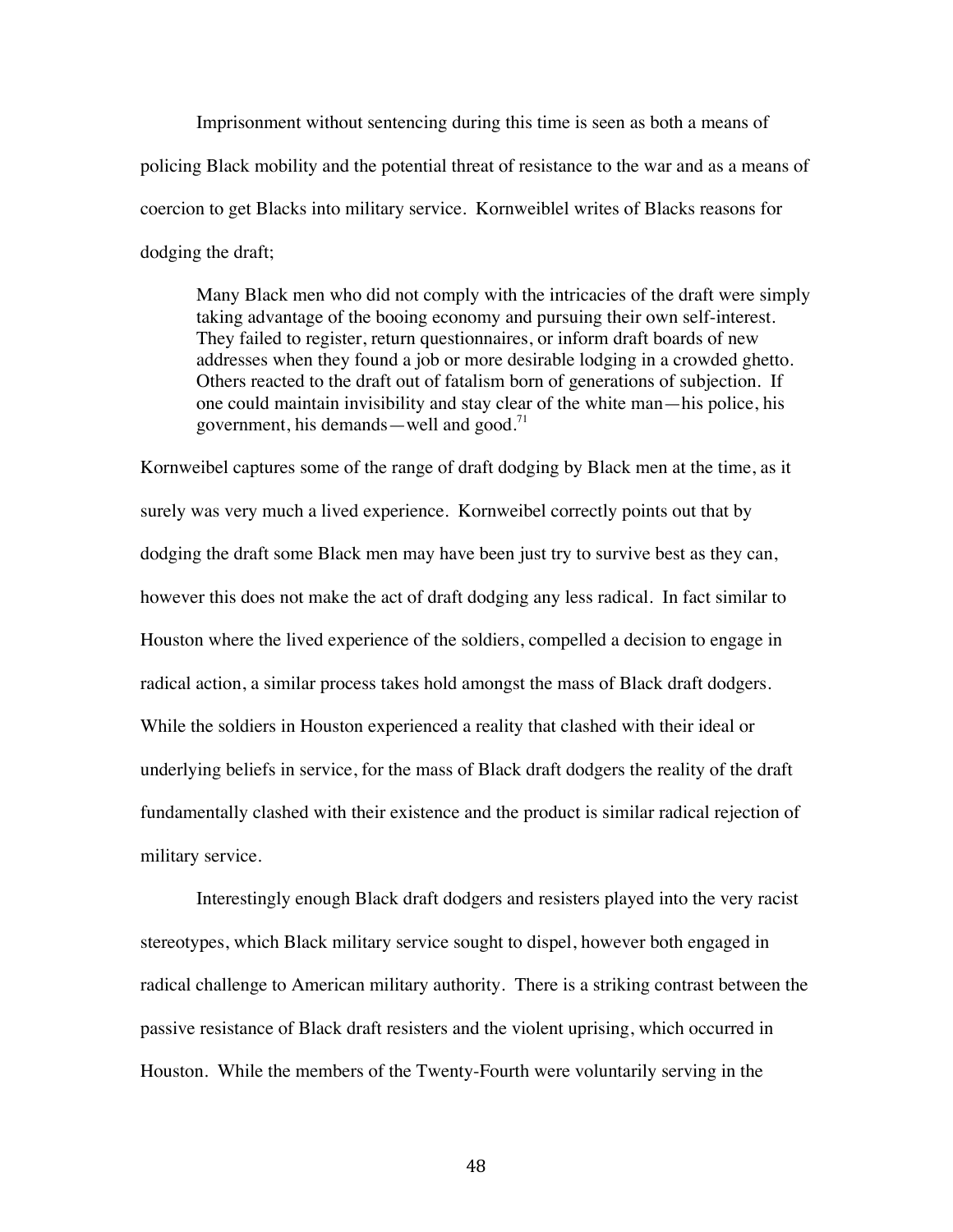military, and Black draft dodgers were actively trying to avoid such fate, in both cases an informal radical challenge to the American government emerged. What is interesting here is that the soldiers unlike the masses resisting had access albeit limited to guns and military training both of which they utilized during their rebellion. The circumstances of most Black resister allowed them little to no resources through which they could engage in aggressive forms of resistance, this shows how circumstantial the avenues of informal resistance can be. Still the soldiers cries of "To hell with France, get to work right here" as they prepared the rebellion echoed the of inspired Black draft resisters in the South to a great degree.<sup>72</sup> Both groups were more concerned with their material circumstances as Black people than with American global war, yet their resistance still became a direct challenge to the emergence of American global order.

The soldiers' status as service members and, the Twenty-Fourth's history specifically, as agents of American global power, meant that there rebellion contained an inherent challenge to American hegemony. Their revolt in Houston directly implicated white supremacy domestically with American advances for hegemony globally. While such a challenge may seem to stake itself on the unique positionality of the Black soldier, the concurrent Black radical formations show that this was not the case. While circumstances of the rebellion may seem exceptional at first glance, they are in fact clearly rooted in a wider Black experience that generates similar radical critiques at those that emerged from the soldiers' actions in Houston. However the Houston Rebellion clearly had a deeper resonance in the consciousness and discourse of Black Americans at the time, and it is this resonance, which must be examined further.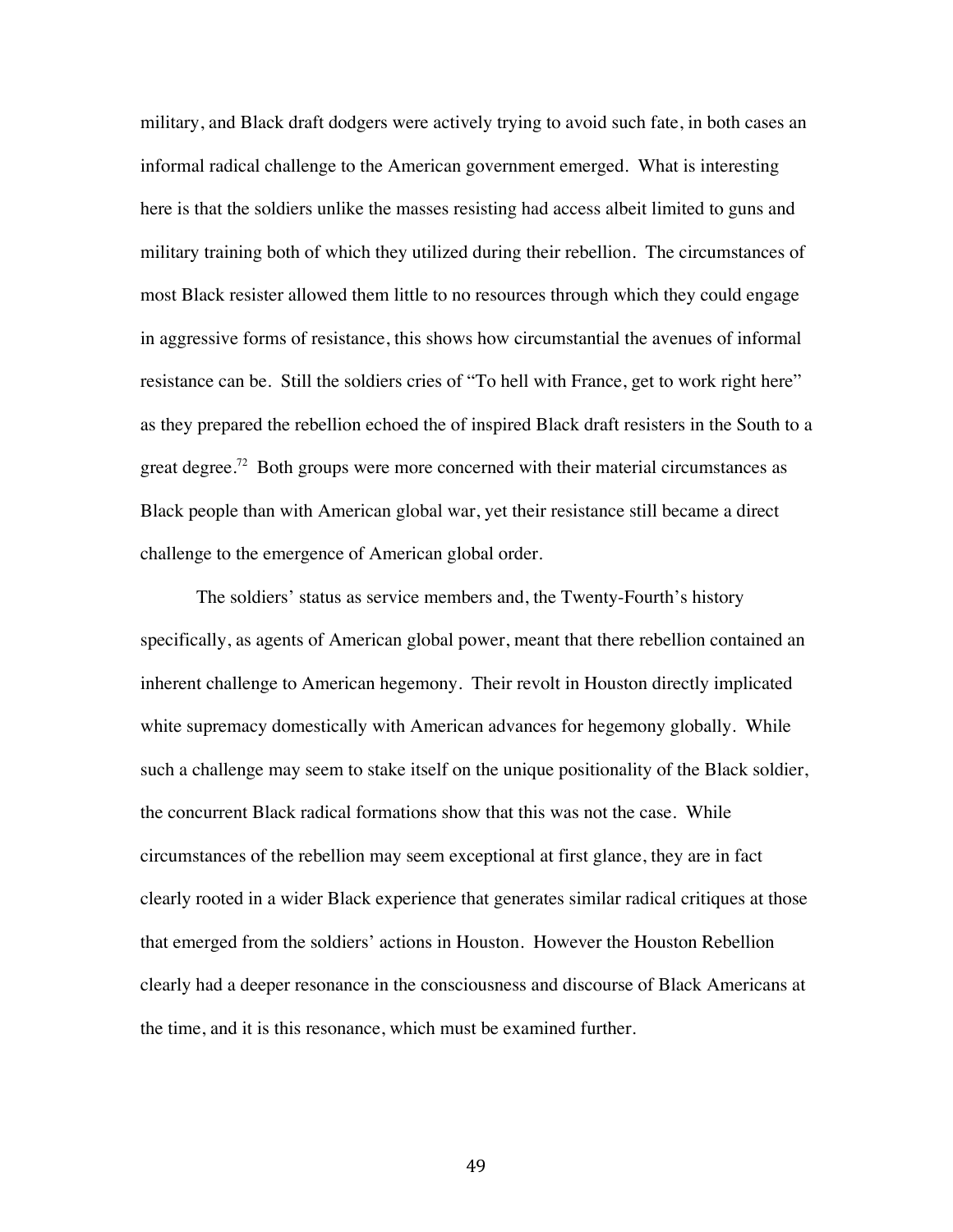Historians, both those who privilege or diminish the narratives and lives of working class Black folks, often fail to attribute political understandings to them. There is not a careful consideration of the fullness or their lives that considers all the contradictions and entanglements that are lived out. When considering both the draft dodgers and rebels in Houston there is confrontation of material reality. Dodgers with a complex set of understandings, take up a radical position in order to deal with their material reality, to survive. There is a conscious understanding that their survival is not prioritized in the white supremacist order and they actively seek to challenge that. Similarly with both the New York Black radicals and the Church of God in Christ, there is an attempt to declare Black humanity by challenging material oppressions. Likewise in Houston soldiers who serve with purpose and group consciousness to uplift the race make a similar radical calculus when they see how little protection is afforded them in Houston. The common thread in this era is a form of Black radicality shaped by asserting Black humanity in the face of material oppression. In Houston the humanity of the soldiers was asserted through extreme violent means, and the rebellion held a heightened resonance in the Black collective imagination.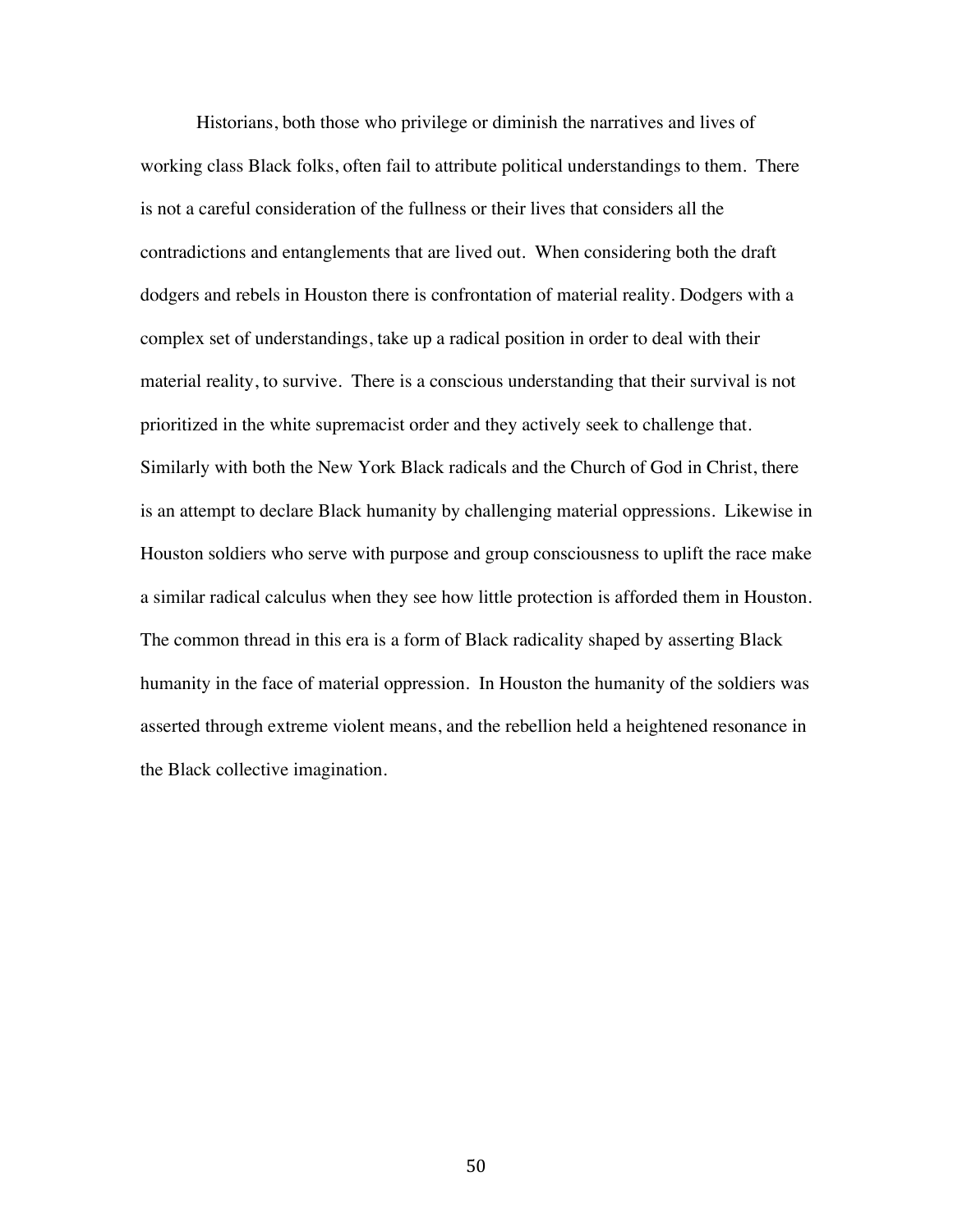### **Part 4: Black Thought and a Radical Resonance**

## *Contradiction in Black Thought*

While Black radicality in this moment was shaped by boldly asserting Black humanity in a world that denied it, the prevailing form of post-Reconstruction uplift ideology was reliant on maintaining the respectability of the Black race and prioritized the constant reinforcing of a positive Black identity. The historical roots and development of this ideology were established primarily in the fall of Reconstruction following the Civil War. As historian Kevin Gaines explains:

"The loss of black political power and the economic and political repression of the Jim Crow order, including peonage, the convict lease system, lynching, and the surge in violence and racist utterances accompanying U.S. imperialism were the harsh conditions shaping black political thought $"$ <sup>73</sup>

The vicious treatment of Black people post-Reconstruction not only widened the scope of economic and social deprivation of Black people; it also created the urgent need to reinforce a strong positive Black identity. The sheer magnitude of systemic deprivation created complicated factions, which resulted in different forms of Post Reconstruction uplift ideology, which should not be listlessly glossed over. However, they can be generally characterized by, as Gaines puts it, "stressing the opposition between self-help and civil rights agitation, as embodied by Booker T. Washington and W. E. B. Du Bois…"<sup>74</sup> Although different in approach both of these factions—albeit in different manners—were concerned more broadly with promoting their own distinct form of Black respectability. Rooted primarily in patriarchal white bourgeois culture, both of these forms of Black responsibility were promulgated by Black thought leaders both within Black communities and externally to white audiences to reinforce a positive Black identity. These faction of political thought can be seen as a defensive counter to the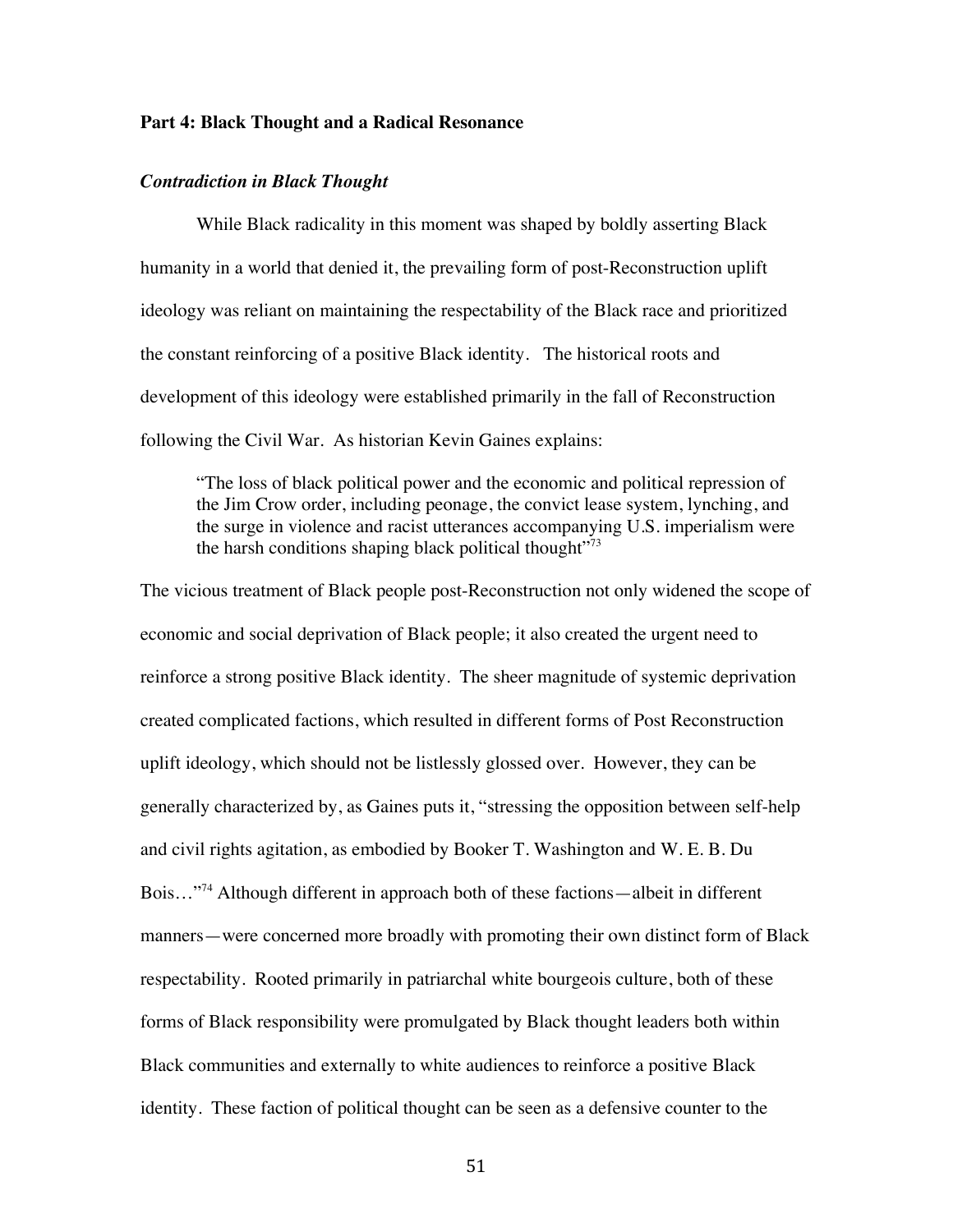systemic oppression that kept Blacks from fulfilling the dominant society's norms centered on the white patriarchal middle class values of the era. Embracing respectability in many ways meant rejecting nonconformity to the dominant societal norms, however persistent problems and paradoxes emerged from these well-intentioned forms of Black thought. In attempting to subscribe to dominant cultural mores Black post-Reconstruction uplift ideologies in many ways internalized and reproduced destructive racist, elitist, and patriarchal tendencies.<sup>75</sup> Additionally these ideologies failed to account for the realties faced by the majority of Black people, in favor of more middle class aspirational goals.

Within post-Reconstruction Black uplift ideologies the Black solider held a distinctive symbolic nature. The Black solider was very much still an idolatrous figure in the imagination of the Black masses, because of his direct role in liberating enslaved Blacks during the Civil War, through fighting in the Union Army. Given this history and already positive imagery amongst the Black masses, Black military service was one of the ideal realms for Black people to live up to the kind of respectability politics espoused by Black political elites. As Chad Williams puts it, Black soldiers "symbolized freedom, manhood, and martial heroism. Most significantly, they demonstrated the potential for citizenship and how military service in the war could expand its boundaries to fully include African Americans."76 In this historical moment military service was the one of the limited settings for Black men to display that they could live up to dominate societal norms of manhood and patriotism, by displaying both valor and love for their country. Military service existed as a space for Black men to dispel stereotypes, through loyal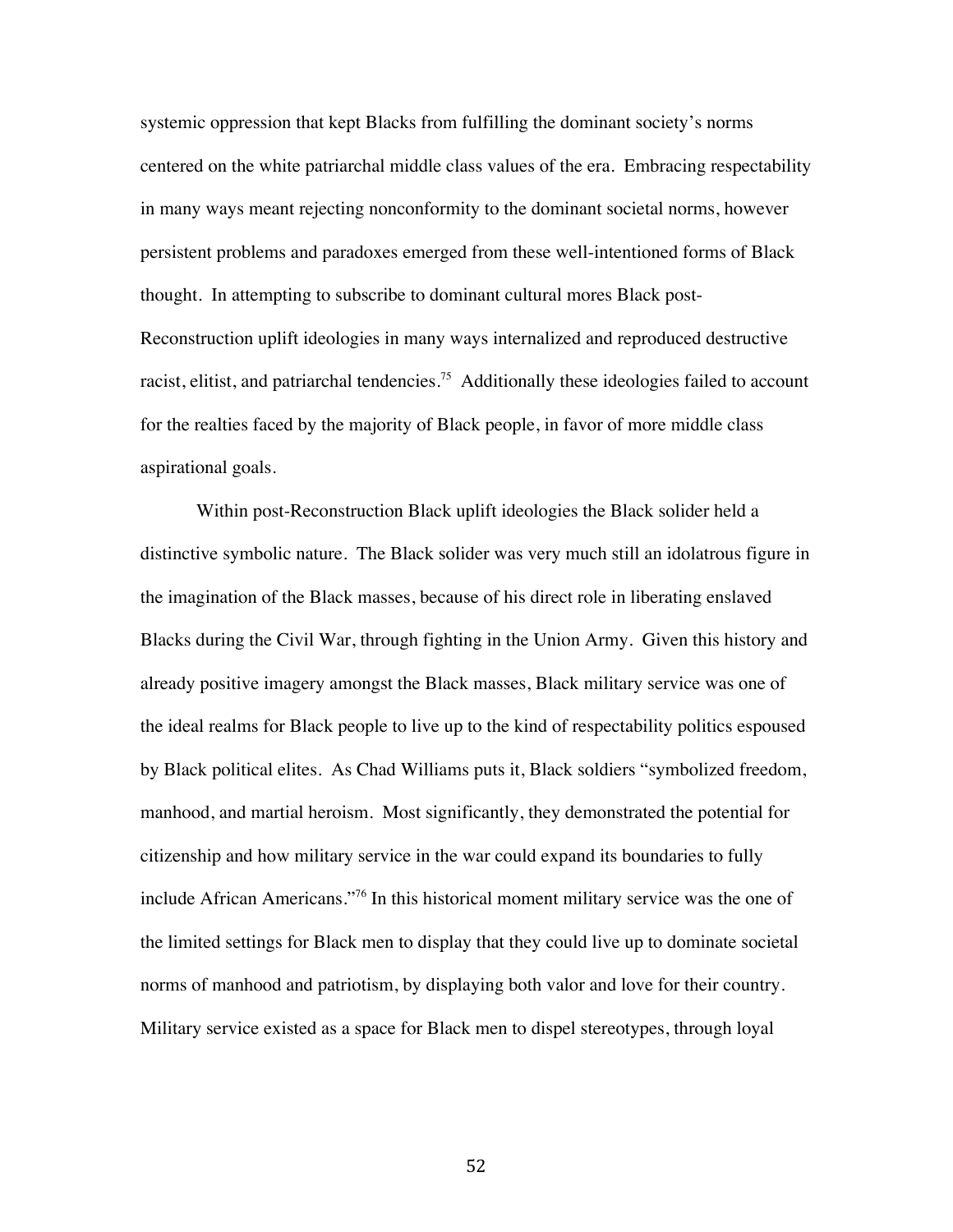service, and to display their patriotism as well as assert a kind of manhood inline with the norms of the dominant culture.

Given this context the Houston Rebellion clearly emerged in the rupture between Black political ideologies dependent on dominant cultural mores of patriotism and manhood, and the lived realities of Black people. The rebellion was an early  $20<sup>th</sup>$  century instance where conflicting nature between Black ideology and reality was highlighted. While conventional ideologies were rooted in convincing whites of Black humanity through achieving respectability, the Houston Rebellion was an explosively violent declaration of Black humanity. This had predictable consequences as historian Chad Williams notes, "The Houston violence produced a seismic shift in national debate on the potential place of African American solider in the U.S. military. White supremacist now had irrefutable proof that black troops lacked discipline, threatened southern racial tranquility, an could not be trusted."<sup>77</sup> The soldiers' action displayed a bold disregard for maintaining the lines of respectability, which had been so intricately drawn and reinforced by Black political elites. Furthermore, the Houston Rebellion, through its violent rejection of white supremacy, exposed the shortcomings of conceptions of citizenship dependent on Black adherence to white cultural mores; and at this time no tenet of white American culture was more important for conventional Blacks to adhere to than patriotism.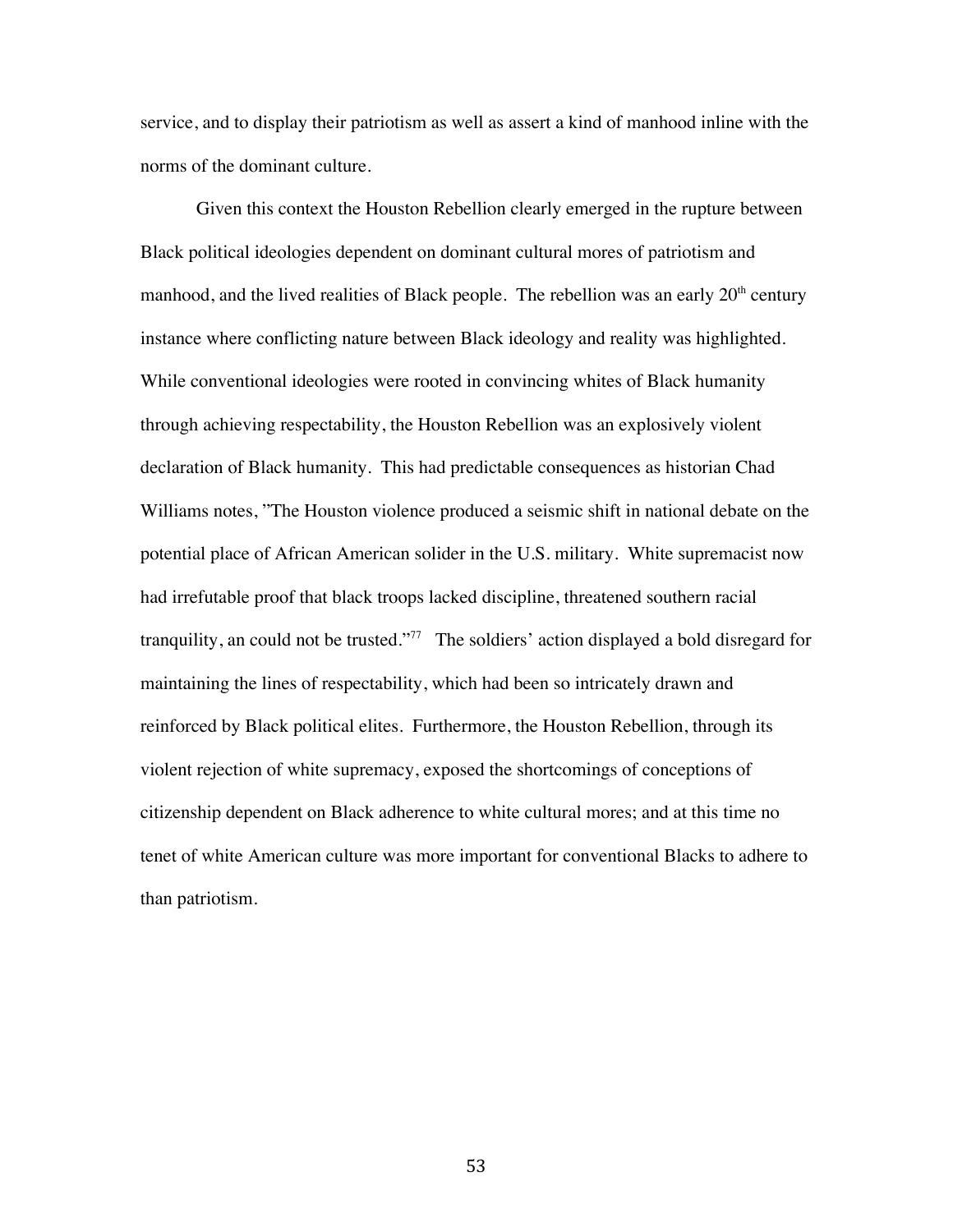## *Black Patriotism and Global America*

The politics of the Black respectability at this moment were based on the want for Black inclusion and incorporation into American society but more specifically American democracy. Historically American democracy has very much been an ongoing and expansive project, repurposing itself in new configurations dependent on certain historical moments. One of the main underlying tenets of all American democratic projects has consistently been white supremacy. The Houston Rebellion clearly displays the contradiction of American democracy and Black existence in this sense however, this contradiction operated in a manner that was attune to the way in which the project of American democracy was transforming as it began a new global era embodied by the entry into World War I.

At this specific moment in time the project American democracy was characterized by both the ongoing war abroad and also an imposition of nationalism domestically often in a repressive manner. As mentioned before President Wilson's goal of "100% Americanism" was rooted in the repression of freedom of speech, censorship of the press, and propaganda campaigns but also the specific targeting of radical and progressive organizations deemed subversive. Additionally the federal government had a particular anxiety about the antiwar sentiment amongst Black people and therefore held an understandably guarded skepticism of Black patriotism. Black peoples status living under the perpetual threat of not only extralegal violence but also government-imposed repression gave the government every reason to feel insecure about Black loyalty. However prominent Black political elites and members of the Black press spiritedly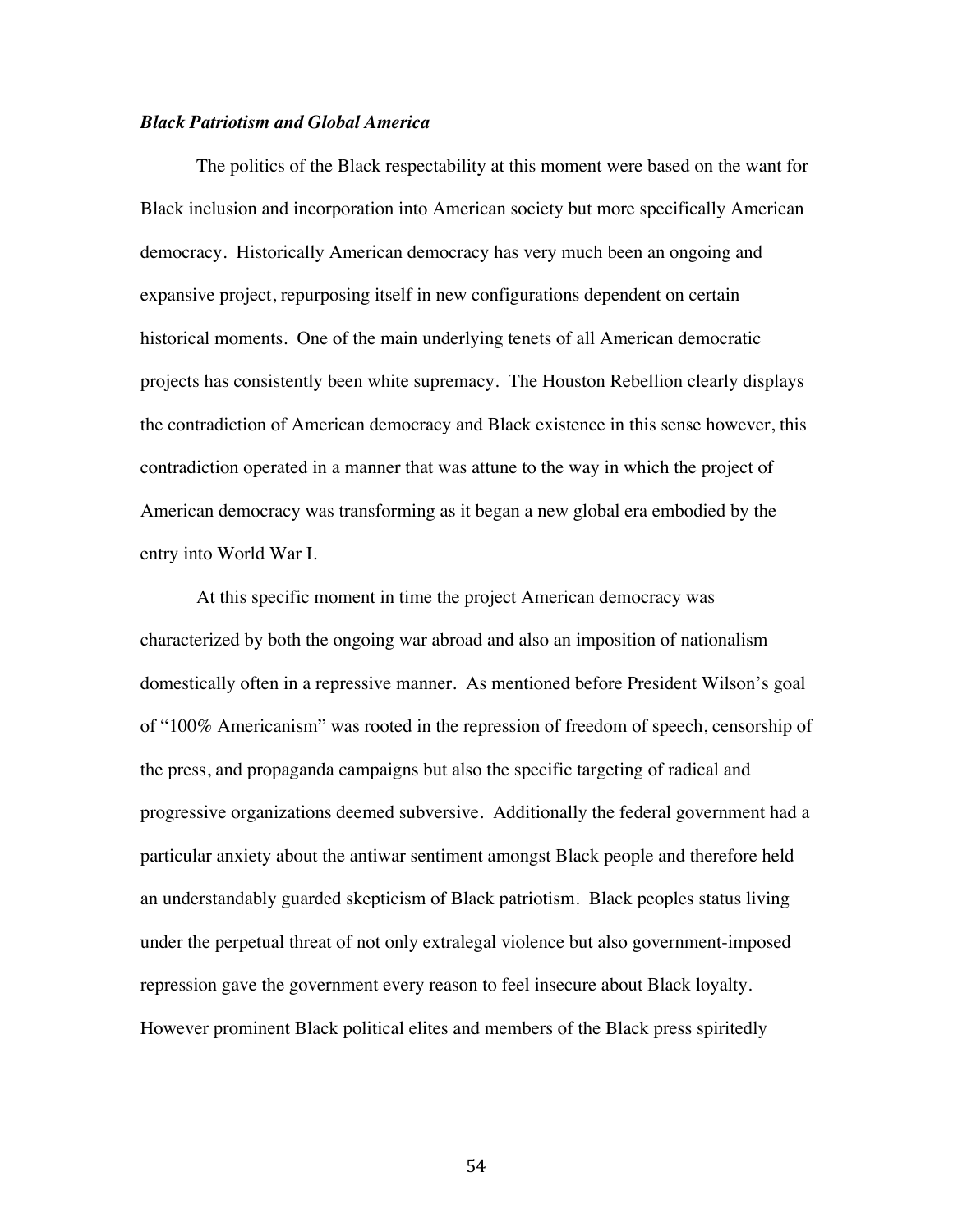pronounced the patriotism of Black people and loyalty of the Black masses to the war efforts.

The proclamation of fidelity to America was not just reactive as Williams also notes, "Black spokespersons tapped into a post-Civil War political tradition that links patriotism with nationhood and civic belonging. In doing so, they hoped to reconcile the paradoxical nature of American nationalism with a racially inclusive vision of democracy."78 The Black political leaders who espoused a post-Reconstruction uplift ideology sought an inclusion into American democracy, upon which they viewed patriotism as contingent. Black patriotism, at this moment, represented a complicated link between the Black politics of post-Reconstruction uplift and the project of American democracy at the critical moment of global war. Both projects, albeit with different interest in mind, were dependent on Black patriotism; for the project of American democracy it signaled submission and compliance, while for Black bourgeois political project it signaled investment in America with the hope for inclusion.

The Houston Rebellion, laid bare the contradiction of the reality Black life with American democracy. A status that was magnified by the fact that the United States involvement in World War I was billed explicitly as a war for global democracy. As President Wilson stated in his, April 1917, speech that asked Congress for a declaration of war, "The world must be made safe for democracy."<sup>79</sup> Additionally Houston rebels' status as soldiers is not merely coincidental, as figures embodying Black patriotism, they occupied a position representing the Black political hope for inclusion into a broader white American society, yet they also represented a repressed incorporation into the American project of democracy. Moreover due to their position as soldier they were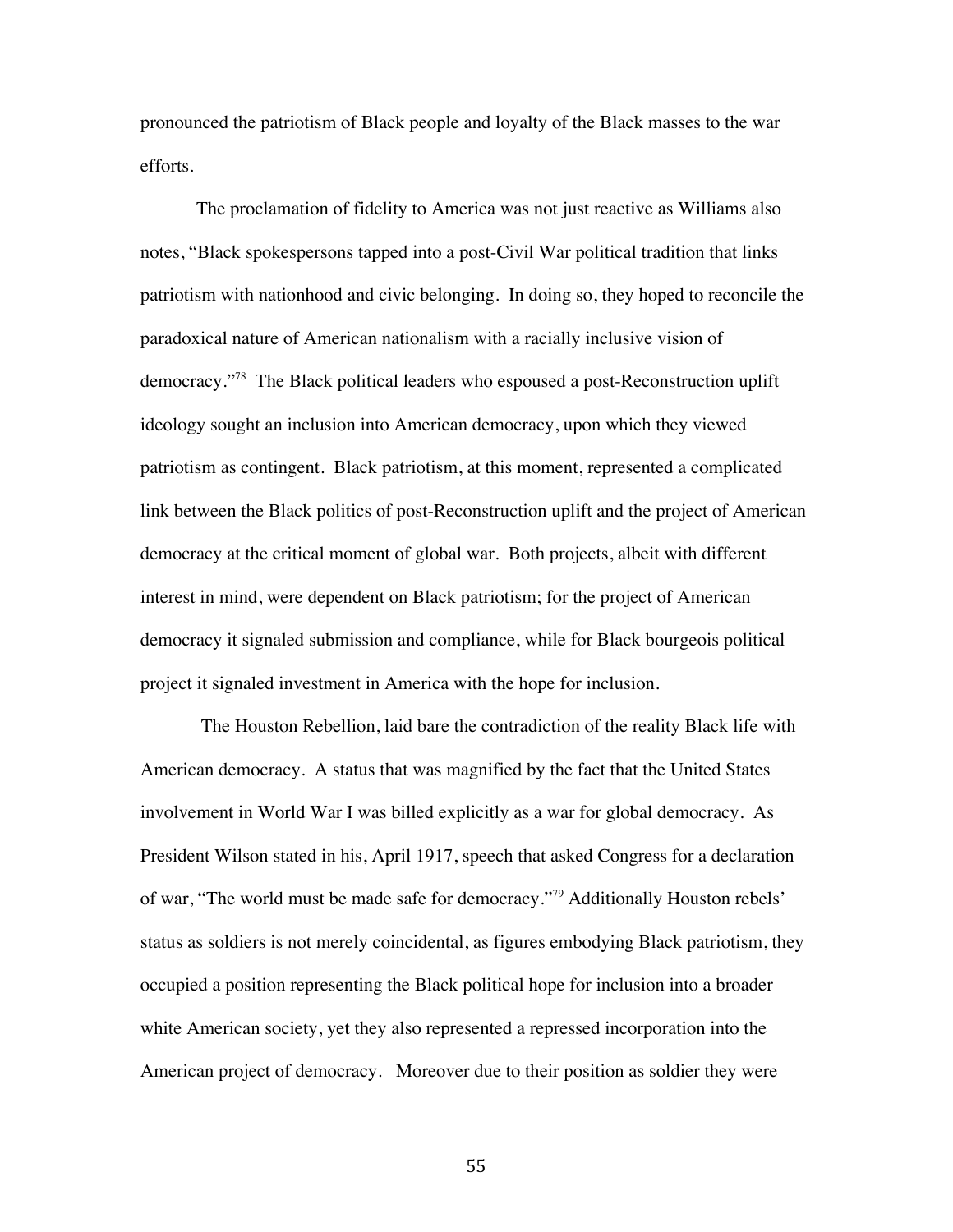figures symbolic of the contradiction of Black patriotism. Therefore, the rebellion was an attempt to resolve this conflict by violently asserting their existence in terms not centered on a highly illusory inclusion into American democracy.

While the decision for the soldiers to assert their humanity through radical violence represented a rejection of achieving humanity through loyalty and respectability, it was an action that was not without consequence. President Wilson warned in his request for declaration of war, "If there should be disloyalty, it will be dealt with with a firm hand of stern repression...".<sup>80</sup> Here President Wilson makes clear the consequences for any group that was disobedient to the evolving order of American dominance. For the rebels' their resolution to conflict between the expanding American project dependent on global white supremacy and Black humanity required the ultimate form of disobedience. This was the context that resulted in the largest court-marital ever held within the continental limits of the United States. The first court martial consisted of sixty-three defendants, fifty-four of whom were found guilty of all charges; they were never allowed any form of appeal. Thirteen were sentenced to death by hanging. Initial executions were carried out on December  $11<sup>th</sup> 1917$ ; meanwhile the other forty-one men were sentenced to life in prison at Ft. Leavenworth.<sup>81</sup> Two more subsequent court martials resulting in the hanging of six more soldiers, as well as the life imprisonment of twelve more soldiers, and shorter term imprisonment of twenty-eight other solider with sentences ranging between two and fifteen years. The Houston Rebellion stands alone in this moment as violent radical attempt at resolving the conflict of American democracy and Black humanity and it was an attempt that cost many Black lives. The resonance of this was not lost on the wider Black community and through an examination of the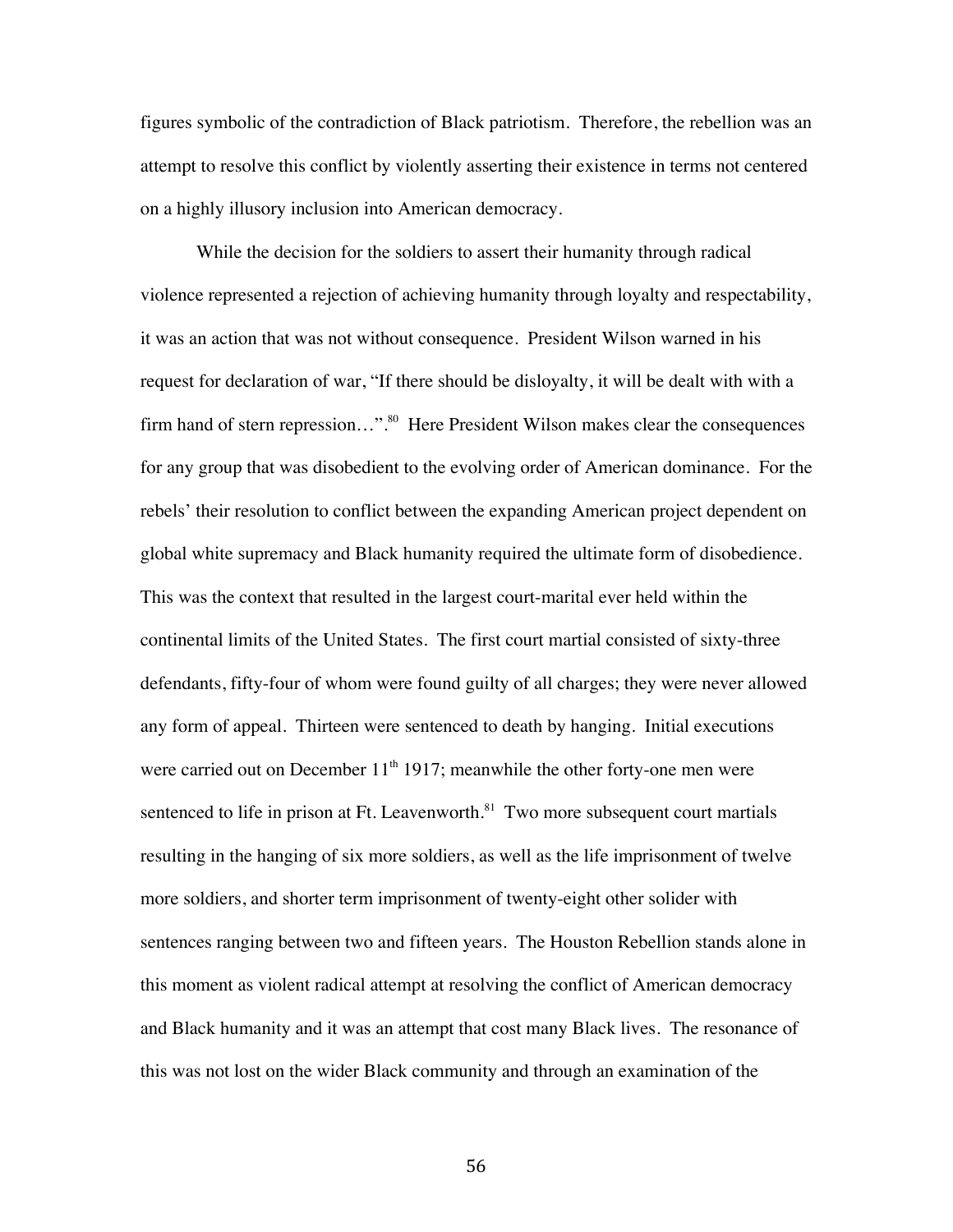aftermath and reaction the Rebellion it becomes clear that the reverberations of the Rebellion were highly visibly and widespread.

## *A Radical Resonance*

Prior to the rebellion the underlying currents of mass Black radical sentiment were already swirling. The Great Migration had already begun in its earliest stages, demonstrating an active desire for a change in condition amongst the large segments of the Black masses. This desire was the kind that not only encouraged mass movement, but also which begged for political alternatives in the face of oppression and the Houston Rebellion, was a highly visible form of such an alternative. It was clear from the discourse in the Black public that Houston Rebellion held great resonance, as well as produced great anxiety, due to its attempt to resolve the issue of Black humanity through radical violent means.

From the Black newspaper, the Philadelphia Tribune, in an editorially published only a week after the rebellion, which we hear, praise for the rebels and their radical action. The author lauds the solider (Private Edwards) for defending the Black woman (Mrs. Travers) who was being brutalized by the police. He writes "The colored man of the 24<sup>th</sup> that protested against unnecessary brutality toward a woman of our race showed a new spirit that is spreading over the country. We have, at last reached that point where we refuse to stand quietly by and see our women slapped in the face...."<sup>82</sup> Here, in his championing of the actions of the solider, there is a critique of conventional Black politics through his praise of an alternative conception of Black manhood not necessarily reliant on the white conceptions of manhood espoused by Black uplift politicians.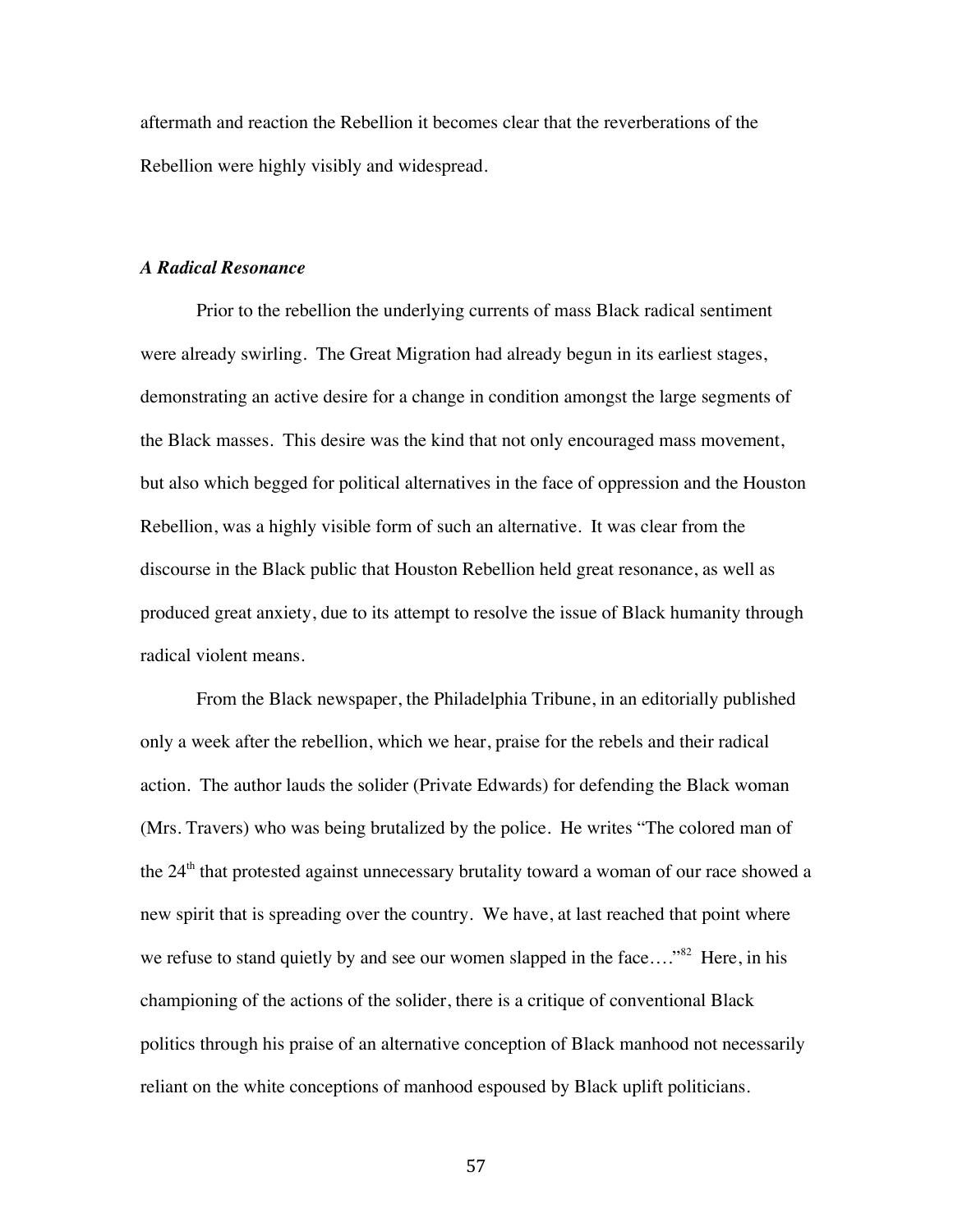Brutality against Black woman has a deep rooted history in white supremacy, and has been employed not only as a vicious physical tactic on Black women but also as a psychic tactic to reinforce feeling of powerlessness in Black men. The author sees the soldiers' actions as defending this woman and casting off this sense of powerlessness in a radical manner. Also it is important that the author locates the rebellion as a critical moment of refusal and describes such spirit as growing, which signals to his understanding of an emerging radicalism amongst Black masses. The editorial continues with a proclamation to colored men

"Protect your women, colored men, stand by your womanhood and if need be, let rivers of blood flow down the streets of this land, but die fighting for the mother who bore you, the wife who cherished and comforted you, the daughter who proudly bears your name."83

The author of this editorial, using vivid radical language, connects the acts of the rebellion to a new form of Black manhood centered on the defense of Black woman. This editorial shows rejection from a more passive reaction toward the brutality against Black woman to a more overt violent call to reject this brutality. A call for such violent action, even in self-defense, was uncharacteristic of mainstream Black politics of the time and the Houston Rebellion was lauded for this violent rejection.

The persecution of the soldiers involved in the rebellion was also an important aspect of the rebellion that held resonance for many Black people. The execution and imprisonment of the soldiers importantly displayed how the expression of Black humanity, was viewed unjustly as a threat to be destroyed by the American government. In the Baltimore Afro American there was the provocative headline "Brooklyn Pastor Calls Houston Hanging 'Military Lynching'". In the article the Black pastor criticizes the military as "guilty of military lynching" and also criticizes the lack of appeal and due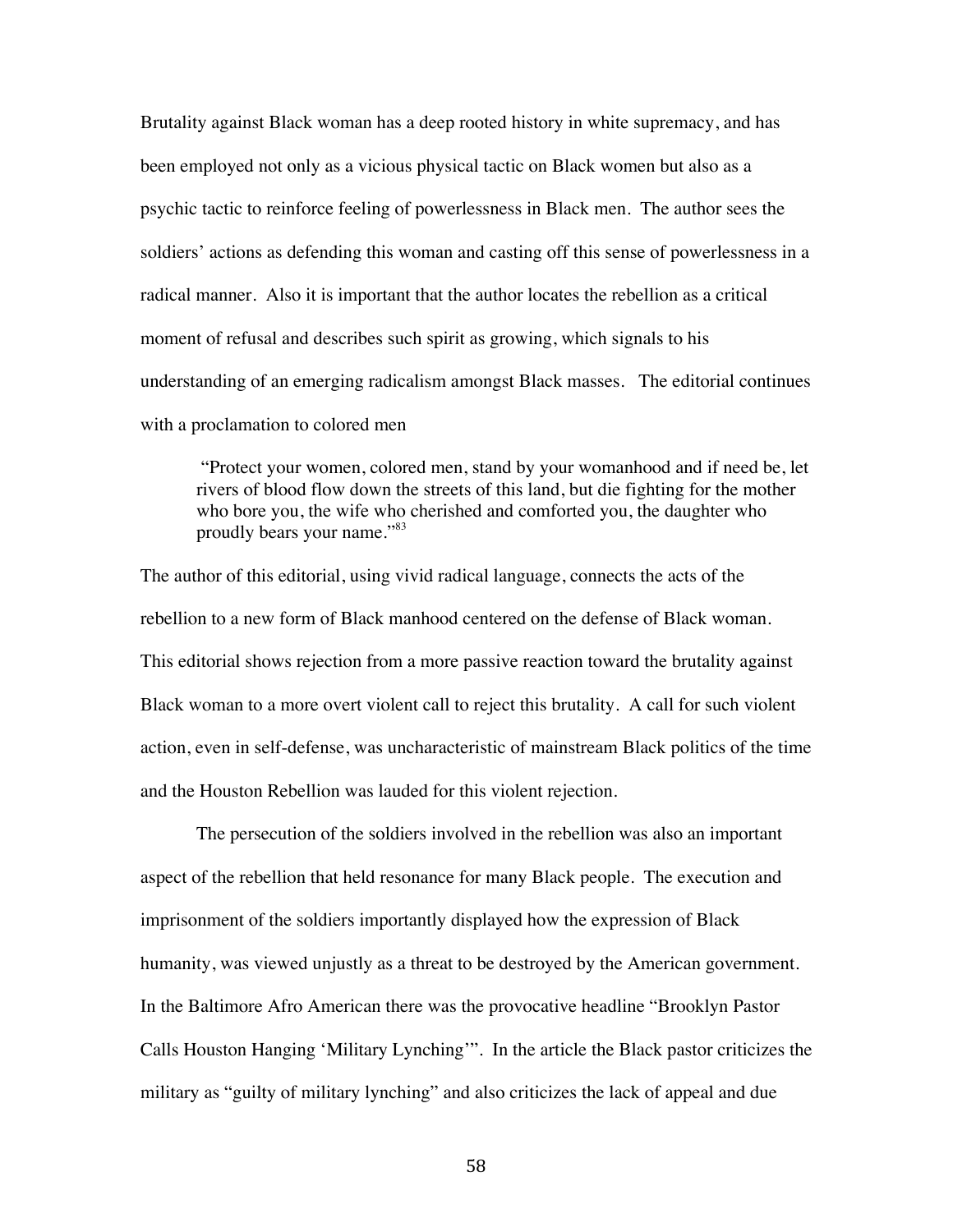process for the soldiers.<sup>84</sup> This pastor's critique shows not only solidarity with the soldiers but also echoes ideas about the illegitimacy of American democracy through its attack on the institution of the military. The article also highlights the fact that the pastor was warned he might be jailed for espousing his views via sermon but the pastor replied that he did not fear arrest. The article also points out that the pastor referred to the executed soldiers as "thirteen martyrs". However it is the pastor's quote at the end of the article which is most telling, "These thirteen were sacrificed on the infamous alter of Southern prejudice. Yet we are still expected to glorify patriotism. That deed is not calculated to enhance the patriotism of American Negroes but to destroy it."85 The pastor in the article is a fiery example of the simultaneous rejection of the lines of Black respectability politics dedicated to upholding Black patriotism and embrace of the militant challenge to legitimacy of American democracy displayed by the Houston Rebellion. The pastors disavowal of respectability is evident from, not only his characterization of the executed soldiers as martyrs, but even more so in his flagrant disregard for the potential to be thrown in jail for his outspoken support for the soldiers and critique of American government; a kind of confrontational position uncommon to Black political elite at the time. The article also shows how the pastor critiques the legitimacy of American democracy through his challenging of patriotism. He not only directly attacks the justice system as an institution by critiquing the handling of trial but also in his stating so plainly of how the Houston event destroys American patriotism. He names Black patriotism as "expected" however never acknowledges Black fulfillment of that expectation rather speaks of the decay of this patriotism due to the persecution of the rebels.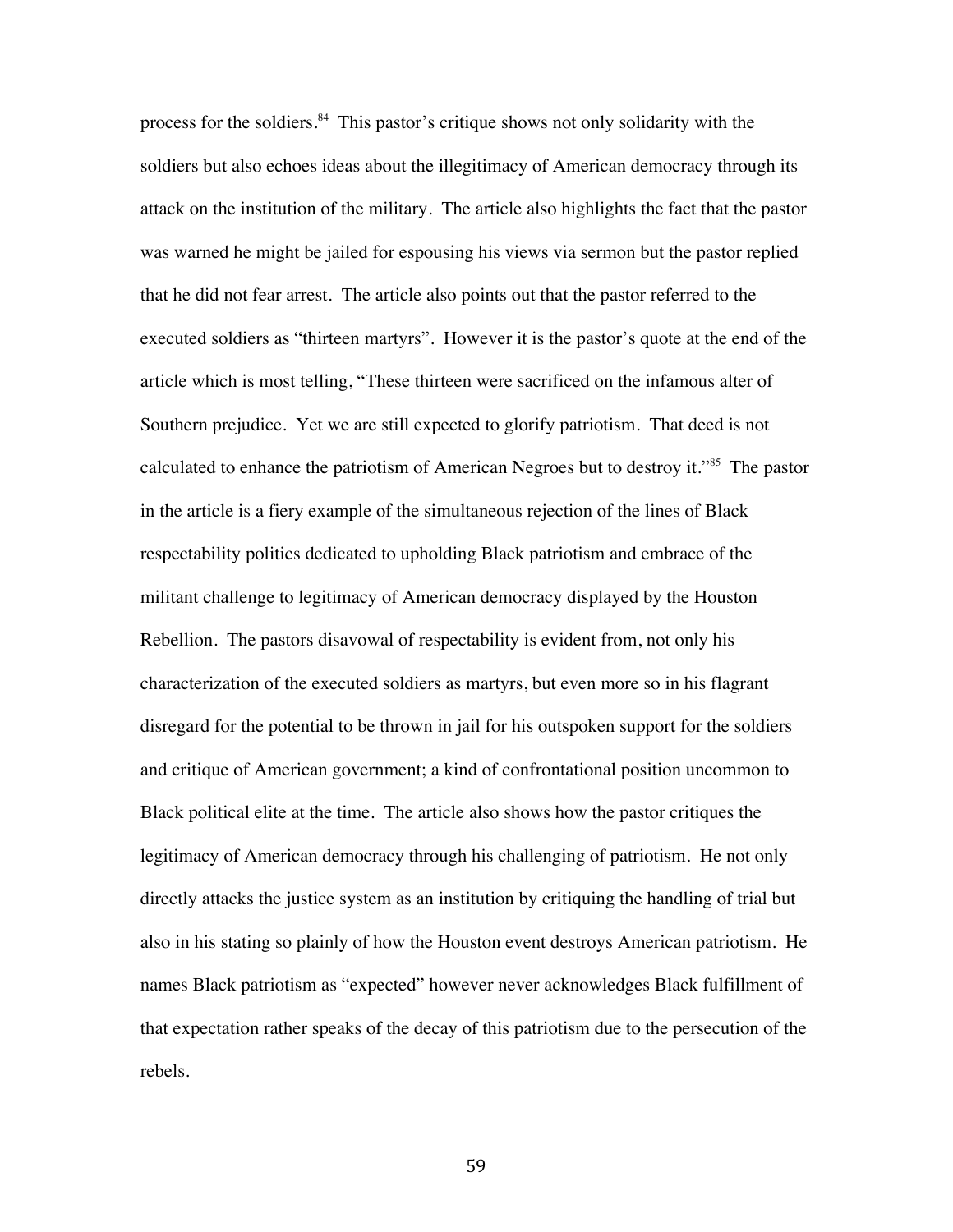One significant supporter of the rebels was Ida B. Wells-Barnett, while based Chicago at the time attempted to organize a memorial service for the executed soldiers. However the pastors of largest Black churches in Chicago refused to hold such service under fear of being viewed as unpatriotic. Wells-Barnett forever undeterred launched an individual form of protest distributing buttons that read, "In Memoriam Martyred Negro Soldiers, Dec. 11, 1917." For actions she was investigated by government officials and threatened with arrest if she did not stop distributing the buttons, Wells-Barnett obviously refused the officials request.<sup>86</sup> Well-Barnett's militant support of the soldiers in the face of rejection from the conservative Black community and threat of repression from the government mirrors the militant spirit of the soldiers of Houston. It also provides a window into how radically inclined Blacks such as Wells-Barnett viewed the rebellion, with a sense of militant pride, despite the threats of repression from government and exclusion from more conservatives Black communities.

Wells-Barnett's support of the rebels helps highlight how important to understanding the impact of the rebellion is a consideration of the language that surrounded the rebels and urgency seen in organizing to free the imprisoned soldiers. As alluded to earlier the soldiers—both those that had been executed and those sentenced to prison—were widely deemed martyrs in Black publications of the time. Although this should be understood as an attempt to give more agency to the soldiers, martyrdom also has an inherently radical connotation, moreover locating the solider as martyrs lends legitimacy to the claim that their actions were widely perceived as righteous. More generally there were many positive descriptors attributed to the Houston rebels in Black publications of the time, which characterized them in a heroic light. There was even a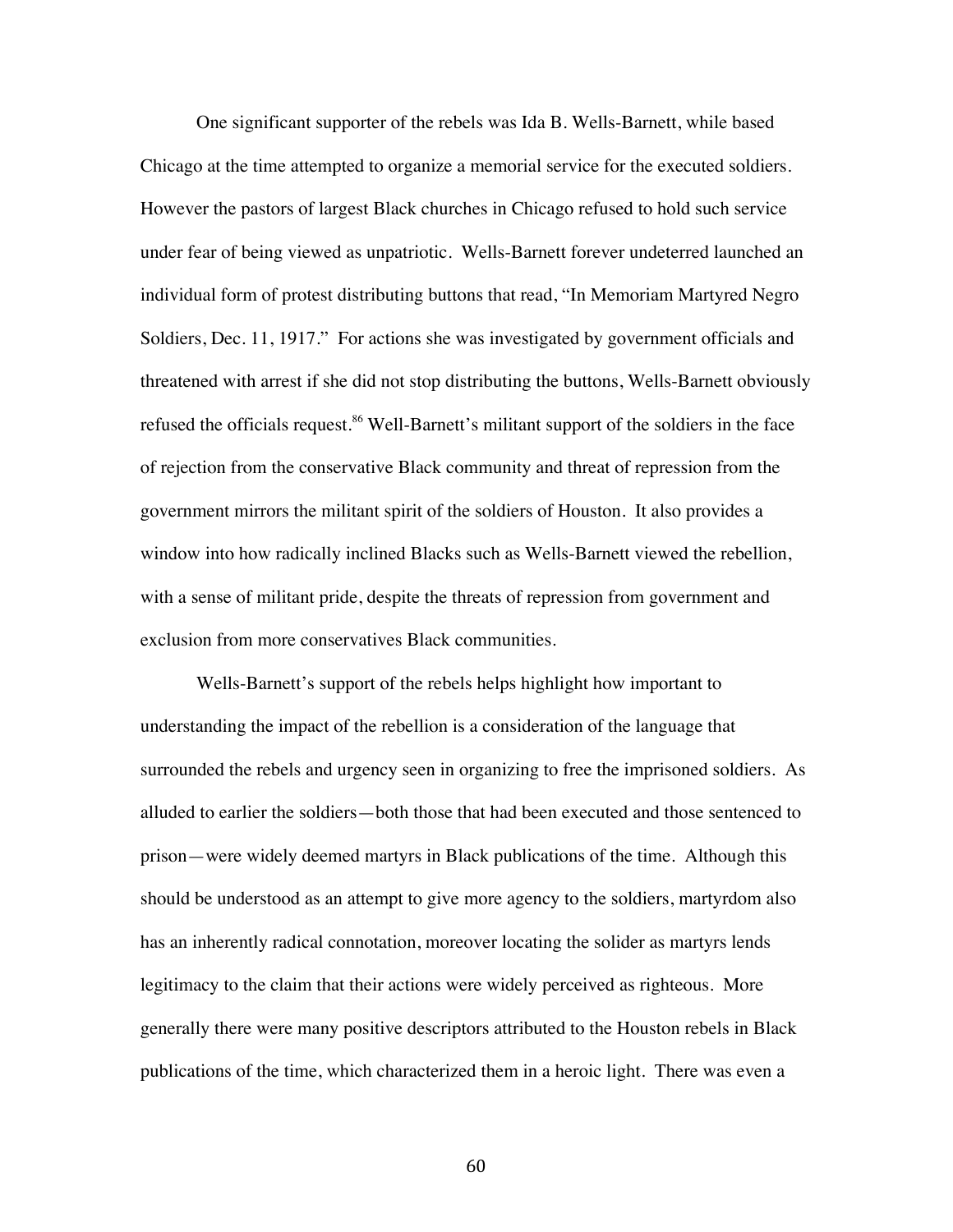Martyrs Day organized, by the National Equal Rights League, in remembrance of the soldiers, held on the anniversary of the execution of the initial thirteen soldiers. A letter by NERL Publicity Director, Monroe Mason, published in a Black newspaper, in 1923 on the anniversary of this Martyrs' Day, described the thirteen soldiers as facing their death with "the bravest of hearts and warrior bold" and goes on to claim "Each life as it went forth into the great beyond was a personification of the rarest bravery...."<sup>87</sup> There is a very apparent glorification of the soldiers who were engaged in armed rebellion against the white supremacist order. This kind of language was representative of an affirmation of the radical political action of the rebels and signals an endorsement of Black radicalism, rooted in a blunt declaration of Black humanity.

As glorification of the Houston rebel soldiers represents an increased embrace of Black radicalism, this increase in radical sentiment constituted a real threat to an American democracy order, characterized by, devout patriotism and nationalism, which Black radicalism inherently rejected. Challenging the patriotism that was inherent in Black uplift thought, was also a challenge to the global expanse of American democracy. This transgression was amplified in a climate of global war with a heightened sense of nationalism and required patriotism. The rebellion itself was dealt with using all the repression and force expected in such an environment, and that President Wilson had warned disloyalty would warrant. However the rushed handling of the court martial, the clandestine nature of the executions, and lack of appeal process only flamed radical sentiment. Kelly Miller, a prominent Black intellect, NAACP affiliate, and Howard University Professor, wrote a letter to Secretary of War, Newton D. Baker, in which he warned Secretary Baker of the growing radical sentiment. He wrote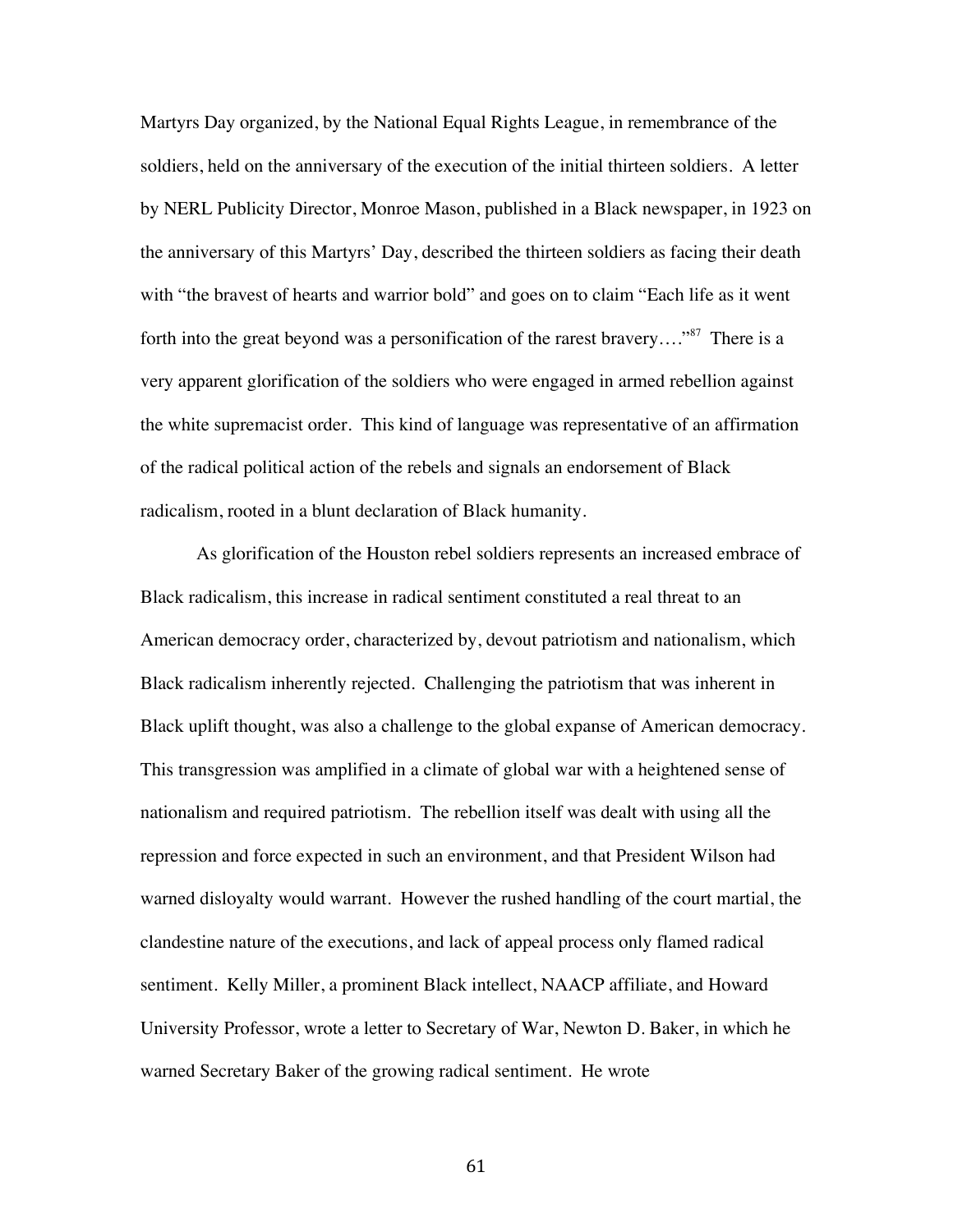"These men went singing to their doom as if conscious of righteous guilt. In the minds of many Negroes these men stand as martyrs who were crucified upon the cross of race passion. No patriotic purpose is served when an act of the government produces martyrs in the estimation of loyal and patriotic citizens."<sup>88</sup>

Miller's warning to the Secretary Baker, illustrates his perception of the Black masses high regard for the rebel soldiers. He frames the underlying radicalism of the masses, manifested in support of the Houston rebels, as a threat to patriotism. In a time when America's democratic project was contingent on submissive patriotism Miller attempts to articulate the spread of radical sentiment as a threat to patriotism in order to influence Secretary Baker to take government action against racism.

Miller was emblematic of the Black political elite of that era and in his letter there were clear undertones of the Black respectability politics, which aspire to confirm the patriotism of the Black race. Miller goes on in the letter to dismiss the rebellion as "a most deplorable occurrence and calculated to frustrate the desired good feeling between the races as well as to impair the Negro's chances as a military factor in the United States Army." Here the complex intersection of Black respectability politics and the global American project of democracy is on full display, as Miller's primary concern is Black inclusion in the military and he openly recognizes the rebellions ability to undermine that possibility. Miller implicitly acknowledges that Black respectability is contingent on patriotism, represented by successful Black military service. It is through these means that Miller hoped to achieve equality and full citizenship. However Black military service served the project of global American expansion in the literal sense but also in the sense that it reified Black submissive complacence, demanded by the nationalistic project. Miller willingness to warn Secretary Baker of the threat of Black radicalism in hopes that he would act in, what he perceived as, their combined interest shows the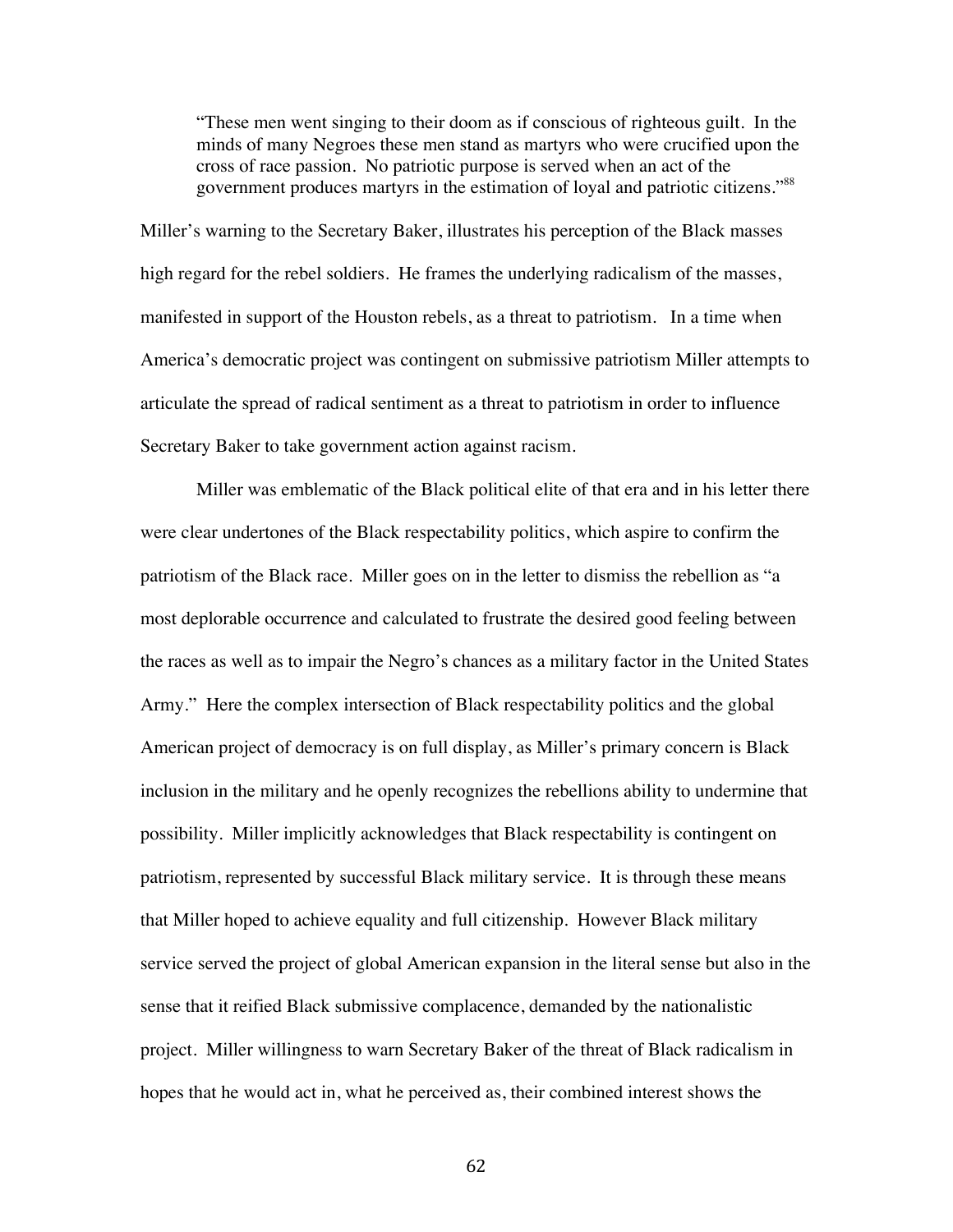intersection of Black respectability and American global dominance in this moment. The rebellion laid bare the contradiction between Black life and American democracy, and attempted to violently reconcile the two. Miller recognizes this attempt and see's it threat to his own more conventional means of reconciling the same contradiction.

While the rebellion undoubtedly held strong resonance for its radicalism in the minds of many, it also represented a threat not only to white order but also, in the minds of Black elites. Interestingly enough even as the NAACP campaigned to free the imprisoned members of the  $24<sup>th</sup>$  Infantry their campaign explicitly centered on language of respectability. When the NAACP sent a delegation before President Wilson to advocate on behalf of the imprisoned soldiers their plea was still firmly rooted in the language of respectability. In a 1918 press release detailing the conversation with President Wilson they are documented as saying:

"We feel that the history of this particular regiment and the splendid record for bravery and loyalty of our Negro soldiery in every crisis of the nation give us the right to make this request. And we make it not only in the name of their loyalty but also in the name of the unquestioned loyalty to the nation of twelve million Negroes – a loyalty which today paces them side by side with the original American stocks that landed at Plymouth and Jamestown."<sup>89</sup>

Here, the NAACP attempts to anxiously maintain the respectability of not only the Twenty-Fourth but also the entire Black race. The NAACP's immense fear of the entire race being judged by the insurrection of the Twenty-Fourth is evident by this ardent rehashing Black loyalty. Even more telling is how the NAACP delves deep into the roots of American origins evoking the founding European ancestors, and position the Black race beside the original American colonizers and slave owners in order emphasize their claim of Black loyalty. This again displays the commitment by more conservative Black elites of their method of resolving the conflict, which the Houston rebellion exposed,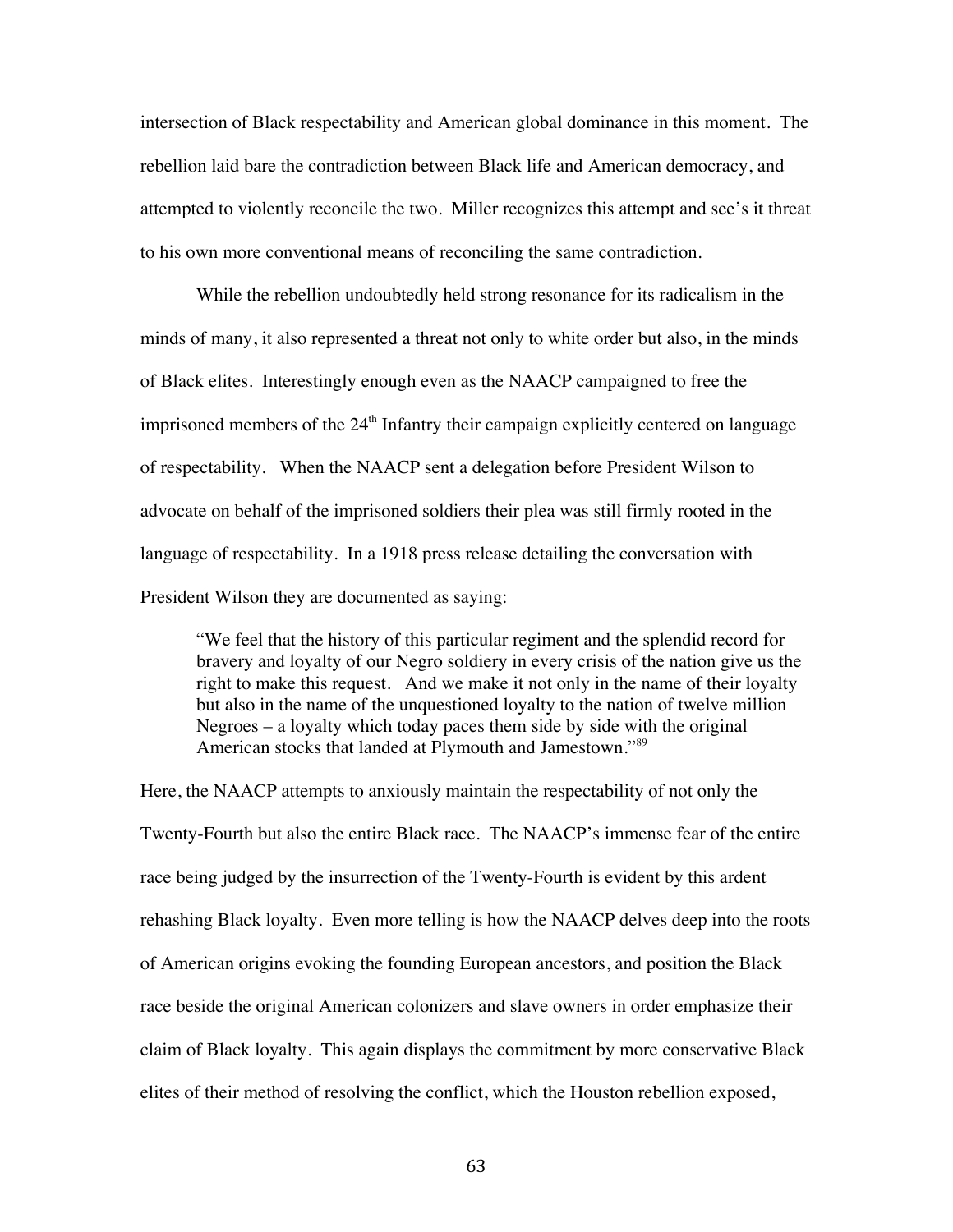through continuously advocating for Black incorporation into the American democratic project.

In the wake of the rebellion there is a disavowal of violence and aversion to radicalism by prominent mainstream organizations and prominent Black figures. While still in the midst of the campaign to free the imprisoned members of the  $24<sup>th</sup>$  then NAACP Field Secretary James Weldon Johnson said in a speech:

"We eliminate physical force in the case of the Negro for the reason that there is no possibility for its success. That is the only reason why we eliminate it: because physical force itself, as civilization is constructed today, is the justifiable means by which those peoples who are oppressed may obtain their rights. But it would not be justifiable in the case of the Negro because the chances of success are too small." $\frac{1}{2}$ 

Here we again see a disavowal of violence, which indicates a distancing from the growing radicalism in Black society. Although Johnson concedes that violence by Blacks is not inherently wrong calling it "justifiable" he dismisses it an unrealistic method to attain rights. The action of to resolve the conflict the contradictory nature of Black life in American democracy is dismissed by Johnson even as he advocates for the release of imprisoned soldiers. Johnson's failure to understand the Houston Rebellion is indicative of the key failings of Black political ideology from which the soldiers' radical action emerged. The Houston Rebellion was not rooted in bourgeoisie notions of longterm pragmatism, rather it was rooted in the immediate conditions experienced by the soldiers and the need to assert their humanity in response to those conditions.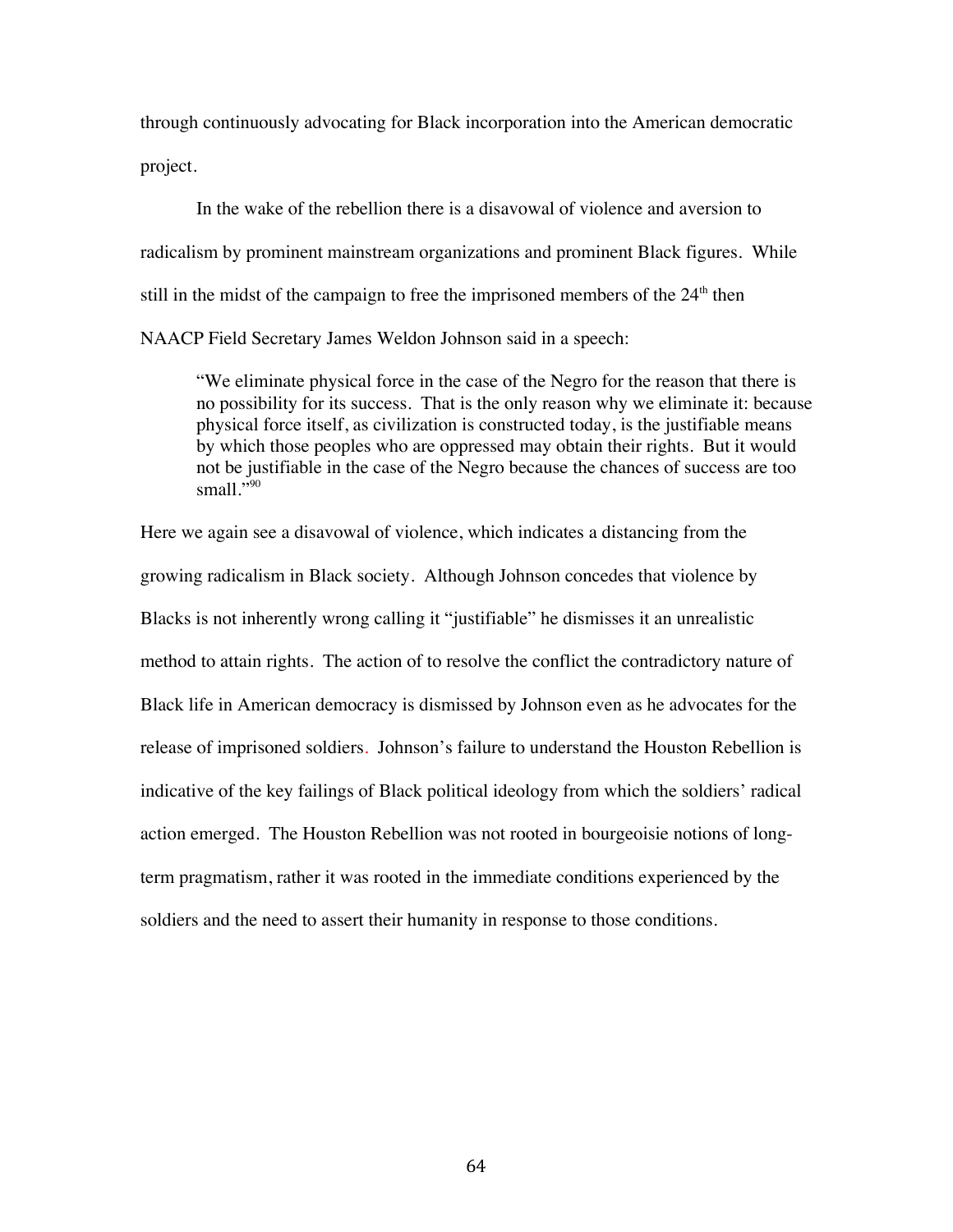## **Conclusion: Continued Radicalism**

The continued general rise of Black radicalism in the wake of the rebellion is visible in the correspondence of an imprisoned soldier. Ben McDaniels, while imprisoned in Ft. Leavenworth for alleged involvement in the Houston Rebellion wrote a letter to Marcus Garvey, where, he adamantly expresses, support for him and his cause by both himself and by him and his fellow imprisoned soldiers for Garvey and his movement. McDaniels writes "...Sir, we praise you for the greatest movement that has every been made by any colored human being!"<sup>91</sup> In the letter he goes on to tell Garvey that he only had 10 dollars to his name but would invest 5 dollars in Garvey's Black Star Line. The letter directly connects the spark of radical action of the Houston Rebellion with the Garvey's radical political organizing. Interestingly enough the first American chapter of Garvey's Universal Negro Improvement Association was founded earlier the same summer of the Houston Rebellion, in Harlem. The fact that the rebellion in Houston and founding of UNIA—which would be the dominant Black radical movement for the next decade—were so close temporally is not merely coincidental. The content of McDaniels' letter, revealing he and his comrades' enthusiastic devotion to Garvey, is very telling of the political consciousness of some of the soldiers who took part in the rebellion. Garvey himself would go on to say, in 1919 speech, "We Negroes have fought and died enough for white people. The time has come to fight and die for ourselves."<sup>92</sup> Garvey, a divisive figure amongst the Black political elite, espoused a different kind of politics much less reliance on a form respectability based on white American culture. Furthermore Garveyism in particular derived its radical nature from not only boldly declaring Black humanity but also through its deep concern with Black material reality.

65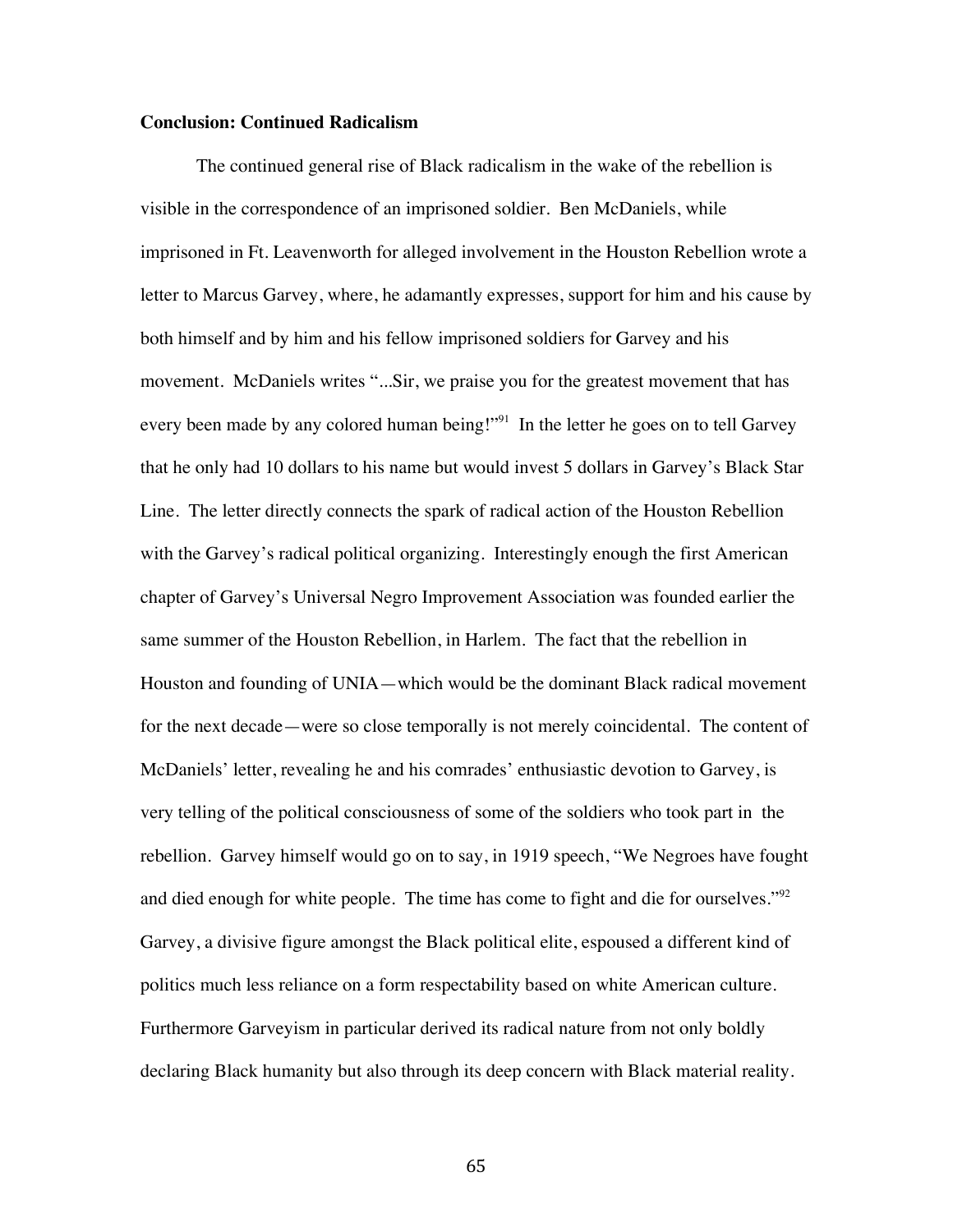The Houston Rebellion, embodied both of these aspects and should rightly be seen as a flaring precursor to the explosion of membership and following Garvey would see in its the aftermath.

The Houston Rebellion was one of the earliest twentieth century acts of direct militant Black political action, the examination of its occurrence helps to better explain the development of subsequent Black uprisings. The rebellion occurred at a time when more radical understandings of Blackness were developing; be it in the mass migration of Black people out of the South to northern urban areas, in the in emergence of radical nationalist movements such as Garvey's UNIA, or even in the budding radical Black cultural movements of the Harlem Renaissance. The Rebellion also occurred at a time in which America was entering its first truly global War of the  $20<sup>th</sup>$  Century involving a multitude of world powers. It was also the one of the first wars, which was fought explicitly under the guise of making the world safe for democracy while engaging in repression domestically. The rebellion gave an opportunity to those Blacks who had underlying radical sentiments to express that through the support for their martyrs. It presented a form of alternative for Blacks who cared neither for patriotism nor for a stunted existence based on white terms, rather it presented an *active* means to assert Black humanity in the midst of drastic realities. It was these Black people that enabled campaigns to amass over a 120,000 signatures in support of freeing the imprisoned Houston rebels.<sup>93</sup> Additionally it was these Black people that enabled delegations to have leverage in campaigning for the freedom of their martyrs under three separate presidents. The role radicalism, direct and indirect, of Black masses should not be understated when

66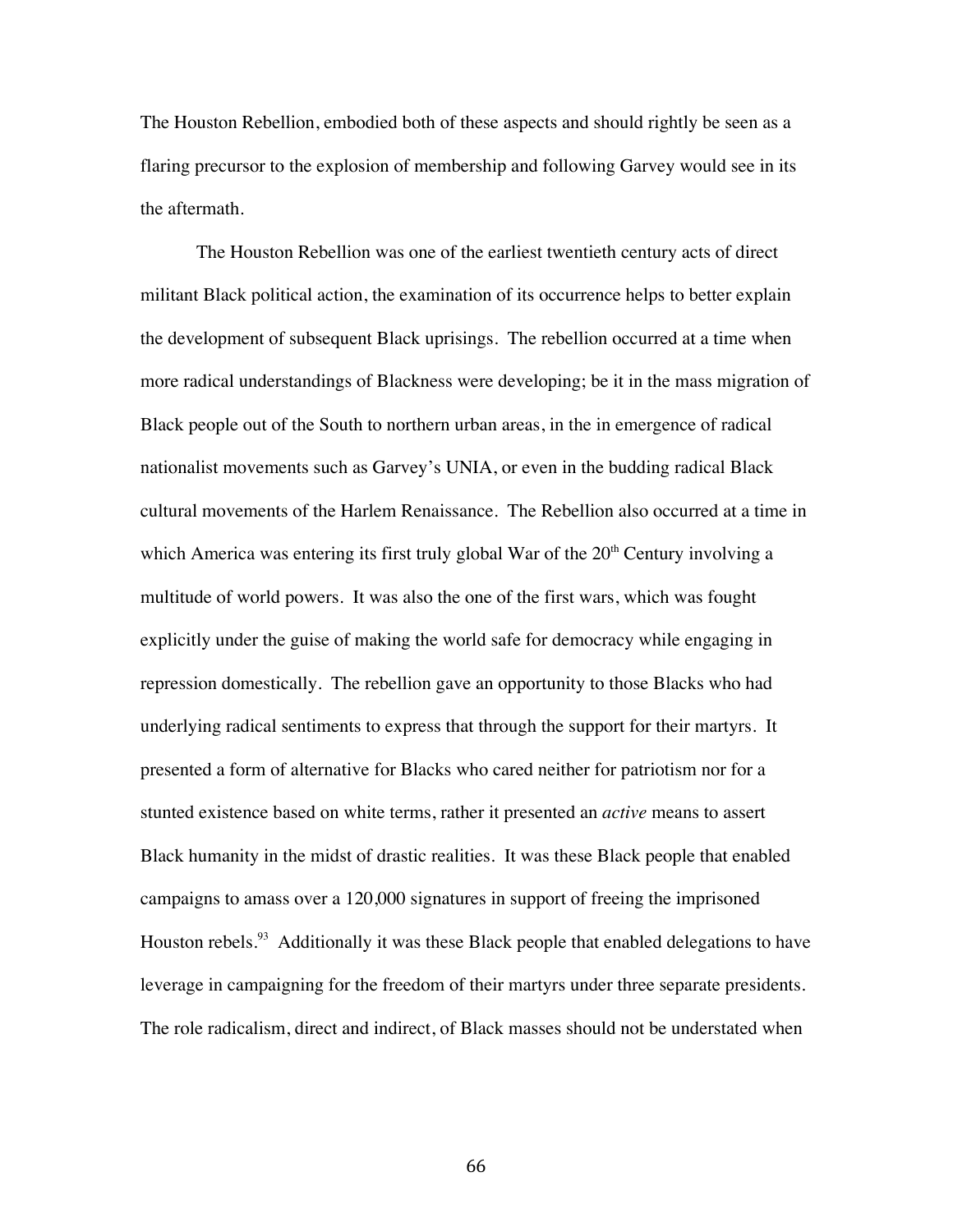considering this struggle, which would by 1930 see virtually all of the imprisoned rebels gain their freedom. 94

The Houston Rebellion emerged from an extremely particular set of circumstances, a Black southern site with a history of Black autonomy and white repression, a regiment of Black soldiers with past that built a strong race-based group consciousness that provided fertile ground for radicalism, a moment where was America engaged in a "war for democracy" which exposed contradictions for Black people, and a moment when the most prominent Black thinkers and leaders still overwhelmingly believed in Black incorporation into democracy. All of these circumstances while extremely distinct are not *unique*. The Houston Rebellion in its story, its impact, and its poetry encapsulate core aspects of the conflictual nature of Black existence in America, which is reproduced in various historical and current moments.

This work is named for Vida Henry's command to his comrades as they armed themselves and prepared for their rebellion: "Save one for yourself." These words capture the notion that in a world that had so flagrantly denied Black existence and humanity, these men still *had* to assert their humanity even at the cost of death. The command subtly declares the complete inability of America to deal with Black humanity, even in death. Rather than die inhumanely at the hands of whites by "saving one for yourself" the soldiers could assert humanity, by taking their own life. The words represented a conclusion that was neither revolutionary nor tragic. Rather the words boldly accepted reality and responded with a thrust of humanity. Both of these aspects are at the core of the Houston Rebellion from the smallest spark in Houston to the deepest reverberations around the globe.

67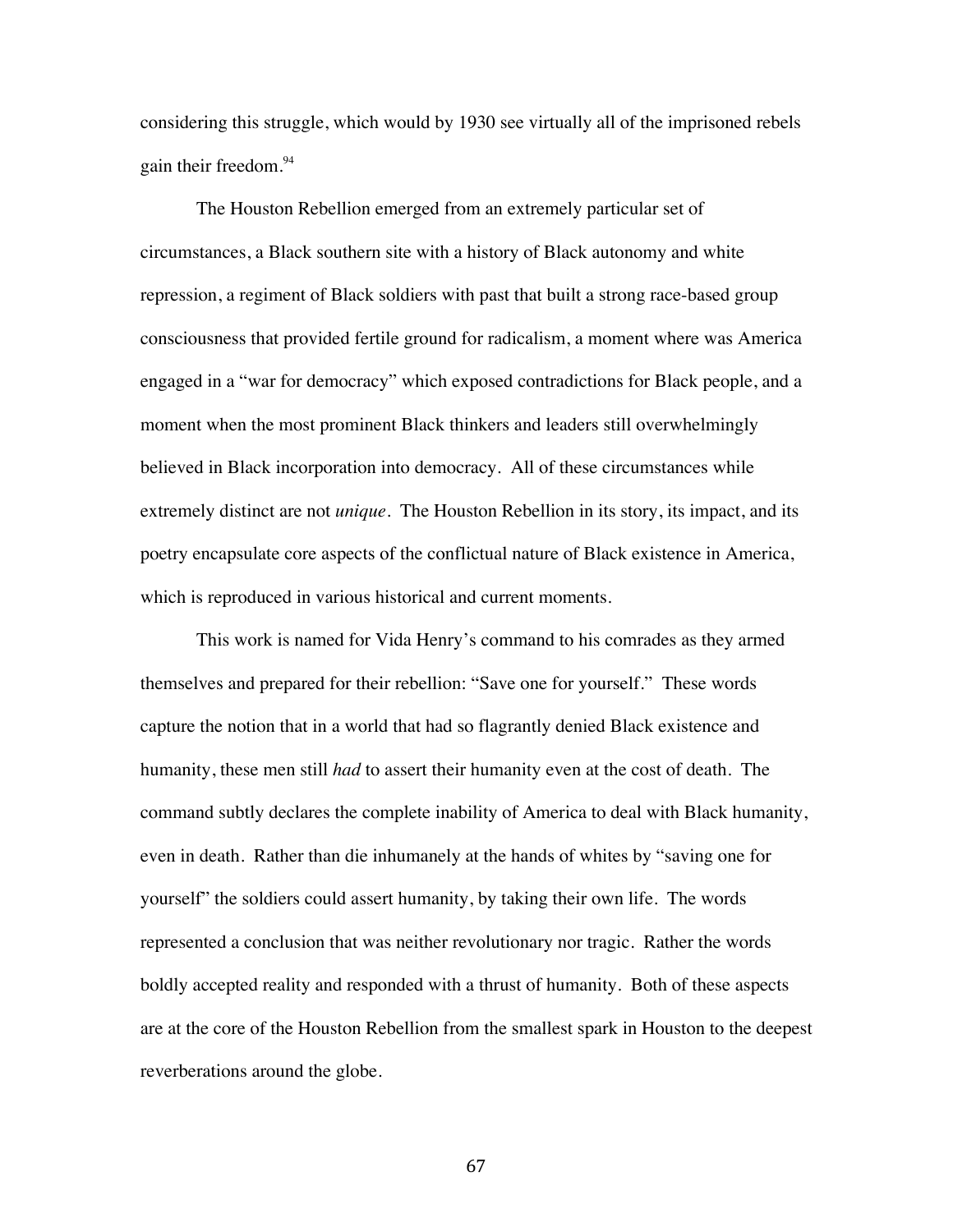$3$  Steptoe, 26.

<sup>4</sup> Steptoe, 29.

<sup>5</sup> Robert V. Haynes, A Night of Violence: The Houston Riot of 1917 (Louisiana State University Press, 1976), 74.

<sup>6</sup> John Smith, *Mutiny On the Bayou: The Camp Logan Story* (KHOU-TV, 2006).

<sup>7</sup> John Smith.

8 Haynes, A Night of Violence: The Houston Riot of 1917, 14-16, 63.

 $9$  Haynes, 64.

<sup>10</sup> John Smith, *Mutiny On the Bayou: The Camp Logan Story.* 

<sup>11</sup> Martha Gruening, "Houston: An NAACP Investigation," *The Crisis: A Record of the Darker Races*, November 1917, 14.

<sup>12</sup> Martha Gruening, 13-19; Haynes, *A Night of Violence: The Houston Riot of 1917*, 94–97.

<sup>13</sup> John Smith, *Mutiny On the Bayou: The Camp Logan Story.* 

<sup>14</sup> Haynes, *A Night of Violence: The Houston Riot of 1917*, 97.

<sup>15</sup> Martha Gruening, "Houston: An NAACP Investigation," 16.

<sup>16</sup> Haynes, *A Night of Violence: The Houston Riot of 1917*, 140.

<sup>17</sup> Haynes, 178.

<sup>18</sup> Haynes, 203; Martha Gruening, "Houston: An NAACP Investigation," 19.

<sup>19</sup> Frank Schubert, "Twenty-Fourth Infantry Regiment (1866-1951)," *Black Past* 

(blog), April 10, 2011, https://www.blackpast.org/aaw/vignette\_aahw/Twenty-Fourth-infantry-regiment-1866-1951/.

<sup>20</sup> Michael C. Robinson and Frank N. Schubert, "David Fagen: An Afro-American Rebel in the Philippines, 1899-1901," *Pacific Historical Review* 44, no. 1 (February 1975): 82.

<sup>21</sup> William B. Gatewood, "Smoked Yankees" and the Struggle for Empire *: Letters from Negro Soldiers, 1898-1902* (Urbana, IL: University of Illinois Press, 1971).

 $22$  Robinson and Schubert, "David Fagen: An Afro-American Rebel in the Philippines, 1899-1901," 71.

<sup>23</sup> Theresa Runstedtler, "The New Negro's Brown Brother: Black American and Filipino Boxers and the 'Rising Tide of Color,'" in *Escape From New York: The New Negro Renaissance Beyond Harlem*, ed. Davarian Baldwin and Minkah Makalani (University of Minnesota Press, 2013), 110.

<sup>24</sup> Charles Lumpkins, *American Pogrom : The East St. Louis Race Riot and Black Politics* (Ohio University Press, 2008), 126.

<sup>25</sup> "Correspondence From the Twenty-Fourth Infantry," *The Crisis: A Record of the Darker Races*, October 1917.

<sup>26</sup> Haynes, A Night of Violence: The Houston Riot of 1917, 45.

<sup>27</sup> "Correspondence From the Twenty-Fourth Infantry."

<sup>28</sup> "Correspondence From the Twenty-Fourth Infantry."

<sup>29</sup> "Correspondence From the Twenty-Fourth Infantry."

<sup>30</sup> Haynes, *A Night of Violence: The Houston Riot of 1917*, 240.

<sup>&</sup>lt;sup>1</sup> Tyina Steptoe, *Houston Bound : Culture and Color in a Jim Crow City* (University of California Press, 2015), 23.

<sup>&</sup>lt;sup>2</sup> Steptoe, 23-30.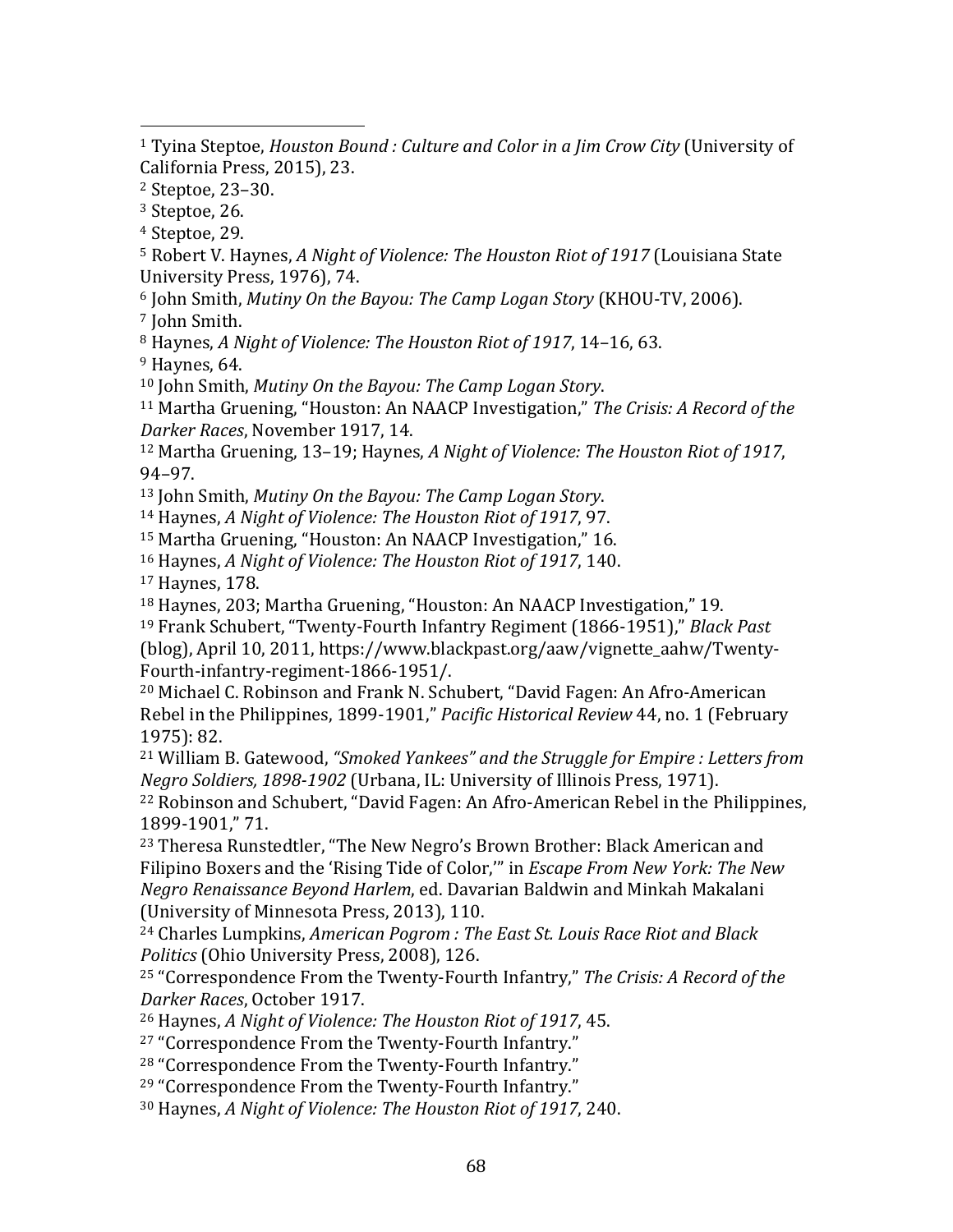31 Haynes, 115.

<sup>32</sup> Major Kneeland S. Snow, "United States vs. Corporal Robert Tillman, et Al., 24th Infantry," § United States. War Dept. Office of the Judge Advocate General. (1918), 79–80.

<u> 1989 - Johann Barbert, fransk politik (d. 1989)</u>

33 Private Ernest Phifer, "United States vs. Corporal Robert Tillman, et Al., 24th Infantry," § United States. War Dept. Office of the Judge Advocate General. (1918), 1296.

<sup>34</sup> Sergeant William Fox, "United States vs. Corporal Robert Tillman, et Al., 24th Infantry," § United States. War Dept. Office of the Judge Advocate General. (2018). 2238.

 $35$  Private Elmer Bandy, "United States vs. Sergeant William C. Nesbit et Al., 24th Infantry," § United States. War Dept. Office of the Judge Advocate General. (1917), 1189-91; Private Cleda Love, "United States vs. Corporal Robert Tillman, et Al., 24th Infantry," § United States. War Dept. Office of the Judge Advocate General. (n.d.), 1550.

<sup>36</sup> Private Elmer Bandy, United States vs. Sergeant William C. Nesbit et al., 24th Infantry, 1190.

<sup>37</sup> Eugenia Draper, "United States vs. Corporal Robert Tillman, et Al., 24th Infantry," § United States. War Dept. Office of the Judge Advocate General. (1918), 1183. 38 Private Ernest Phifer, United States vs. Corporal Robert Tillman, et al., 24th

Infantry, 1322–23.

<sup>39</sup> Haynes, A Night of Violence: The Houston Riot of 1917, 166.

40 Haynes, 64.

41 Haynes, 72.

<sup>42</sup> Haynes, 70–71.

43 Haynes, 85.

<sup>44</sup> Haynes, 86–87.

45 Haynes, 87.

46 Haynes, 88.

<sup>47</sup> Chad L. Williams, *Torchbearers of Democracy: African American Soldiers in the World War I Era* (The University of North Carolina Press, 2010), 25.

<sup>48</sup> Theodore Kornweibel, *"Investigate Everything": Federal Efforts to Compel Black* Loyalty During World War I (Bloomington, IN: Indiana University Press, 2002), 47. <sup>49</sup> Kornweibel, 52.

<sup>50</sup> Kornweibel, 14.

51 W.E.B. Du Bois, "Close Ranks," *The Crisis: A Record of the Darker Races*, 1918. 52 Jervis Anderson, A. Philip Randolph: A Biographical Portrait (USA: University of California Press, 1986), 98.

53 Theodore Kornweibel, *No Crystal Stair: Black Life and the Messenger* 1917-1928 (Westport, Connecticut: Greenwood Press, 1975), 17.

54 Anderson, A. Philip Randolph: A Biographical Portrait, 100.

55 Chandler Owen, "The Faliure of Negro Leaders," The Messenger, January 2018.

56 Asa Randolph, "Pro-Germanism Among Negroes," July 1918.

<sup>57</sup> Randolph.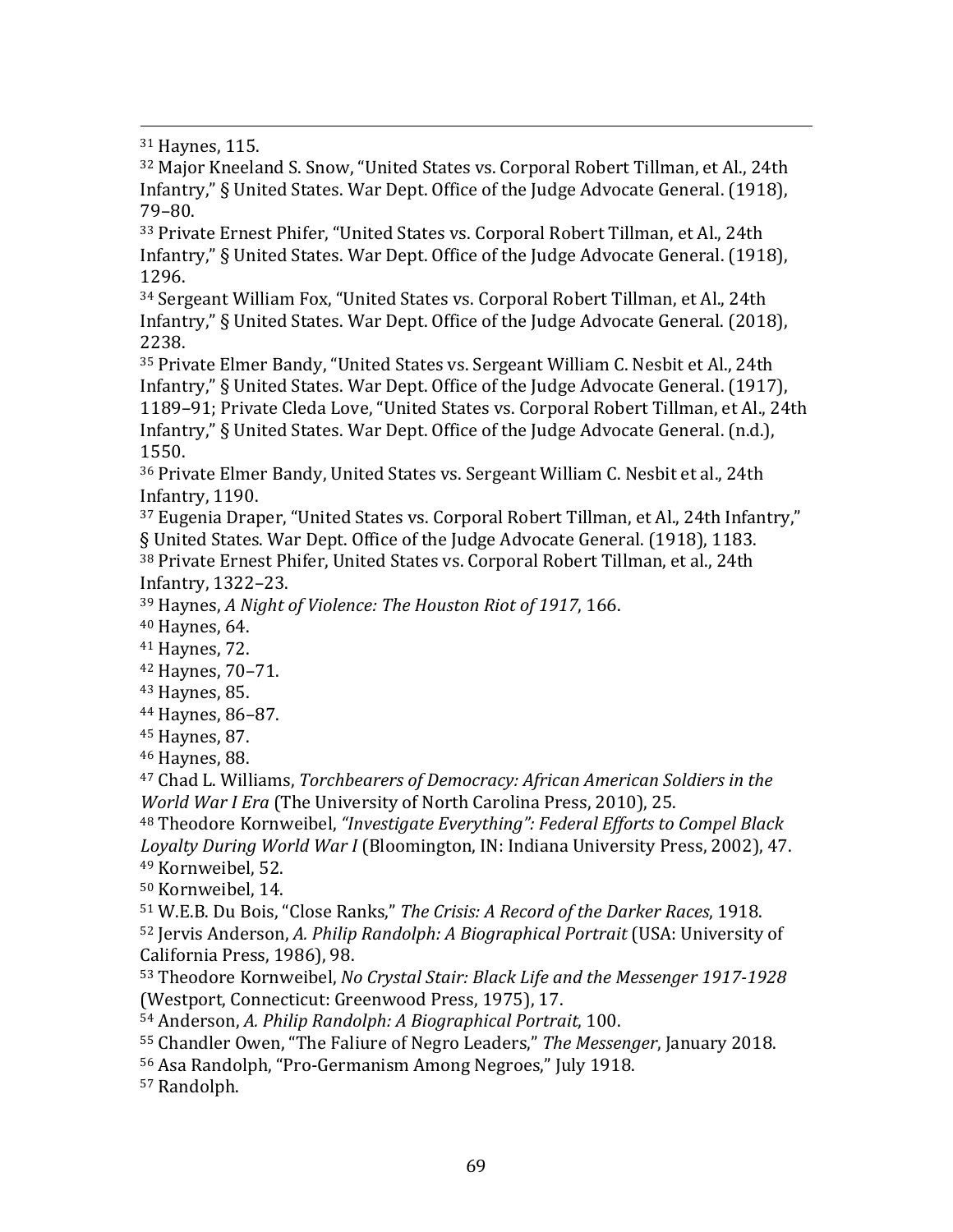<u> 1989 - Johann Barbert, fransk politik (d. 1989)</u> 58 Calvin White, *The Rise to Respectability : Race, Religion, and the Church of God in Christ* (Fayetteville: University of Arkansas Press, 2013), 56.

<sup>59</sup> White, 57.

<sup>60</sup> White, 57.

<sup>61</sup> White, 59.

<sup>62</sup> White, 63.

63 Jeanette Keith, "The Politics of Southern Draft Resistance, 1917-1918: Class, Race, and Conscription in TheRural South," *The Journal of American History* 87, no. 4  $(2001): 1342.$ 

64 Keith, 1349-50.

<sup>65</sup> Keith, 1350.

<sup>66</sup> Keith, 1350.

<sup>67</sup> "Second Report of the Provost Marshal General to the Secretary of War on the Operations of the Selective Service System to December 20, 1918" (Washington, 1919), 459.

68 "Second Report of the Provost Marshal General to the Secretary of War on the Operations of the Selective Service System to December 20, 1918," 461.

<sup>69</sup> Kornweibel, "*Investigate Everything": Federal Efforts to Compel Black Loyalty* During World War I, 85.

<sup>70</sup> Kornweibel, 93.

<sup>71</sup> Kornweibel, 116.

72 B. S. Davison, "United States vs. Sergeant William C. Nesbit et Al., 24th Infantry," § United States. War Dept. Office of the Judge Advocate General. (1917), 52-53.

<sup>73</sup> Kevin K. Gaines, *Uplifting the Race: Black Leadership, Politics, and Culture in the Twentieth Century* (The University of North Carolina Press, 1996), 22.

 $74$  Gaines, 2.

<sup>75</sup> Gaines, 13.

<sup>76</sup> Williams, *Torchbearers of Democracy: African American Soldiers in the World War I Era*, 30.

 $77$  Williams, 36.

<sup>78</sup> Williams, 27.

<sup>79</sup> "Woodrow Wilson: 'Address to a Joint Session of Congress Requesting a Declaration of War Against Germany,' April 2, 1917," n.d., The American Presidency Project, http://www.presidency.ucsb.edu/ws/?pid=65366.

80 "Woodrow Wilson: 'Address to a Joint Session of Congress Requesting a Declaration of War Against Germany,' April 2, 1917."

81 Haynes, A Night of Violence: The Houston Riot of 1917, 271.

82 "Protecting Our Women," *Philadelphia Tribune (1912-2001)*, September 1, 1917, ProQuest Historical Newspapers: Philadelphia Tribune.

83 "Protecting Our Women."

84 "Brooklyn Pastor Calls Houston Hanging a 'Military Lynching,'" *Afro-American (1893-1988)*, December 22, 1917, roQuest Historical Newspapers: The Baltimore Afro-American.

85 "Brooklyn Pastor Calls Houston Hanging a 'Military Lynching.'"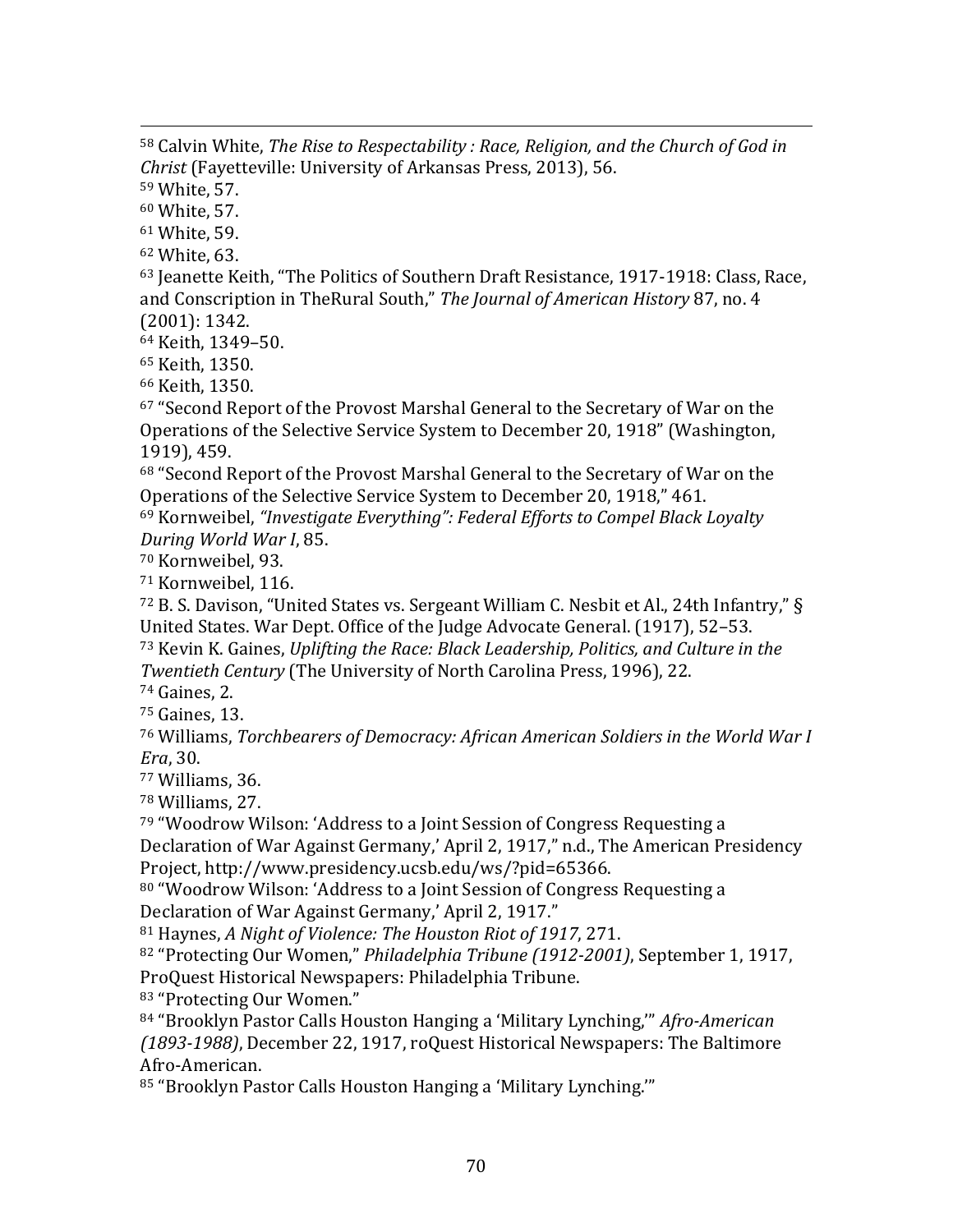<u> 1989 - Johann Barbert, fransk politik (d. 1989)</u> 86 Williams, *Torchbearers of Democracy: African American Soldiers in the World War I Era*, 38.

87 "Houston Martyrs Day," *The Pittsburgh Courier* (1911-1950), December 12, 1923, ProQuest Historical Newspapers,

http://ezproxy.nypl.org/login?url=https://search.proquest.com/docview/2018392 39?accountid=35635.

88 Kelly Miller, "Newton Baker Correspondence on Houston Riot, 1917," December 17, 1917, Folder: 001412-015-0837, Library of Congress,

https://congressional.proquest.com/histvault?q=001412-015-0837.

 $89$  Moorfield Storey, J. E. Spingarn, and John R. Shillady, "Newspaper and Press Service - National Association for the Advancement of Colored People," February 20, 1918, Folder: 001527-018-0661, Library of Congress,

https://congressional.proquest.com/histvault?q=001527-018-0661.

 $90$  James Weldon Johnson, "The Negro's Place in the New Civilization: Address Delivered by James Weldon Johnson, Field Secretary of the National Association for the Advancement of Colored People, at Bordentown, NJ August 12, 1920," August 12, 1920, Folder: 001422-035-0079, Library of Congress,

https://congressional.proquest.com/histvault?q=001422-035-0079.

 $91$  Ben McDaniels, "Correspondence on Race Riots in Houston, Texas," October 12, 1920, Folder: 001527-018-0751, Library of Congress,

https://congressional.proquest.com/histvault?q=001527-018-0751.

<sup>92</sup> "Round About Baltimore: Garvey Urges Organization," *Afro-American (1893-* 1988), March 7, 1919.

93 "Hears Appeal For Members 34th Infantry: Receives Petition with 120,000 Signatures Gathered By N.A.A.C.P., And REplies Cordially to Delegation," *New Journal* and Guide, February 16, 1924, ProQuest Historical Newspapers: Norfolk Journal and Guide.

<sup>94</sup> "Last 24th Infantry Martyr, but One, Is Released.," *Afro-American (1893-1988)*, March 23, 1929, ProQuest Historical Newspapers.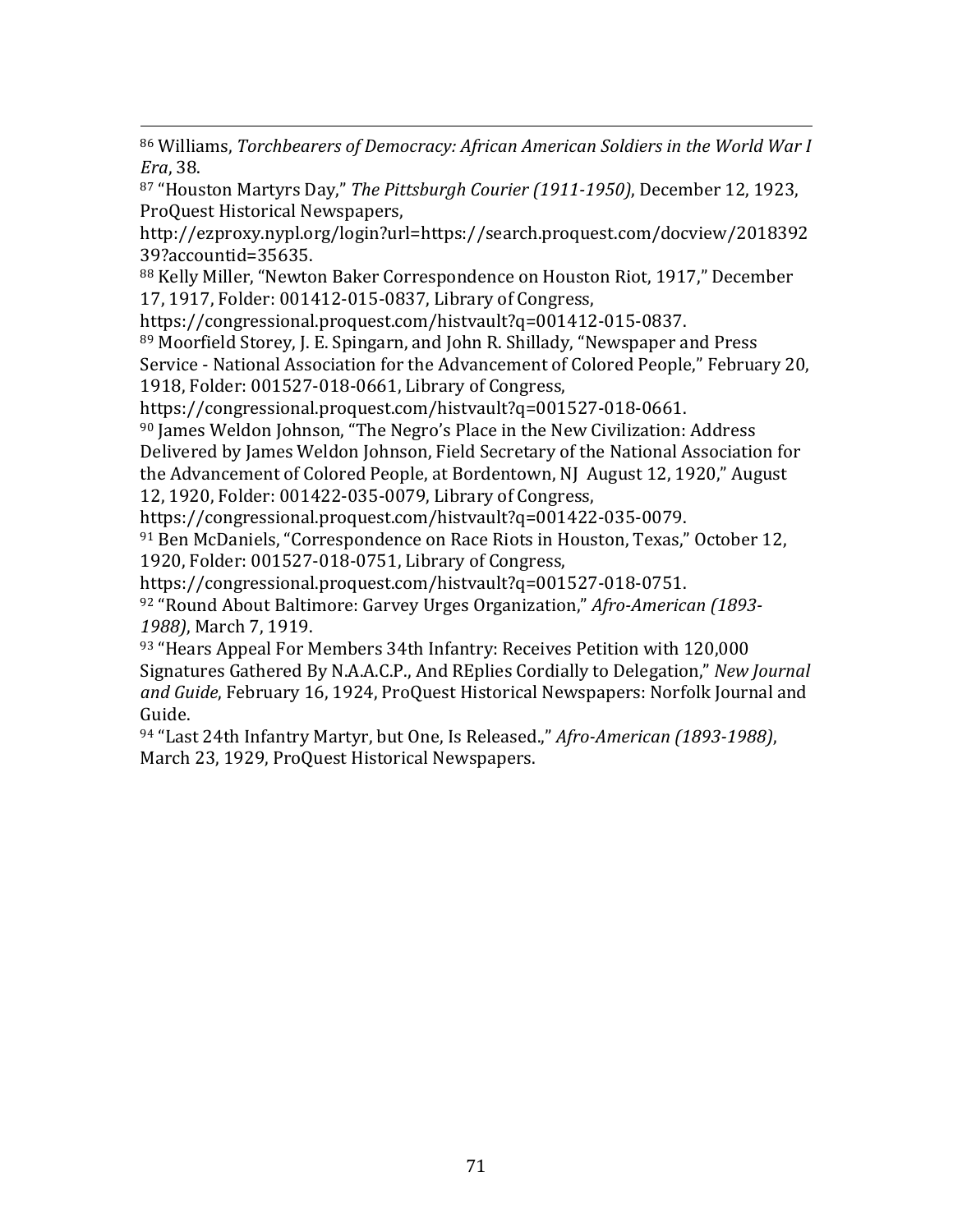## **Bibliography**

- Anderson, Jervis. A. Philip Randolph: A Biographical Portrait. USA: University of California Press, 1986.
- B. S. Davison. United States vs. Sergeant William C. Nesbit et al., 24th Infantry, § United States. War Dept. Office of the Judge Advocate General. (1917).
- "Brooklyn Pastor Calls Houston Hanging a 'Military Lynching." *Afro-American (1893-1988)*, December 22, 1917. ProQuest Historical Newspapers: The Baltimore Afro-American.
- "Correspondence From the Twenty-Fourth Infantry." *The Crisis: A Record of the Darker Races*, October 1917.
- Du Bois, W.E.B. "Close Ranks." *The Crisis: A Record of the Darker Races*, 1918

.

- Eugenia Draper. United States vs. Corporal Robert Tillman, et al., 24th Infantry,  $\S$ United States. War Dept. Office of the Judge Advocate General. (1918).
- Gaines, Kevin K. Uplifting the Race: Black Leadership, Politics, and Culture in the *Twentieth Century*. The University of North Carolina Press, 1996.
- Gatewood, William B. "Smoked Yankees" and the Struggle for Empire : Letters from *Negro Soldiers, 1898-1902.* Urbana, IL: University of Illinois Press, 1971.
- Haynes, Robert V. A Night of Violence: The Houston Riot of 1917. Louisiana State University Press, 1976.
- "Hears Appeal For Members 34th Infantry: Receives Petition with 120,000 Signatures Gathered By N.A.A.C.P., And REplies Cordially to Delegation." *New* Journal and Guide. February 16, 1924. ProQuest Historical Newspapers: Norfolk Journal and Guide.
- "Houston Martyrs Day." *The Pittsburgh Courier (1911-1950)*, December 12, 1923. ProQuest Historical Newspapers.

John Smith. Mutiny On the Bayou: The Camp Logan Story. KHOU-TV, 2006.

Johnson, James Weldon. "The Negro's Place in the New Civilization: Address Delivered by James Weldon Johnson, Field Secretary of the National Association for the Advancement of Colored People, at Bordentown, NJ August 12, 1920," August 12, 1920. Folder: 001422-035-0079. Library of Congress.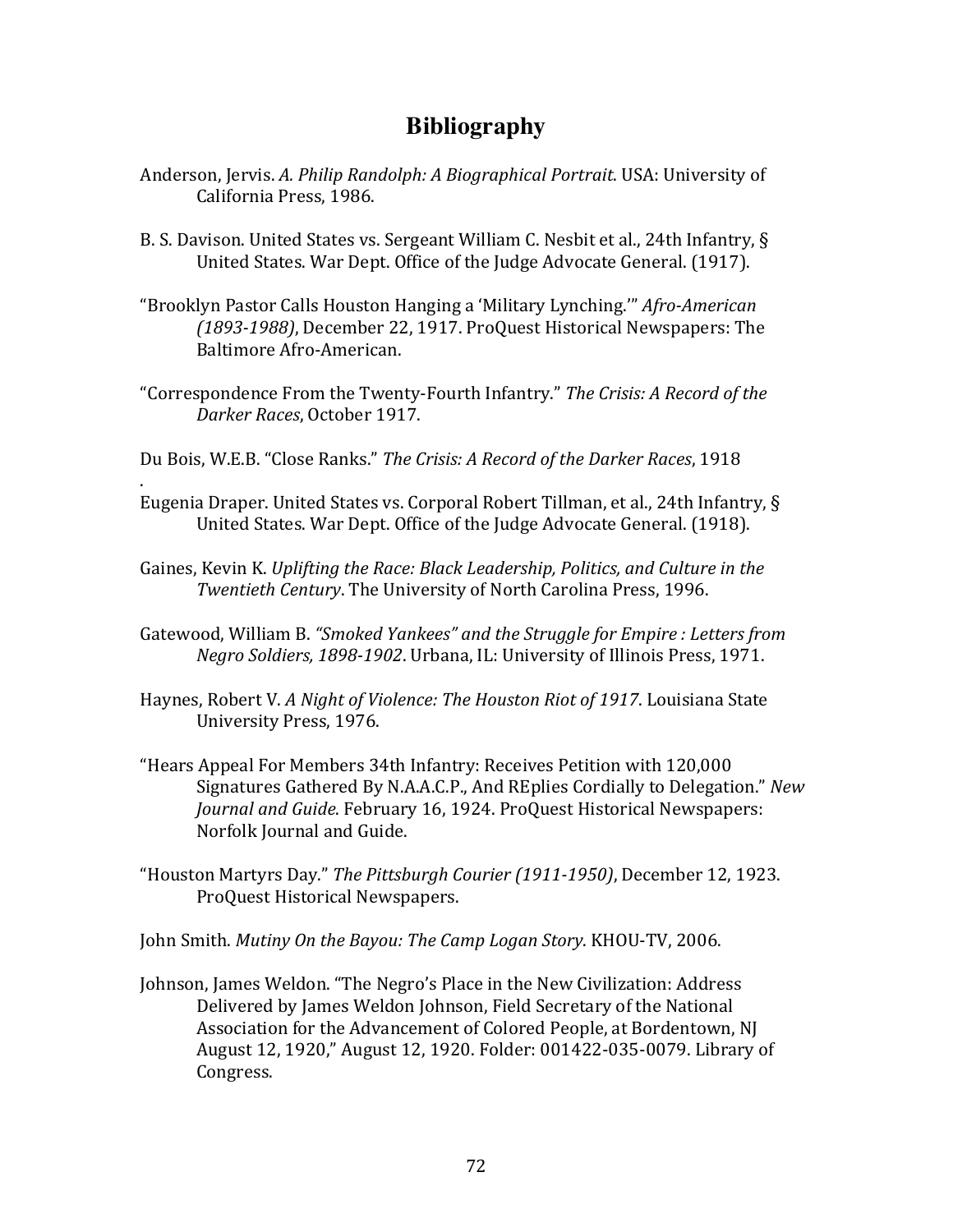- Keith, Jeanette. "The Politics of Southern Draft Resistance, 1917-1918: Class, Race, and Conscription in TheRural South." The Journal of American History 87, no. 4 (2001): 1335–61.
- Kornweibel, Theodore. "Investigate Everything": Federal Efforts to Compel Black Loyalty During World War I. Bloomington, IN: Indiana University Press, 2002.
- ———. *No Crystal Stair: Black Life and the Messenger 1917-1928*. Westport, Connecticut: Greenwood Press, 1975.
- "Last 24th Infantry Martyr, but One, Is Released." *Afro-American (1893-1988)*. March 23, 1929. ProQuest Historical Newspapers.
- Lumpkins, Charles. American Pogrom : The East St. Louis Race Riot and Black Politics. Ohio University Press, 2008.
- Major Kneeland S. Snow. United States vs. Corporal Robert Tillman, et al., 24th Infantry, § United States. War Dept. Office of the Judge Advocate General. (1918).
- Martha Gruening. "Houston: An NAACP Investigation." *The Crisis: A Record of the Darker Races*, November 1917.
- McDaniels, Ben. "Correspondence on Race Riots in Houston, Texas," October 12, 1920. Folder: 001527-018-0751. Library of Congress.
- Miller, Kelly. "Newton Baker Correspondence on Houston Riot, 1917," December 17, 1917. Folder: 001412-015-0837. Library of Congress..
- Owen, Chandler. "The Faliure of Negro Leaders." *The Messenger*, January 2018.
- Private Cleda Love. United States vs. Corporal Robert Tillman, et al., 24th Infantry,  $\S$ United States. War Dept. Office of the Judge Advocate General. (n.d.).
- Private Elmer Bandy. United States vs. Sergeant William C. Nesbit et al., 24th Infantry, § United States. War Dept. Office of the Judge Advocate General. (1917).
- Private Ernest Phifer. United States vs. Corporal Robert Tillman, et al., 24th Infantry, § United States. War Dept. Office of the Judge Advocate General. (1918).
- "Protecting Our Women." *Philadelphia Tribune (1912-2001)*, September 1, 1917. ProQuest Historical Newspapers: Philadelphia Tribune.

Randolph, Asa. "Pro-Germanism Among Negroes," July 1918.